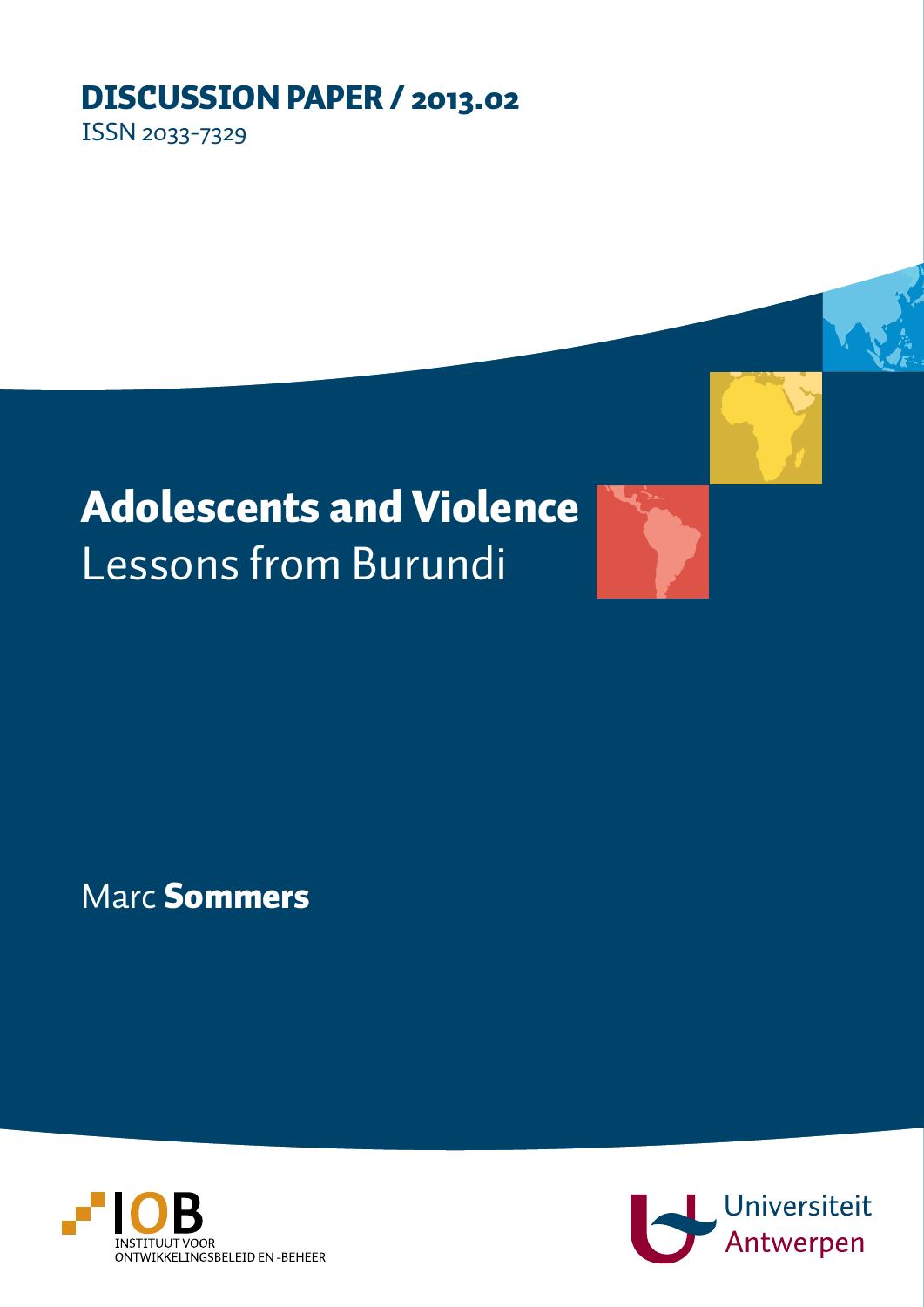Comments on this Discussion Paper are invited. Please contact the authors at: **msommers@bu.edu** While the Discussion Papers are peer-reviewed, they do not constitute publication and do not limit publication elsewhere. Copyright remains with the authors.

Instituut voor Ontwikkelingsbeleid en -Beheer Institute of Development Policy and Management Institut de Politique et de Gestion du Développement Instituto de Política y Gestión del Desarrollo

Postal address: Visiting address: Postal auditess:<br>Prinsstraat 13<br>B-2000 Antwerpen<br>Belgium Belgium Belgium

Prinsstraat 13 Lange Sint-Annastraat 7

Tel: +32 (0)3 265 57 70 Fax: +32 (0)3 265 57 71 e-mail: iob@ua.ac.be http://www.ua.ac.be/iob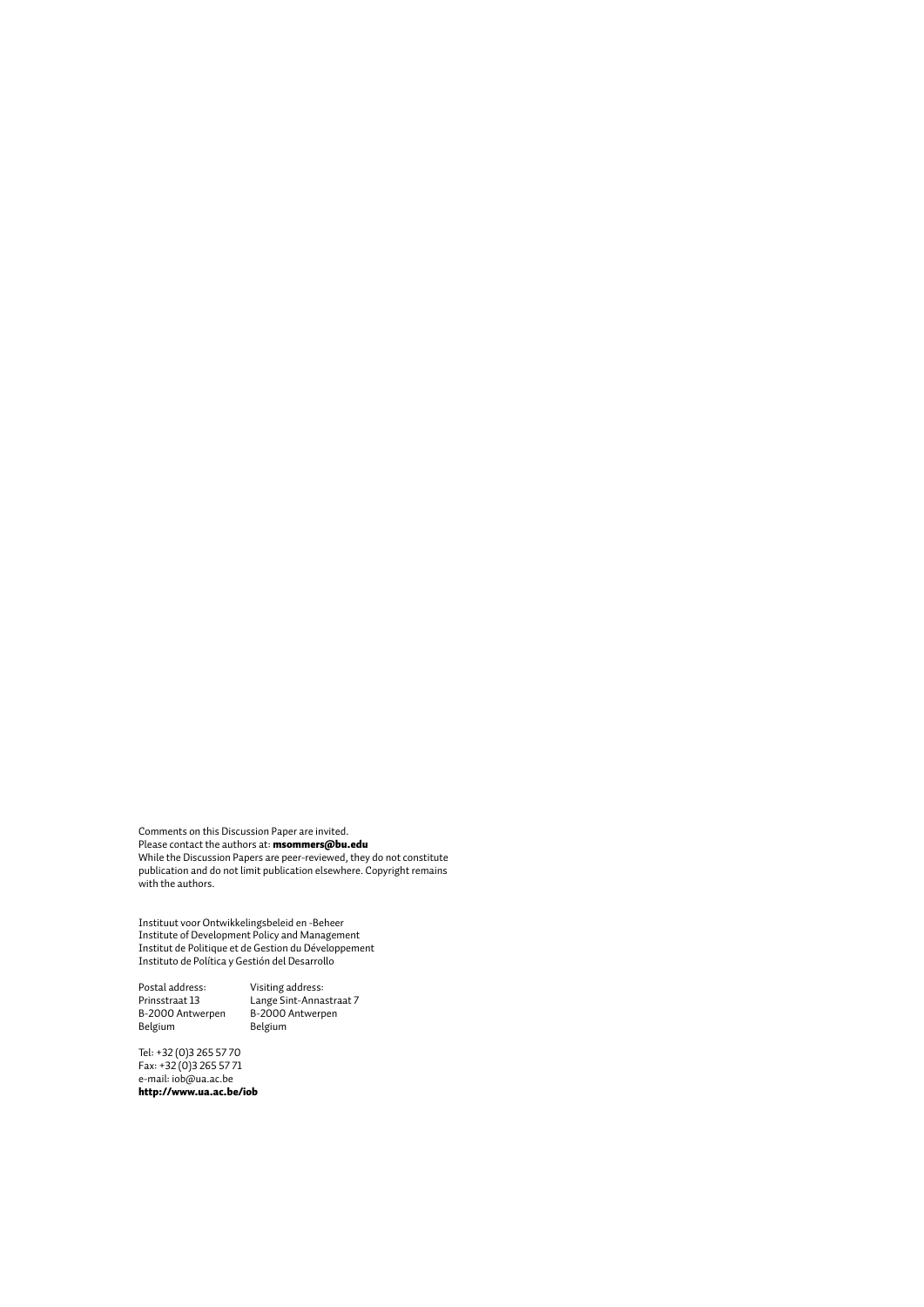### DISCUSSION PAPER / 2013.02

## Adolescents and Violence: Lessons from Burundi

Marc Sommers\*

May 2013

\* Marc Sommers is a consultant and Visiting Researcher with the African Studies Center at Boston University.



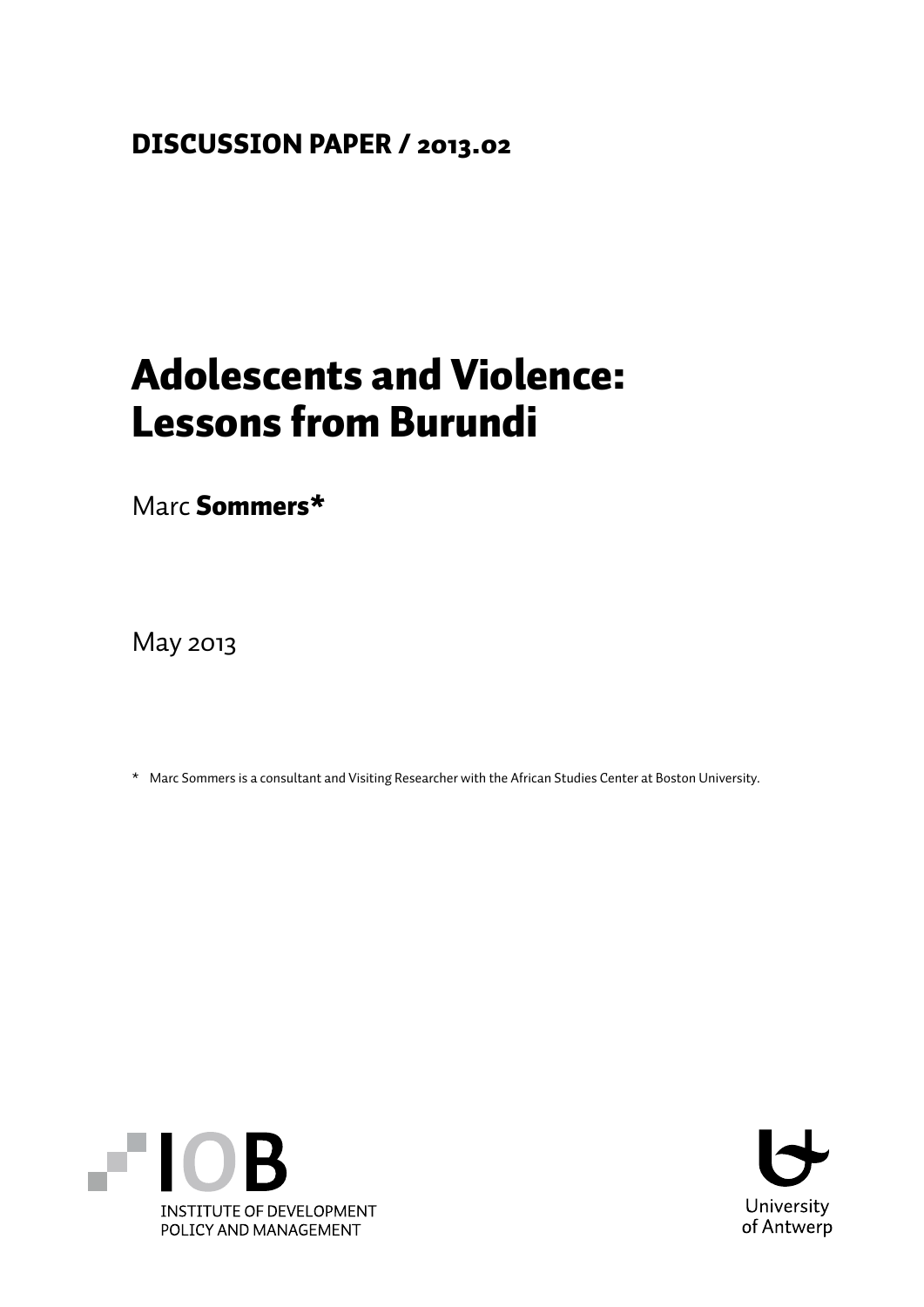#### Table of Contents

|           | <b>ABSTRACT</b>                                      | 5  |
|-----------|------------------------------------------------------|----|
| 1.        | <b>INTRODUCTION</b>                                  | 6  |
| 2.        | <b>METHODS</b>                                       | 8  |
| 3-        | <b>CONTEXT</b>                                       | 10 |
| 3.1.      | <b>CONTEMPORARY BURUNDI</b>                          | 10 |
| $3 - 2$   | <b>ETHNIC AND COMMUNAL VIOLENCE</b>                  | 12 |
| $3 - 3 -$ | <b>SEXUAL AND CRIMINAL VIOLENCE</b>                  | 13 |
| $3-4-$    | YOUNG BURUNDIANS TODAY: ONE ASSESSMENT               | 14 |
| 4.        | <b>FIELD RESEARCH FINDINGS</b>                       | 17 |
| 4.1.      | <b>GENERAL THEMES</b>                                | 17 |
| 4.1.1.    | "BECAUSE OF POVERTY": FOCUSING ON SURVIVAL           | 17 |
| 4.1.2.    | <b>DOMESTIC VIOLENCE</b>                             | 19 |
| 4.1.3.    | EDUCATION                                            | 20 |
| 4.1.4.    | <b>FROM EDUCATION TO EMPLOYMENT</b>                  | 23 |
| 4.1.5.    | <b>GOVERNANCE</b>                                    | 25 |
| 4.1.6.    | ORPHANS                                              | 26 |
| 4.1.7.    | <b>CHILD PROTECTION COMMITTEES</b>                   | 27 |
| 4.2.      | <b>RURAL ADOLESCENT ISSUES</b>                       | 29 |
| 4.2.1.    | <b>CHASING ADULTHOOD</b>                             | 29 |
| 4.2.2.    | <b>UNMARRIED MOTHERS</b>                             | 32 |
| $4 - 3 -$ | <b>URBAN ADOLESCENT ISSUES</b>                       | 35 |
| 4.3.1.    | THE UTILITY OF PROSTITUTION: ADOLESCENT GIRL OPTIONS | 36 |
| 4.3.2.    | HOUSEBOY NETWORKS: ADOLESCENT BOY OPTIONS            | 38 |
| 5.        | <b>CONCLUSION</b>                                    | 40 |
| $5 - 1 -$ | POTENTIAL DRIVERS OF CONFLICT                        | 42 |
| 5.1.1.    | <b>GENERAL FACTORS</b>                               | 42 |
| 5.1.2.    | <b>SPECIFIC POPULATIONS</b>                          | 43 |
| 5.2.      | <b>KEY FACTORS THAT PROMOTE PEACE</b>                | 44 |
| 6.        | <b>LESSONS FROM BURUNDI</b>                          | 45 |
|           | <b>REFERENCES</b>                                    | 48 |

 $\overline{\mathbf{b}}$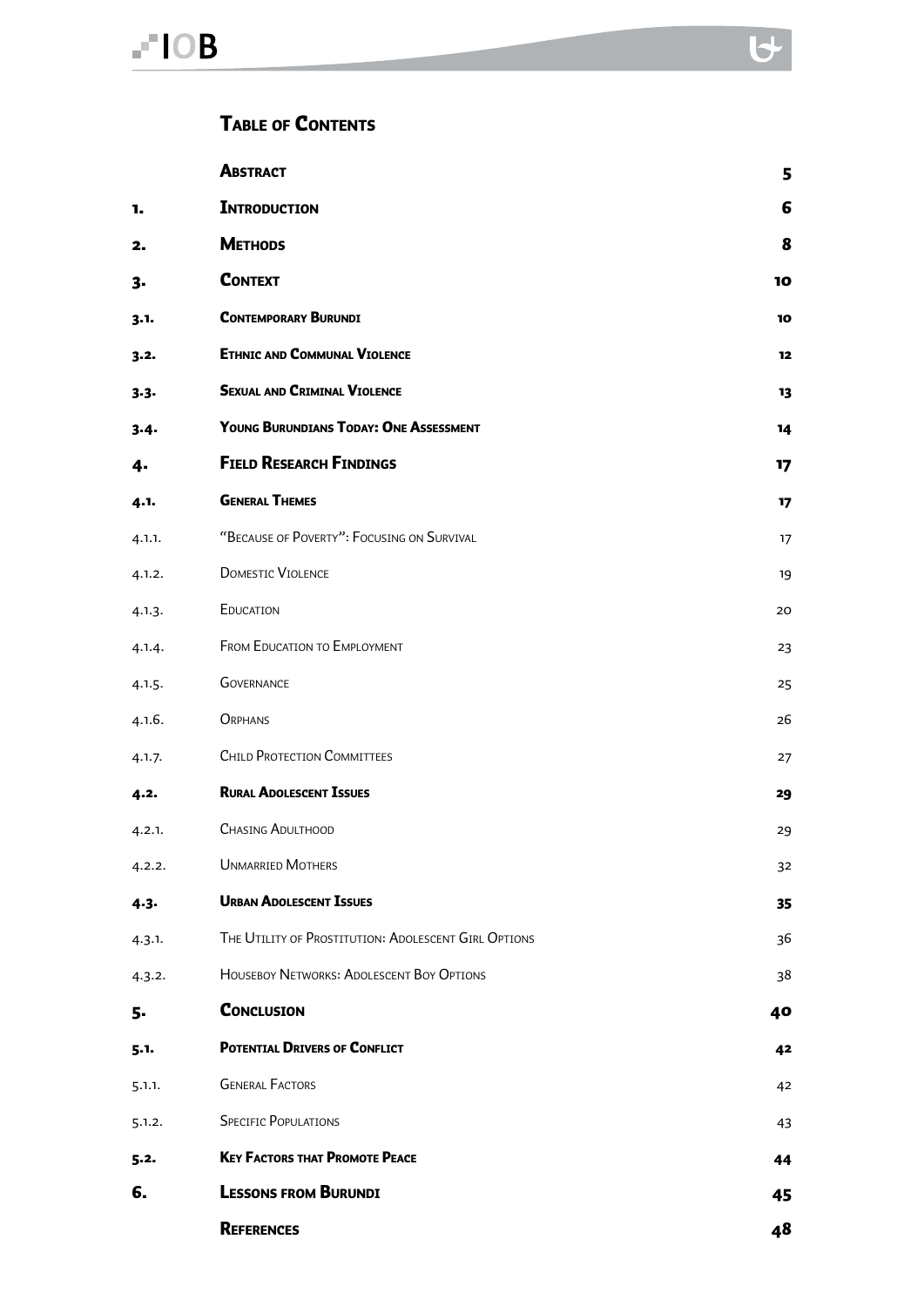

#### <span id="page-4-0"></span>**ABSTRACT**

Burundi has one of the youngest and poorest populations in the world. Known as a rural-based nation, its urban growth rate is among the world's highest. These defining characteristics of contemporary Burundi shaped field research on the state of Burundian adolescents and the role of violence in their lives. The research, undertaken in late 2012, found a profusion of young Burundians threatened by deprivation and domestic and sexual violence. Most receive limited social and state protection and have difficulty remaining in school, finding work or securing adulthood. In the countryside, strong cultural traditions and a weak state facilitate the mistreatment of orphans and girls who become unmarried mothers. In Bujumbura, many adolescents arrive alone and are vulnerable to exploitation. Their condition is underscored by girl prostitutes called *Toto Show* and the *Manjema* men who "eat" them.

*Adolescents and Violence* contrasts factors and specific populations that might fuel violent conflict with countervailing factors that have the potential to promote peace. The discussion paper ends by highlighting twelve lessons, drawn from the field research in Burundi, that promise to powerfully impact post-war development and reconstruction work in other countries.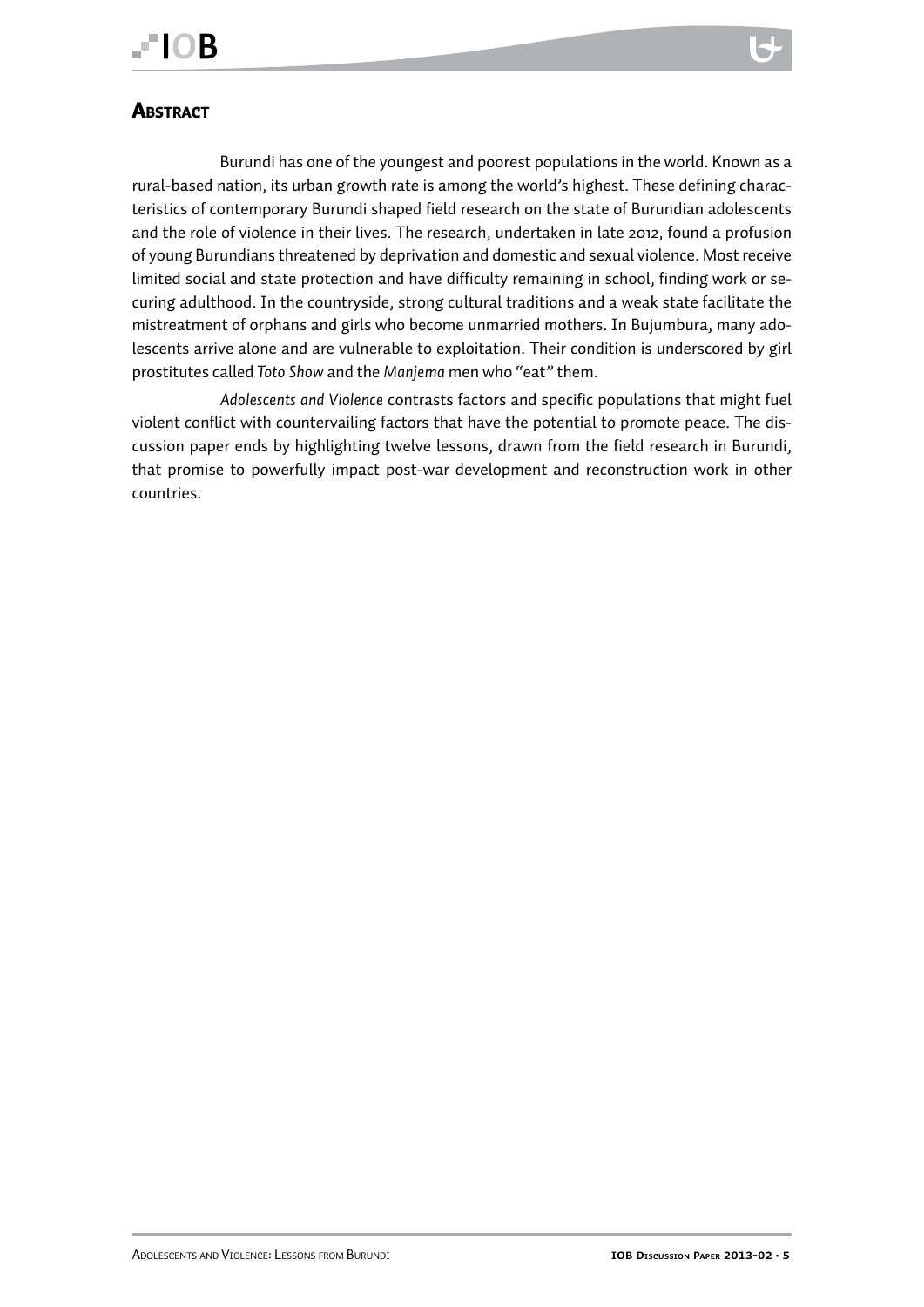<span id="page-5-0"></span>The first interview question that I asked adolescents, youth and adults in Burundi invited them to detail the situation of adolescents (male and female) in their area. Their answers collectively illustrate the sort of hardships and limited opportunities that most Burundian adolescents face. The most upbeat response from any adolescent came from an 18 year-old boy in rural Burundi, who said that adolescents in his area "have a good life except for poverty." "We have good lessons at school," he continued. He also noted that "some schools are not in good shape." He has to share textbooks with other students and is in a classroom with 62 others. The emphasis on schooling as a way out of farming was a central theme in rural areas. Yet dropping out of school proved to be much more pervasive. A 22 year-old female youth characterized the situation for adolescent girls and female youth in her area in the following way:

> Our life is digging every day. Most of us girls are at home. Some try to attend school, but few girls can finish because their families cannot afford to pay for school. Most drop out to go back to the family land to dig. It's a hard situation because sometimes you don't even have enough money for soap.

The issue of soap proved to be no small concern, and regular mention of it by adolescent boys and girls was but one example of the widespread focus on somehow finding enough money to pay for basic items. As the female youth continued, "For girls, soap is very important, but also food and body oil, because when a girl is dirty, it's shameful." Not being clean shames entire families, many adolescents and adults explained, because it implies that the family is destitute and disrespectful of others. A dirty person also cannot attend church on Sundays, which is of great importance to many Burundians. In addition, girls (and women) are expected to wash their bodies and clothes with soap before using body oil. This makes them attractive, and it seems to be widely believed that regularly using soap and body oil will help an unmarried girl attract boys and young men. Just perhaps, one might ask the girl to marry him.

Girls and boys in rural areas who are not in school can dig for others for small amounts of money – in Gitega, the most common daily rate was 800 francs (USD \$0.53),' while in Makamba, the most customary reported wage was nearly one dollar a day (1,500 francs). Yet even the comparatively grand Makamba wage is a paltry amount of money, considering rising costs for basic foodstuffs and other necessities. Adolescent workers typically must also pay parents or guardians some of the money that they earn. The high demand on tiny earnings makes saving to construct a house – a crucial prerequisite that adolescent boys and male youth must undertake before they can marry and be considered men – difficult if not virtually impossible.

What about adolescents in urban Burundi? The situation that adolescents and adults described in Bwiza, a commune (or neighborhood) in Bujumbura, was generally dire. A 25 year-old male youth, for example, observed that most adolescent girls in Bwiza "are prostitutes. Some are students during the day. Then they work as prostitutes to pay for school." An adolescent boy of 16 commented that, although some adolescents "are well-off, those who are doing badly come from poor families. They do things because of poverty, like robbery and smoking marijuana and cigarettes. They don't go to school."

Struggling and usually failing to remain in school, working difficult and sometimes dangerous jobs while saving little, thinking about food and soap, aiming for marriage and adult-

<sup>[1]</sup> For most of the field research period, the exchange rate was 1,505 Burundian francs = 1 U.S. dollar.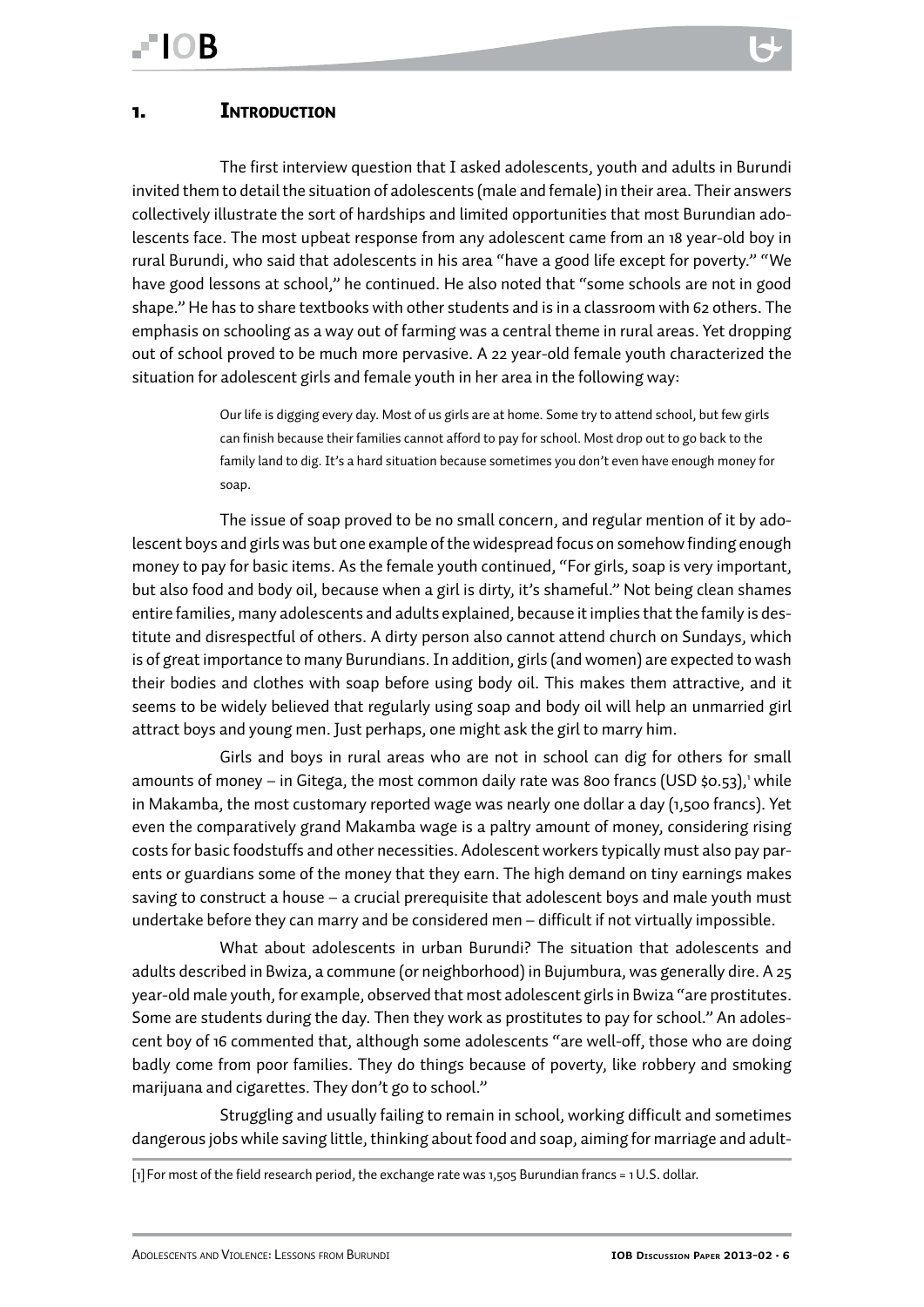hood that may be out of reach – these characteristics of life for many if not most adolescents in Burundi shed light on the challenges they face and the stunted vistas they foresee. The purpose of this paper is to probe their world, to draw on field research from late 2012 to detail and analyze the situation of adolescents in Burundi and examine how violence, and the threat of violence, impact their lives. The paper concludes by examining the reverse: how general factors and specific groups may trigger future violence. It also considers factors that promise to help build peace. A final assessment draws lessons from the lives of young Burundians that very likely impact other post-war contexts as well.<sup>2</sup>

A central aim of this paper is to shed light on development and governance challenges that might increase chances of a return to violent conflict in Burundi. Although this is an unquestionably vital concern, it is also the case that the findings detailed in this paper shed light on truly desperate straits for many if not most adolescents and youth in Burundi – nearly all of whom are peaceful or mostly peaceful. Accordingly, while the prospects of young people contributing to future conflicts, in Burundi and elsewhere, are important to highlight, it is essential to place their situations in context. This is particularly important because of a pronounced tendency to be alarmist about male youth – particularly those in Africa and the Middle East – in countries where youth bulge demographics exist. A "bulge" of youth refers to an unusually high proportion of youth in an adult population (e.g., Eguavoen 2010).3 This phenomenon is widely thought to correlate with violent conflict (e.g., Cincotta 2008).<sup>4</sup>

However, the correlation has many weaknesses. For one thing, it's oddly onedimensional. To be sure, many African nations, such as Angola, Burundi, Ethiopia, Liberia, Mozambique, Rwanda and Sierra Leone, have endured civil wars and have large youth populations. Yet the fact that most recent civil wars in Africa have ended – including in all of these nations – suggests that the correlation between youth bulge demographics and peace building is under examined. In addition, even when wars do break out, most male youth refuse to join in. Highlighting the cases of Liberia and Sierra Leone, Barker and Ricardo note that "the vast majority of young men, even those unemployed and out of school, were not involved in conflicts" in those countries (2006: 181). Parallel observations have been made about African male youth in cities. McGovern, for example, draws on his research in Côte d'Ivoire to note how the high concentration of marginalized young men in urban Africa today is similar to "the considerable tumult in the European cities of the nineteenth century." Why, then, is there tendency to see Africa's urban youth as fomenting violence instead of helping to consolidate democracy and vibrant economies, as was the case for young men in nineteenth century European cities (2011: 202)?

Some youth in impoverished, war-torn nations such as Burundi, in short, may be enticed into joining or even promoting violent conflict. Accordingly, this paper will highlight those development and governance deficits that might drive some young people toward violence. But it will do so with the awareness that most young Burundians today display high degrees of patience, endurance and resilience in the face of tremendous difficulty.

<sup>[2]</sup> This paper draws from research carried out for the United Nations Children's Fund (UNICEF) in Burundi in 2012. I would like to thank UNICEF, particularly Johannes Wedenig, Natascha Paddison, Joyce Patricia Bheeka, Lucia Soleti and Nadine Kaze, for their generous assistance. The views expressed in this paper are solely mine and do not reflect UNICEF's positions.

<sup>[3]</sup> Eguavoen explains that, "In many sub-Saharan African countries, young people already represent the majority share of the population pyramid, which is referred to as the 'youth bulge'" (2010: 268).

<sup>[4]</sup> Cincotta asserts that "As one might expect, and as numerous studies have shown, populations with excessive numbers of young people invite a higher risk of political violence and civil strife than others" (2008: 80–81).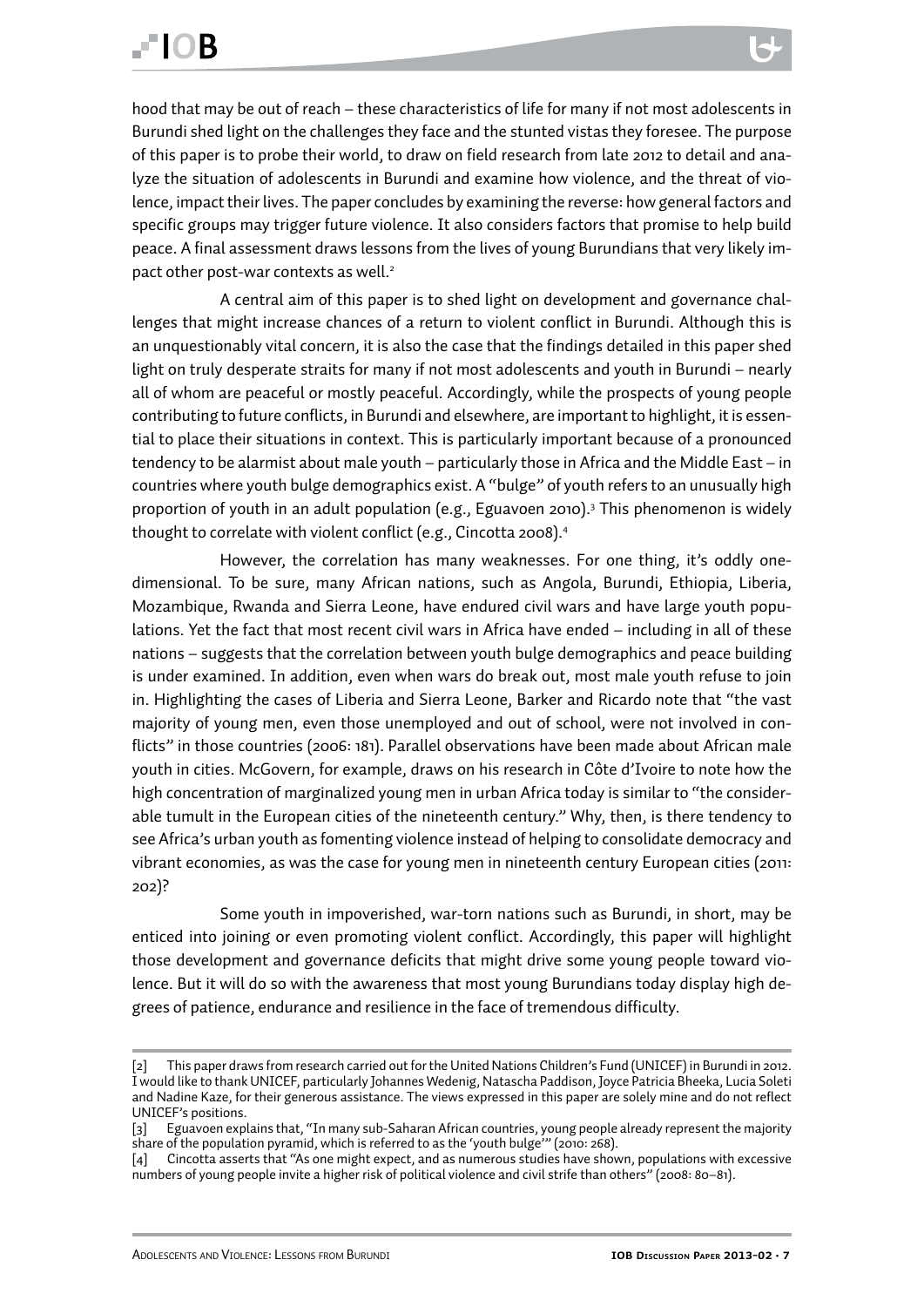<span id="page-7-0"></span>Prior to traveling to Burundi in late 2012, I interviewed a series of international experts and veteran researchers of Burundi. I then integrated relevant commentary into the following section, which sets the issues of adolescents and violence in Burundi into context. The remainder of this paper mainly draws on five weeks of qualitative field research in Burundi in November–December 2012. I interviewed officials from the colline, commune, provincial and national levels of the Burundian government, Burundian and international non-government organizations, and United Nations agencies. The central information base for this paper, however, is interviews with ordinary Burundians in rural and urban areas. With the assistance of a translator, I interviewed adolescents, youth and adults.<sup>5</sup> The research mainly took place near people's homes and local shops: in valleys, on hillsides and along city streets.

I spent a week and a half in rural areas of Gitega Province, located in the very center of Burundi, a week in rural areas of Makamba Province, which constitutes the southern cone of country, and two and a half weeks in the capital city of Bujumbura (one week setting up the research and conducting briefings, one and a half weeks mainly conducting field research in town). I started in Gitega Province mainly to unearth general themes about adolescents and violence, deciding to work in one commune – Bugendana – known both for extensive violence during the civil war and violence in the post-war era. Since Gitega is one of five provinces that have child protection committees, I interviewed committee members at all three levels (colline, commune and province). Fieldwork in Makamba Province allowed for field research to incorporate both adolescents who are residents and those who are refugee returnees (it is a primary site for the return of as many as 35,000 Burundians from Tanzania in late 2012).<sup>6</sup> I also looked more deeply at education issues there, visiting two primary schools and interviewing the respective school directors.

The two provinces are notably and usefully different. Gitega hosts the city's secondlargest city and is densely populated. Much of Makamba, on the other hand, is not. A provincial government official in Makamba shed additional light on the contrast between the two provinces. "Definitely Makamba Province is much richer than Gitega Province," he noted. Makamba borders Tanzania, making it a source of trade opportunities for many enterprising Burundians. Much of province, the official continued, has rich soil. In addition, the official explained that, in the past, "Makamba had a low population density." The province has subsequently attracted many migrants from other Burundian provinces. One such migrant explained why many newcomers settled in particular locations (his version was subsequently corroborated by others). The reasons have everything to do with the extraordinarily violent and significant events of 1972. Ethnic Tutsi of the Bahima clan from nearby Bururi, which for decades produced many of the most influential and powerful people in government and the military,<sup>7</sup> settled near the Bururi border, so that the army could more easily protect them should ethnic violence explode yet again. Meanwhile, many incoming ethnic Hutu migrants settled close to the Tanzanian border,

<sup>[5]</sup> Adolescents were defined as boys and girls between ages 13 and 18; youth as young people ages 19-29, and adults as everyone age 30 and over. All of these, of course, are mere approximations, including the awkward shift from an adolescent "boy" or "girl" of 18 to a "male youth" or "female youth" of 19.

See IRIN Africa 2012a for background information.

<sup>[7]</sup> Bururi Province, together with Mawaro Province, constitute a region known as Bututsi, "the only area [in Burundi] with a Tutsi majority" (Watt 2008: 8). The arrival of Lieutenant-Général Michel Micombero, "a Tutsi-Hima from Bururi" to power, in a military coup on 28 November, 1966, "signified the arrival of the military and the Tutsi-Hima as a force within Burundi politics" (Daley 2008: 66). Micombero was the first of three consecutive military presidents (he was overthrown by Lt. Colonel Jean Baptiste Bagaza in 1976, who was overthrown by Major Pierre Buyoya in 1987). All three presidents were "of the Hima clan, from Rutovu commune" in Bururi (Watt 2008: 32). Bahima dominance in politics and the army in Burundi continued into the twenty-first century.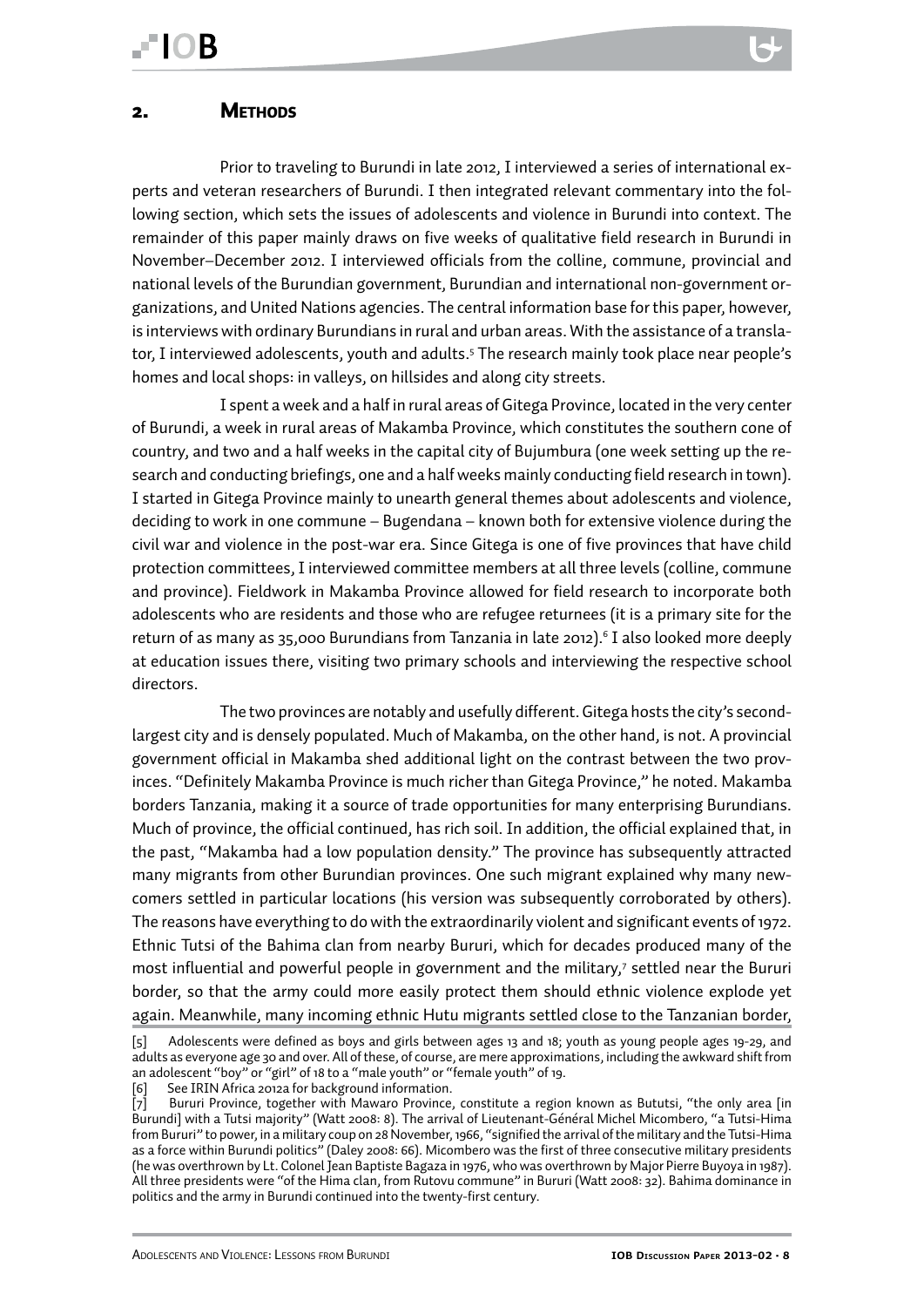I also conducted interviews in the Bujumbura neighborhood of Bwiza, which was a center for civil war violence and remains quite violent, particularly at night. It is also an exceptionally popular place, I learned, for city residents of many sorts. As an urban expert explained to me, "Bwiza is the place to go" in Bujumbura. "It's a really busy area. People go there to enjoy, drink and eat, and to find every level of prostitute. There are also a lot of dancing places, small hotels and recording studios."

In all three field sites, I employed snowball sampling methods to develop interview data from youth, adults and adolescents who reasonably represent Burundi's adolescent majority: that is, those between ages 13 and 18 who are both in and not in school. Snowball sampling is grounded in the development of relationships based on trust. Establishing trust is essential when interviewing adolescents, particularly those who are economically disadvantaged and have a low social status. Accordingly, I walked with my translator on the same pathways through the same rural and urban neighborhoods for several days in succession. I interviewed people who were working (such as farmers and traders) and those who were not. I relied on our expanding familiarity with community residents (particularly those whom we interviewed) to proactively identify other people whom we could ask to interview. Over time, these daily visits to the same areas promoted a degree of familiarity and trust between residents and me and my translator. Everyone participated as voluntary respondents who were not, in any way, pressured to engage with us. We interviewed 68 adolescents (39 rural, 29 urban), 87 youth and adults, 9 government officials, 26 non-government officials, 2 primary school directors, 7 members of a colline-level child protection committee, 5 members of a commune-level child protection committee and a high-ranking member of a provincial-level child protection committee.

The questions that I asked adolescents invited them to analyze their own situations and societies, and youth and adults (including officials) to assess the adolescent situation. They were designed to empower respondents to describe the condition and prospects of adolescents in their areas, as well as the adulthood expectations that influence adolescent lives. I also asked adolescents to detail their plans for improving their situations and who, if anyone, might help them achieve their plans. In addition, I integrated questions about preliminary findings into interviews with adolescents, youth, adults and officials of government and non-government institutions. I did this to corroborate the findings and deepen my knowledge about the issues that were emerging as significant. In this way, I was able to reasonably establish that the major findings contained in this paper figure prominently in adolescent lives in Burundi.

One important word and one key phrase could not be translated easily from English into Kirundi. Together, they provide illuminating insights into the Burundian context. No word in Kirundi exists for 'violence.' There are, however, a multitude of words for specific acts that can be violent, such as *intureka* (riot), *inryane* (fighting), *ihohoterwa* (oppression) and *akajagari* (demonstrations or public disorder). Nor is there a precise Kirundi equivalent for 'unmarried mother,' which refers to a field research finding of colossal significance. My use of the term frequently led to discussions involving my translator and those we interviewed until the underlying idea – females, many of them adolescent girls, who had given birth to children but were not formally or even informally married – was properly understood. Several Burundian adults explained to me that, in Burundian culture, an unmarried girl or woman should never become pregnant. As a result, the concept of 'unmarried mother' does not exist in their mother tongue.

[8] Both "1972" and the civil war are examined in the next section.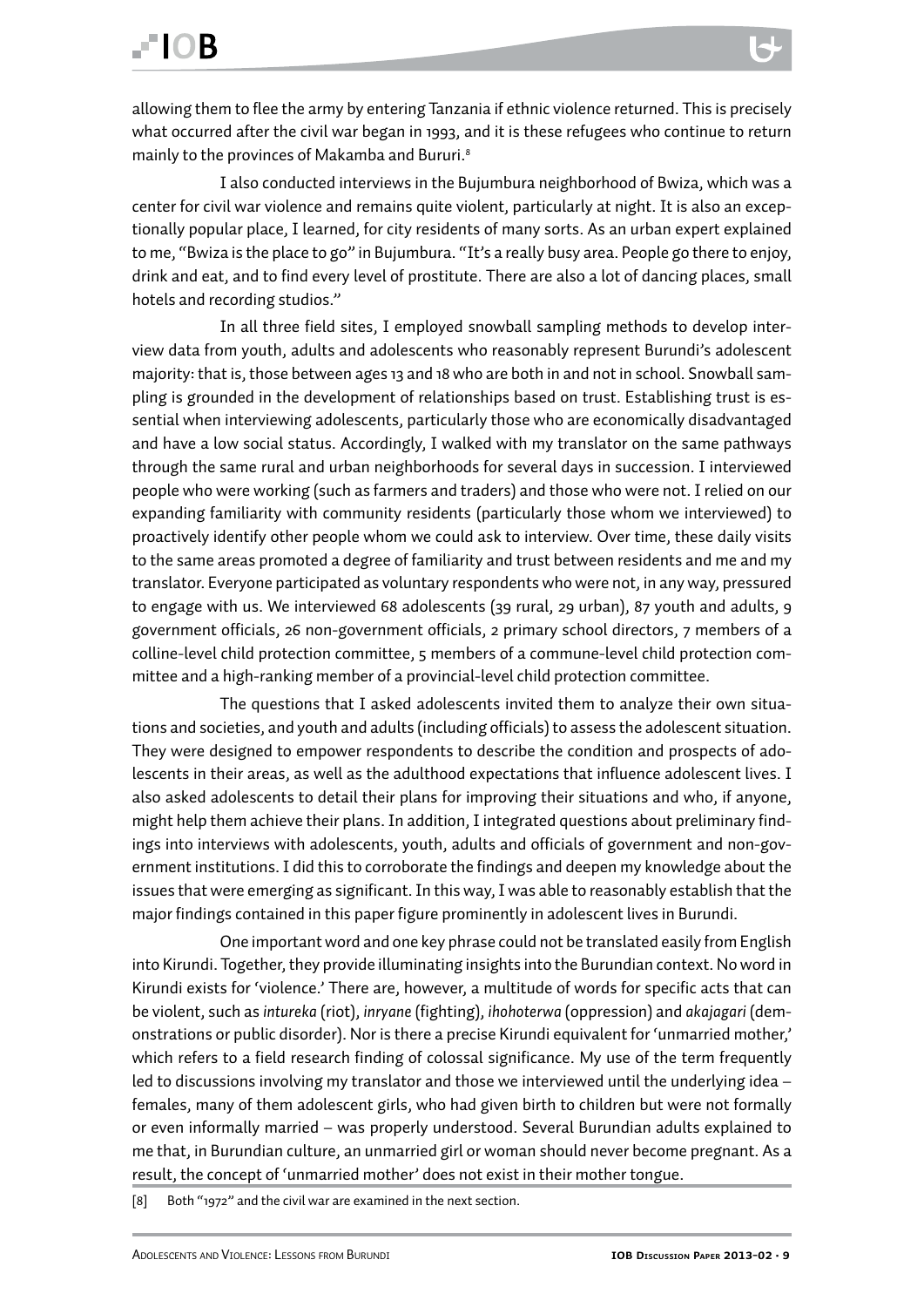#### <span id="page-9-0"></span>3. Context

#### 3.1. Contemporary Burundi

Burundi's population is exceptionally young, overwhelmingly rural and rapidly urbanizing. With a median age of 17 years, only seven countries have younger populations (CIA 2012d).9 Most Burundians reside in rural areas. Indeed, aside from three tiny island nations in the South Pacific,<sup>10</sup> no nation on earth has a smaller proportion of its population – a mere eleven percent – living in urban areas (CIA 2012a). At the same time, Burundi's estimated annual urbanization rate (4.9%) is the fourth-highest in the world (Ibid.).<sup>11</sup>

A hallmark of post-war Burundi is the way in which ethnicity has been addressed. After a wrenching civil war (1993-2005<sup>12</sup>) that left over 300,000 Burundians dead, 1.2 million displaced (Ngaruko and Nkurunziza 2000; cited in Voors et al. 2012: 944) and featured, for the most part, ethnically-inspired violence, an entirely new political structure came into play. The peace accords of August 2000 and November 2003, followed by the ratified national constitution of 2005, mandated that "the National Assembly must be composed of 60% [ethnic] Hutu and 40% [ethnic] Tutsi MPs, with a minimum of 30% women and three representatives of the Twa ethnic group" (Vendeginste 2011: 321). The political accords and arrangements have allowed Burundians to discuss ethnicity freely. And they do: as a Central Africa expert noted, "Burundians have acknowledged and institutionalized ethnicity. They talk about it in a totally relaxed way." Given decades of ethnic friction and violence, this is a remarkable achievement. That said, while the demise of ethnic violence in Burundi has been replaced by comparative calm, current political conflicts today mainly involve members of the Hutu majority pitted against each other.

Burundi has had only four elections in its history. The first two were almost immediately followed by high levels of ethnically-driven violence (1965 and 1993). The instability following the last two (2005 and 2010) has been, by comparison, moderate and contained (Vandeginste 2011). Yet the fallout from the 2010 elections increasingly dominates international analyses of Burundi today. One report highlights "a deepening corruption crisis" that is negatively and seriously affecting governance in Burundi and, by extension, "directly jeopardises prospects for stability and development of the country" (International Crisis Group 2012: i, 22). Another mentions government intimidation of civil society activists and journalists and delays in establishing a Truth and Reconciliation Commission to examine serious crimes committed since 1962 (Human Rights Watch 2012b). A third describes "alarming patterns of political violence" and "blanket impunity" for many of the perpetrators (Human Rights Watch 2012a: 1, 2). While the recent violence differs markedly from the civil war era – mainly taking the form of "individual, targeted assassinations, rather than large-scale massacres" (Ibid.: 4) – the result for ordinary Burundians summons, yet again, an unfortunate yet enduring theme in Burundi: "The population in the affected areas continues to live in fear" (Ibid.). A second theme with roots in the violence of earlier eras is tied directly to young Burundians: the youth wings of political parties. Easily the most influential is the *Imbonerakure* (meaning "those who see far into the dis-

<sup>[9]</sup> All are nations in Sub-Saharan Africa. Uganda has the world's youngest population (median age: 15.1 years), followed by Niger (15.2), Mali (16.4), Zambia (16.5), Ethiopia and Mozambique (both at 16.8), and Chad (16.9). Burkina Faso also has a median age of 17 years (CIA 2012d).

<sup>[10]</sup> The Pitcairn Islands, Tokelau and Wallis and Futuna have no urban populations at all (CIA 2012a).

<sup>[11]</sup> Only Burkina Faso, Malawi and Eritrea have higher urbanization rates (while Laos' rate is the same as Burundi's) (CIA 2012a).

<sup>[12]</sup> Note that the end of the civil war is debated, as many consider the civil war to have been ended only when the FNL (Forces nationales de liberation, or Forces of National Liberation) agreed to end their violent resistance in 2009.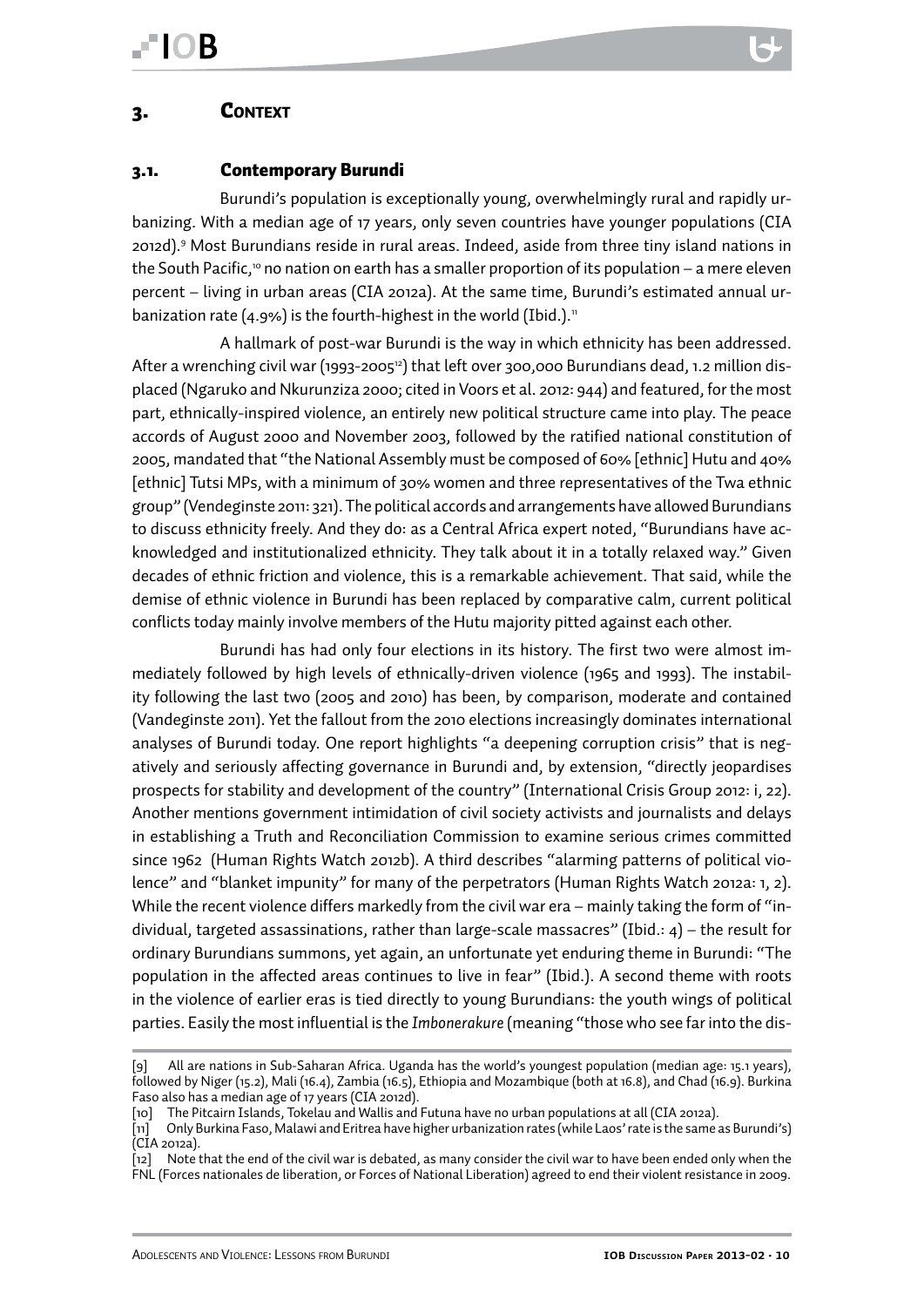The connection between fear and "youth wingers" dates back, at the very least, to the civil war era. One veteran Burundi expert recalled how, in the early years of the civil war, the expert saw politically-affiliated youth groups (comprised of male youth) "out in the mornings, jogging in shorts" through Bujumbura. Then, during their morning runs, the groups "would turn and head into neighborhoods" to commence violent attacks on civilians. Even in 2002, near the end of the war, "you'd see the youth groups jogging and singing and heading into neighborhoods." The expert contended that civilian fears "that youth militias will lead future violence" remains in Burundi today. It is a view that other researchers supported. One explained that the "youth divisions" of political parties "commonly use violence for different purposes," including "intimidating other parties" and conducting "purely criminal activities." The researcher added that "The potential source of mass violence in Burundi is youth movements which are aligned with political parties." In addition to party-affiliated youth, the researcher highlighted "patronclient relationships" contributing to "a reservoir of violence" in Burundi today. The researcher explained that certain elites grant some male youth "small favors and small jobs every now and then. These elites could mobilize these youth when it seems to be necessary," in order to "protect their investments and promote their political agendas."

Burundi continues to be plagued by punishing poverty and bleak development prospects. Its rank on the UNDP's Human Development Index for 2011 is third from the bottom (185th out of 187 countries) (UNDP 2011: 2). The country's poverty situation has been called "clearly one of the most extreme in the world, with 93% [of Burundians] living below a poverty line of \$2 a day" (Bertelsmann Stiftung 2012: 17) and nearly two in three Burundians (61.9%) enduring severe poverty (UNDP 2011: 5). Burundi's Gross Domestic Product (GDP) per capita was estimated at \$600 a year for 2011, which left them tied with Somalia and with only Liberia, Zimbabwe and the Democratic Republic of the Congo (DRC) ranked below them (CIA 2012c). The appalling state of annual income for Burundians is underscored by the following statistic: over a twenty-one year period (1990-2010), the average annual growth rate of the per capita GDP was negative 1.6 percent (UNICEF 2012: 112). As will be examined later in this paper, severe and advancing population pressure on land,<sup>14</sup> declines in soil fertility, difficulties in securing viable off-farm employment and persistently high consumer price inflation (EIU 2012: 12) contribute to conditions that leave many children and adolescents undernourished, unable to remain in school and facing narrow future options.<sup>15</sup>

Bertelsmann Stiftung sums up Burundi's economic situation as having "one of the least developed and most vulnerable economies in the world" (2012: 22). A glance at the state of electricity and child malnutrition in the country illuminates how such extreme underdevelopment and impoverishment impacts the lives of ordinary Burundians. A tiny proportion of citizens – less than 2 percent – have access to electricity. Even though the average level of electricity

<sup>[13]</sup> National Council for the Defense of Democracy-Forces for the Defense of Democracy (Conseil national pour la defense de la democratie-Forces pour la defense de la democratie).

<sup>[14]</sup> The prominence of clashes over land holdings is illustrated in the government's assessment that "Land conflicts alone represented 56 percent of the disputes filed in 2008, despite the creation of the National Land and Property Commission to arbitrate this type of dispute" (Government of Burundi 2012: 22).

<sup>[15]</sup> International Crisis Group shares some examples of alarming rises in basic food commodities. It reports that between October 2011 and January 2012, rice rose by 12 percent, wheat flour went up by 20 percent and cassava four increased by 18.6 percent (2012: 14).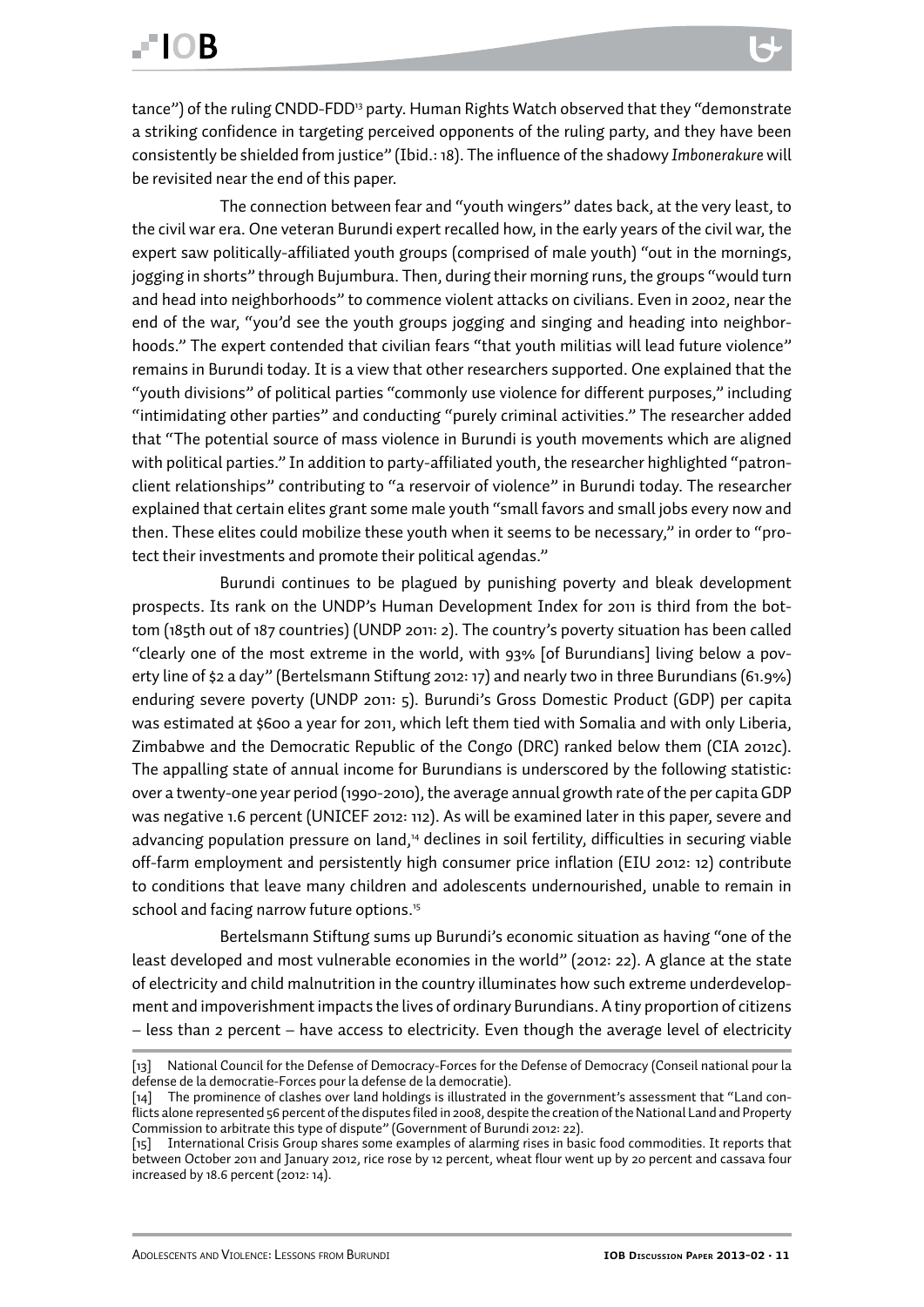<span id="page-11-0"></span>consumption is among Africa's lowest, Burundi's power supply still cannot meet the domestic demand for electric power (EIU 2012: 20). Indeed, the World Bank's 2012 *Doing Business* report notes that 72% of Burundian businesses "cite unreliable electricity supply as an impediment" to growth (cited in EIU 2012: 20). The impact of child malnutrition is still more alarming: nearly six in ten (58 percent) are chronically malnourished, which means that "their physical and intellectual development is seriously threatened" (IRIN Africa 2012b). Undernourished children are "more vulnerable to illness," have an increased risk of early death, and, should they reach adulthood, "will attain a lower physical stature" and end up with compromised cognitive skills (Verwimp 2012: 230, 221). Prospects for improvement are limited by the fact that many households farm on plots no larger than a quarter hectare (IRIN Africa 2012b).

While the dire straits that Burundi faces these days dominate assessments of its current circumstances, there many promising dimensions of Burundi today. For example, Burundians are living longer and children are spending more time in school. Life expectancy between 1980 and 2011 increased by 3.4 years while the expected years that children would spend in school grew by 8.8 years (UNDP 2011: 2). The latter result is not surprising when the following fact is noted: only nine countries in the world invest a greater percentage of national GDP in education (8.3%; CIA 2012b). Additionally, the government's second Poverty Reduction Strategy (PRSP II) paper touts significant post-war progress, including reductions in the country's armed forces and dramatic increases in mining production, enrollment into primary and secondary schools and access to health care services (Government of Burundi 2012: 21, 22, 23, 24).

#### 3.2. Ethnic and Communal Violence

Burundi has been engulfed by spasms of extreme violence many times. The strongest shock waves reach back to a fateful year in Burundian history: 1972. Beginning in April of that year, an ethnic Hutu revolt was followed by the mostly Tutsi government's thunderous response, mainly against ethnic Hutu with at least a year of secondary education. Indeed, the class of 'educated' Burundian Hutu – "the entire membership of what was perceived as the Hutu elite" (Sommers 2001: 37) – was virtually wiped out: they were either killed or they became refugees. The events, which left perhaps 200,000 Burundians dead and another 300,000 as refugees (mainly in Tanzania), also created a legacy that lasts to this day. As Watt explains, "The venom created in 1972 is the background to all the subsequent history of the country" (2008: 34).

"1972" is reported to have left two psychological imprints in the minds of many Burundians. The first is fear. Explaining the mass violence that ignited in 1993 following the assassination of Burundi's President Ndadaye, Uvin argues that "the most prevalent motive for violence is fear" (1999: 263). Uvin then describes the second imprint: the transformation of ethnic violence into acts of self-defense. "People in both ethnic groups are deeply afraid of being attacked and attack first, in 'defensive attack,' to avoid the fate they think is awaiting them" (1999: 263).

This fear of extermination by ethnic adversaries was found even to run through second generation Hutu refugees from the 1972 massacres: "Burundi refugees were raised to believe that the Tutsi, or their accomplices, could be anywhere at any time, planning to eliminate Hutu people" (Sommers 2001: 183). Writing in the midst of civil war in 1999, Uvin noted that, for ethnic Tutsi, "Since 1993 most Tutsi similarly fear that, if they do not use force to maintain order, they will lose their lives in massive Hutu-led violence" (Uvin 1999: 263). For Hutu and Tutsi alike, a researcher of the civil war recalled that "Everyone had a reconstructed view of what happened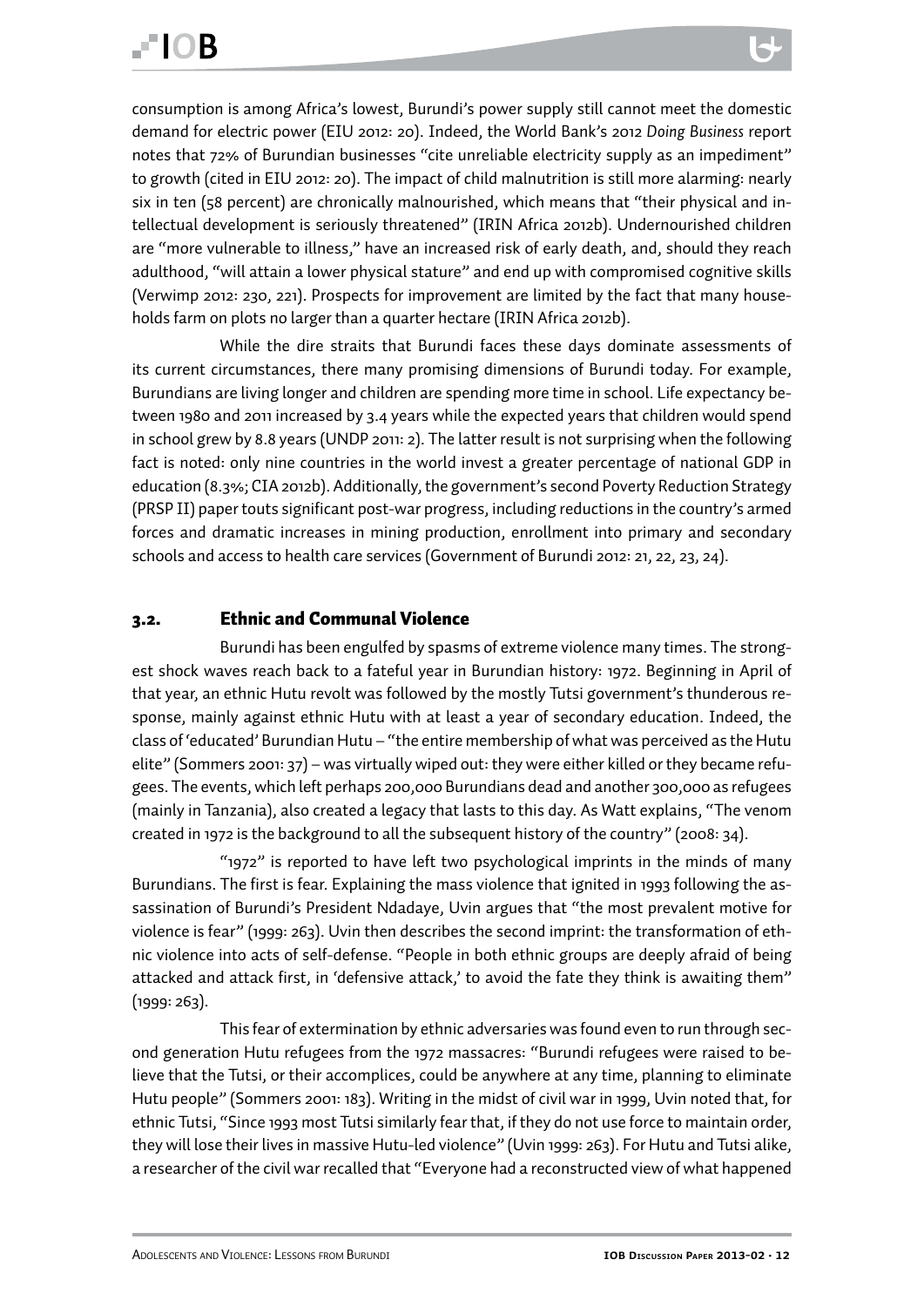<span id="page-12-0"></span>in 1972." Accordingly, Burundian civilians were able to validate violent attacks against members of the opposite ethnic group by considering them proactive measures to prevent a return to 1972-style violence. One result of this activity was that neighborhoods in Bujumbura were, in the words of one veteran researcher, "ethnically cleansed. This action had a significant degree of civilian involvement." Another Central Africa expert noted that while civilians "were often sparked by leaders, there were communities moving against communities" as well.

Politically-inspired violence has been a featured component of much of the violence in Burundi over the years. Yet as the comments just above indicate, communal violence – the direct involvement of ordinary people in violence – has played a major role, too. In 1972, 1988 and 1993 (among other years), violence first emerged at the communal level, carried out by ordinary citizens. In fact, one Burundi expert noted that "Communal violence goes back to independence: Burundi's cycles of violence were mainly community-led. Communal violence is the model for violence in Burundi." To be sure, national armies and rebel militaries unquestionably have been central players in violence as well. But the contributions of ordinary Burundians to violence cannot be underestimated. In the view of a Central Africa expert, civilians used violence to attack not just perceived ethnic adversaries but, in addition, to address personal "grievances, frustrations and conflicts (like land conflicts)." As a result, when opportunities arose, "people settled scores, which placed everyone against everyone." A reported example of score-settling in the current era, one Burundi expert asserted, is the incidence of lynching in rural Burundi.

It is this communal violence that makes wartime violence in Burundi different from most recent civil wars. While communal violence was also present in conflicts in Rwanda and Kosovo, it was not, for the most part, a major contributor to a great many internal wars. In conflicts in Sudan, Sierra Leone, Liberia, Mozambique and so many more, military outfits carried out nearly all of the violence, mainly attacking civilians and occasionally attacking each other.

#### 3.3. Sexual and Criminal Violence

There are at least three ways in which Burundi's 1972 violence differs from the civil war that began in 1993. The first concerns those who were killed. "In 1972, women and children were mostly off limits," one researcher explained. "The men were mainly targeted."<sup>16</sup> Two other reported differences between violence in 1972 and the civil war that began in 1993 concern criminal and sexual violence. They seem to be linked. One researcher explained that "In 1972, there wasn't much sexual violence against women. But in the civil war, it was more common. When the rebels turned criminal [in the latter stages of the war] – that is when sexual violence really took off. Women said that all taboos had finally been broken. They were talking about rape." Another researcher related that much of the violence that took place during the civil war "had nothing to do with civil war issues. Did the war mask the criminality during the war, that people were profiting from the war?" The researcher contended that this was indeed the case. Many researchers reported that criminal and sexual violence remains strong in post-war Burundi.

While actions in times of war may establish or exacerbate sexual violence against children, there appear to be, relatively speaking, limits to the predation. The 2012 Human Security Report found that, in wartime contexts, "Children seem to be partially protected from sexual violence simply because they are children." The study asserted that violations against children tend to be perpetrated by those close by: in this case, "family acquaintances – not strangers or combatants" (Human Security Report Project 2012: 2). Even though the study im-

<sup>[16]</sup> Makinson's research supports this finding (1993: 170).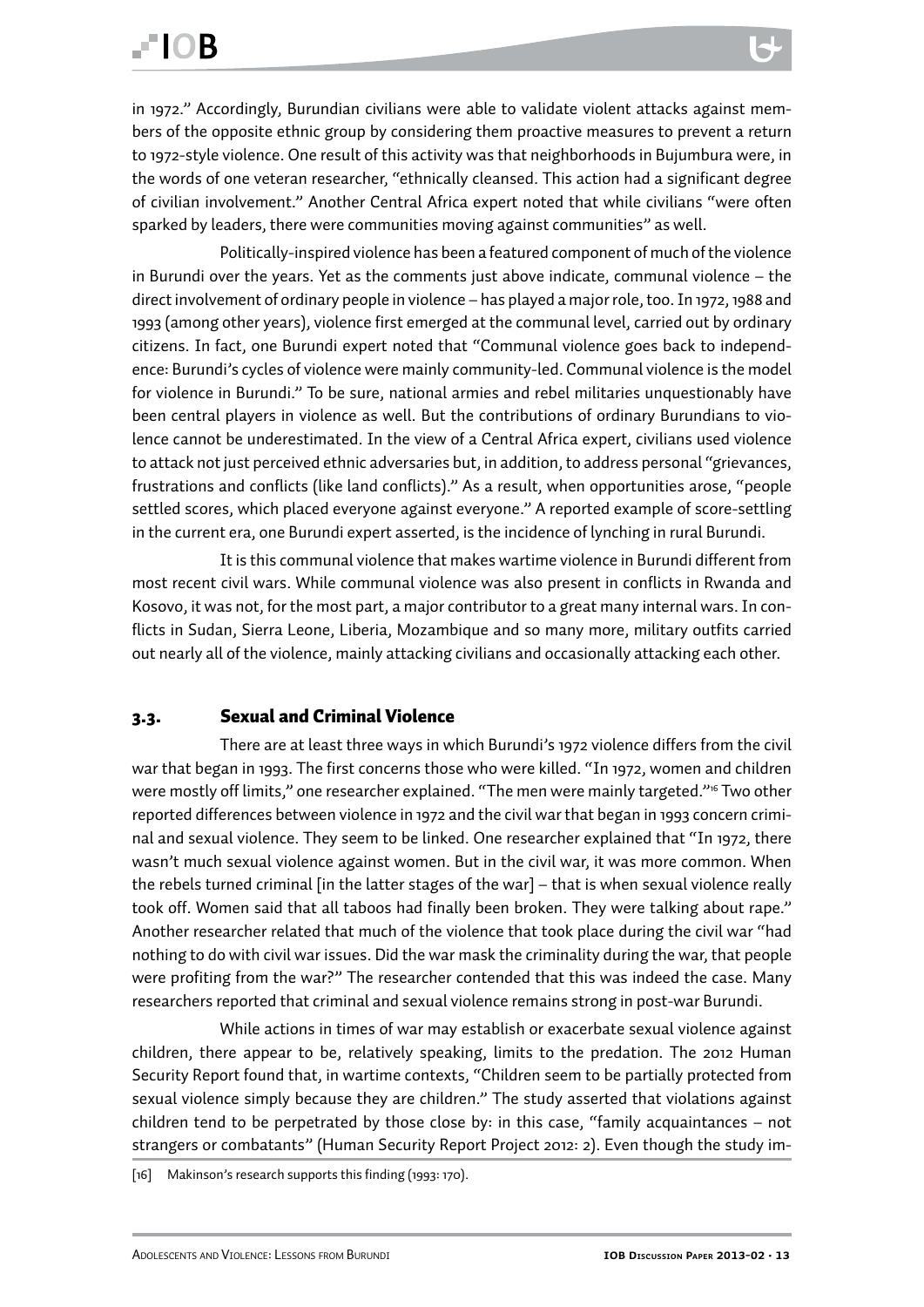<span id="page-13-0"></span>plies that things could be much worse for young victims of sexual violence, many researchers nonetheless have argued that sexual violence in Burundi today is significant and negatively impacting the lives of adolescent girls and female youth. "Sexual violence is really widespread," one researcher stated. As a result, "young women are trying to protect themselves." One way to do this is to "Look smart – with clean clothing and braided hair. Even if you have little money, young women have to try to show that they have family members who care for them" – even when they don't. The rationale for "looking smart" is to communicate that "if someone violates me, there will be repercussions" from relatives. The threat of rape can be so great that many girls and young women "never go to the bathroom alone. Otherwise, they'll be violated." Hoofnagle and Rothe support this assessment with the comment that women in Burundi "retain a position more closely aligned with property." As a result, raping a woman is "akin to taking or vandalizing a man's property without any real fear of reprisal or legal punishment" (2010: 184).

A researcher with extensive experience in Burundi raised a related issue that has surfaced in post-war Burundi. Adolescents, the researcher explained, "are probably more sexually active than ever before. When you get pregnant and have a child, you have narrowed your options for the future. This issue is not talked about openly very often, but there are a lot of young pregnant girls and very young mothers." Adolescent girls who become young mothers challenge cultural norms. "When they become a mother, they're no longer [considered] youth or children. The cultural container that used to hold in adolescent girls no longer exists" for those who those who get pregnant. As I will detail, field research found that the expanse of unmarried adolescent mothers, including those who got pregnant due to rape, is profoundly and negatively impacting adolescents and their families in Burundi.

#### 3.4. Young Burundians Today: One Assessment

Peter Uvin has produced, by far, the most comprehensive research on young Burundians. His book, *Life after Violence: A People's Story of Burundi*, provides useful background on the situation of Burundi generally and youth in particular. Uvin, like so many other observers of post-war Burundi, highlights massive difficulties in the country:

> A decline in mutual help is occurring. Structural changes of growing destitution, population growth, pervasive violence, and the systemic uprooting of communities have made life far harder than it ever used to be. The war is at the heart of many of these negative trends, but it is by no means the only factor. People also see – and discuss – how social and political connections, corruption and outright criminality allow some individuals to advance greatly, and make others lose." [2009: 120]

Uvin adds that the most significant result of the decline in mutual help is that young Burundians today are on their own, with less assistance from families and communities than ever before (few Burundians have any expectation, Uvin reports, that their government can or will support them). Uvin further finds the view that most young Burundians have limited or no parental or community support to be widespread among youth and adults alike.

The result of this decline has been the rise in what Uvin calls Burundi's "capitalist ethos." To be sure, it is one driven by the necessity to move ahead on your own and by your own wits.<sup>17</sup> The downside of this state of affairs is clear. "Burundi's capitalist ethos," Uvin explains,

<sup>[17]</sup> Vervisch and Titeca support this finding. They state that "Burundian people have little experience in voluntary, bridging associational life at [the] grass-roots level. Instead, they have generally negative feelings towards the forced (cooperatives, villagisation), suppressed (conflict with the church), or dark (ethnic youth militias) character of associational or collective action experiments" (2010: 492).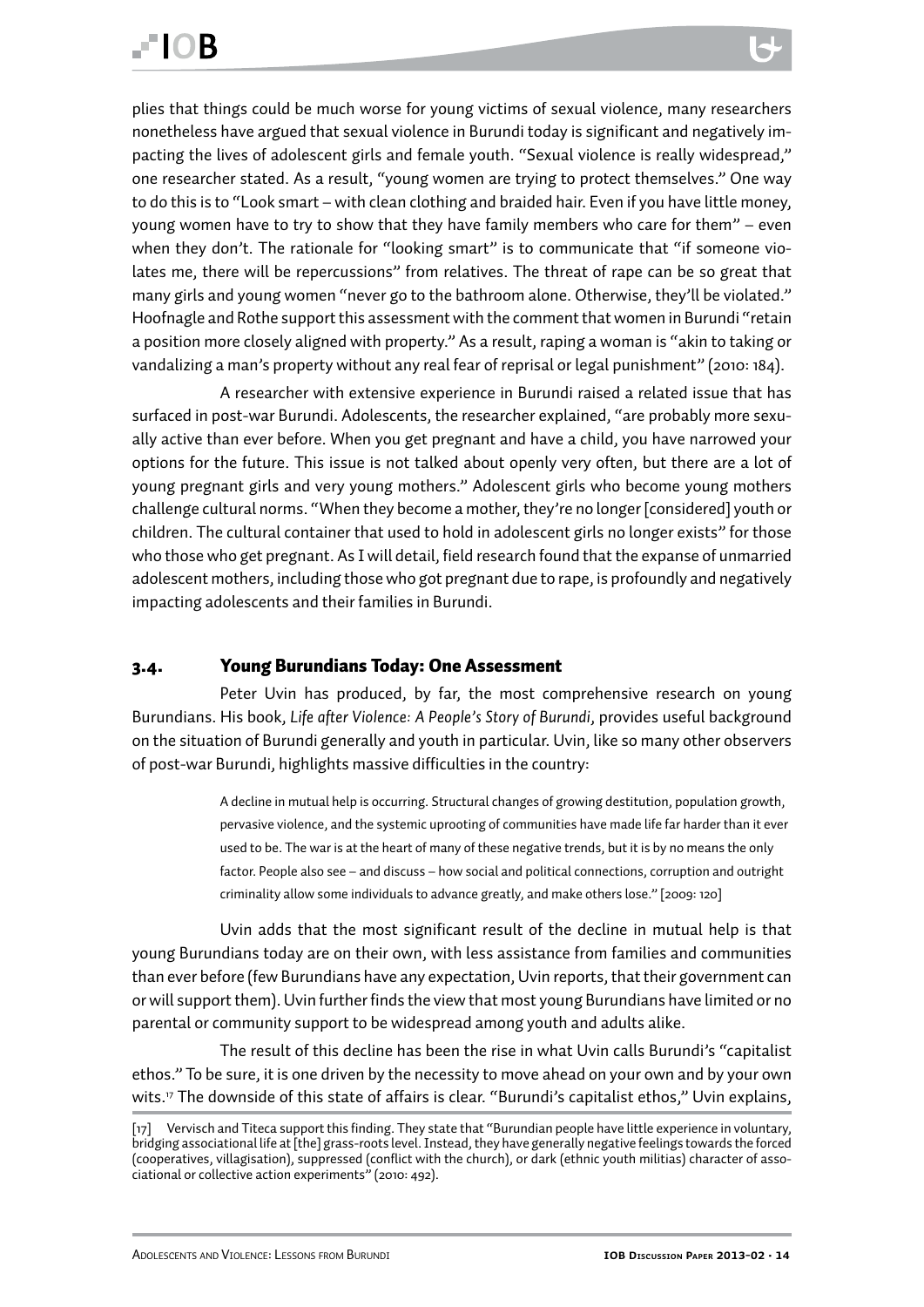"feeds on fear and desperation – the knowledge that destitution and death lurk around every corner, that nobody is there to help you, and that you can only count on your own actions to survive, day by day, month by month" (Ibid.: 120). The flip side is that it has wrought a strikingly proactive response. "Talking to ordinary people, one is struck by the constant repetition of the themes of hard work, perseverance, good planning and foresight, and, increasingly, innovation and dynamism" (Ibid.: 186).

Six findings in Uvin's book are directly relevant to the subject of this study:

- First, many Burundians have a strong urge to leave farming forever. "Farming is a prison to most Burundians," Uvin states. "In the countryside, especially in the north and center, people desperately want to reduce their dependence on land. The three big ways for young people to escape poverty are education, migration, and hard work" (Ibid.: 185).
- Second, the circumstances that adolescent girls and female youth face are unusually difficult. "The war created not only a surplus of young, single women, but also a substantial number of widows," Uvin notes. "In the face of competition, and with young men struggling to come up with enough resources to marry, women may be more willing than previously to enter into unofficial marriages or even polygamy to avoid remaining single" (Ibid.: 131).
- Third, male urban youth are widely regarded "as having failed to live by the values of perseverance, hard work, and resilience that Burundians value. Many people fear them" (Ibid.: 118).
- Fourth, Burundi has a relatively flexible and accepting culture when it comes to the difficulties of reaching manhood. "Burundi seems more able to adapt to young men's inability to achieve normative manhood than other societies," Uvin finds. As a consequence, "young men's frustration and marginalization may be less severe than elsewhere" (Ibid.: 183).
- Fifth, Uvin argues that the international aid community is out of step with young Burundians. In his view, the most significant development gap "is the surprising neglect of the urban slums. Especially from a conflict perspective, one imagines that tens of thousands of underemployed urban youth – many of them with first-hand experience of violence – would constitute a major [development] priority, but nothing could be farther from reality" (Ibid.: 121).
- Finally, and significantly, Uvin found that most young people female and male, rural and urban – share one, crystal-clear goal: "to have a steady job" (Ibid.: 121).

All six trends that Uvin found – the drive to reduce dependence on land, severe stresses on adolescent girls and female youth, views of young urban males as threats, flexible approaches in helping young Burundians marry, the neglect of urban areas and strong interest among adolescents and youth in off-farm employment – resonated powerfully in field research for this paper, the findings from which I will now examine. But before I do, a note on tone. Readers of Uvin's book will no doubt find that the state and outlook of young Burundians, as described in this paper, seem to have descended since the time of Uvin's 2006 field research. In general, those interviewed for this paper proved to be less optimistic about their lives and prospects than those whom Uvin interviewed six years earlier.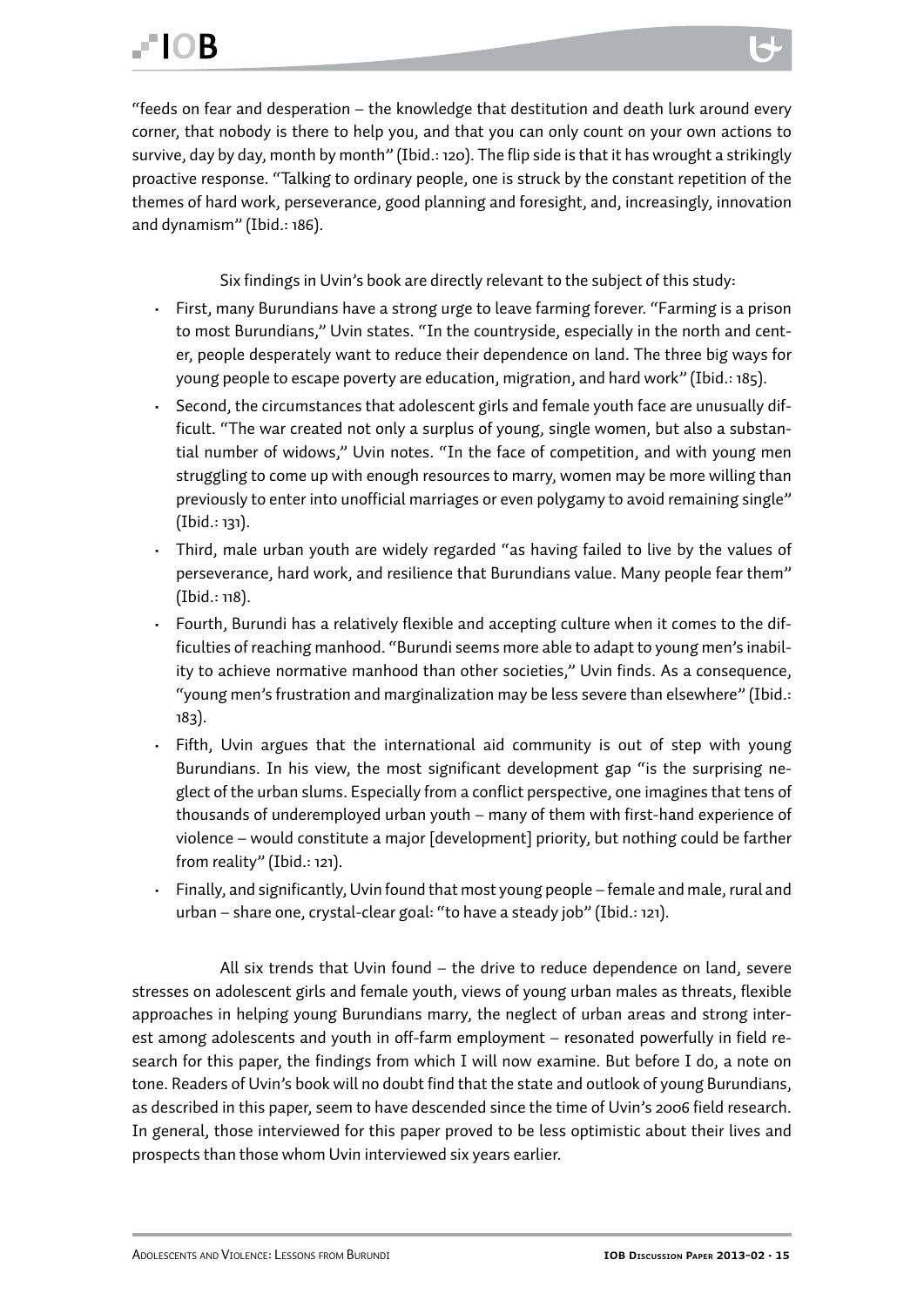### **FIOR**

What has happened to young Burundians since the time of Uvin's field research? The short answer is that a lot of worrying trends appear to have become much worse. As the subsequent sections of this paper will detail, Burundians young and old relate how basic aspects of life are deteriorating. Prices for essential commodities are rising alongside concerns about food, the size and quality of farmland, staying in school, getting married, finding a job, and much more. But a second issue, I think, is also important. Uvin conducted his research soon after the 2005 elections. It was a time when post-war Burundi was finding its feet and establishing itself – for the first time – as a democracy. It was, in many respects, an exciting, even transcendent period. Uvin, in other words, carried out his research during a time when a sense of possibility was most definitely in the air. The aftermath of the 2010 elections, as noted earlier, has yielded no such result. Indeed, if the balloon of optimism has not been punctured, the sense that air is steadily leaking out was present in many if not most interviews undertaken for this paper. As a result, while factors that promote stability and peace in Burundi are featured near the end of this paper, it was the weathering of very tough times, with the promise of little respite in the future, that characterized everyday life for most Burundians.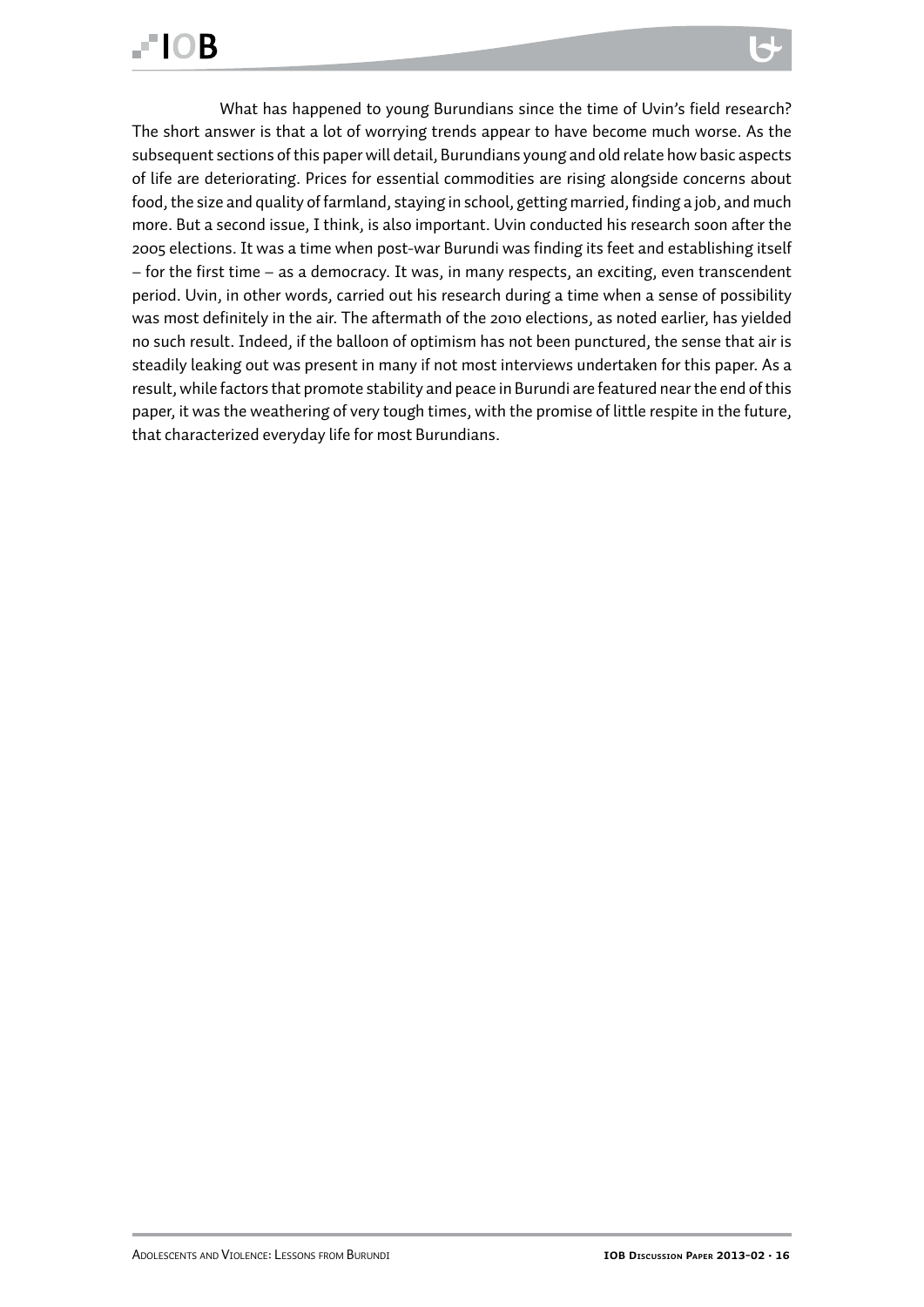#### <span id="page-16-0"></span>4. Field Research Findings

Analysis of findings from the 2012 field research divides into three sections. The first contains seven general themes, which describe findings of significance in both rural and urban Burundi. The second features the two primary findings that were particularly prevalent in rural areas. The final section contains two sets of findings about adolescent life in Bujumbura.

#### 4.1. General Themes

#### 4.1.1. "Because of Poverty": Focusing on Survival

*We are dying of poverty We are always full of sorrow There is too much pain in your heart You always lose, you don't know why Maybe it's because you stopped praying to God.*

 *– Church song, sung by adolescent girls and women while digging together, Makamba Province.18*

Many adults who were interviewed emphasized the fact that life during the civil war was difficult in the extreme. As one adult man recalled, "During the war, things were the worst. Now we can sleep peacefully. We have peace now." Yet the improvement of basic security conditions must be set alongside the following fact: impoverishment framed and underscored the general condition that most adolescents and other Burundians detailed during interviews. That Burundi is among the poorest countries on the planet was manifest in these discussions. Many respondents resorted to the same phrase to explain their condition: "because of poverty."

Hardship proved to be a central characteristic of everyday life for most Burundians in rural and urban areas. "Children can spend a year with no tea," one father explained. "We can't afford tea or sugar." The impact of inflation and ascending prices was a regular subject of discussion. Even in Makamba, which is thought to have more fertile land than other, more thickly populated and heavily farmed parts of Burundi (such as Gitega Province), the need for fertilizer surfaced as a major concern. "We have a bad life because we dig all the time," a mother of fifty remarked. "Since we don't have fertilizer, we work hard to produce little." A boy of 14, also from Makamba, connected the high cost of fertilizer to his own situation. "Sometimes after school, I find that there's no food at home," he explained. "So then when I return to school" in the afternoon, "I'm hungry and I can't perform well." If an international agency could provide fertilizer, "then we could grow more food and have more to eat. Because our land these days doesn't produce much food."19

As the boy's remarks highlight, discussions about life routinely returned to the issue of food. Digging for a day wage on the farmland of others is widely thought to be a means to saving money for non-food items (like soap) and materials for a house (like roofing). But a discussion with adolescents in Gitega illuminated how the purpose of "digging" is changing. Food is scarce in the households of a great many adolescents in rural and urban Burundi, and

<sup>[18]</sup> Translated from Kirundi. In Kirundi, the words are: *Twishwe n'ubukene, Twamana amaganya, Intimba ni nyinshi mu mutima wawe, Wama ubona, utsindwa ntuzi ico bivako, Kuko wahevye gusenga Imana.*

<sup>[19]</sup> The fact that the boy sought assistance from international organizations, and not the Burundian government, is an issue that will be addressed in the sub-section on governance.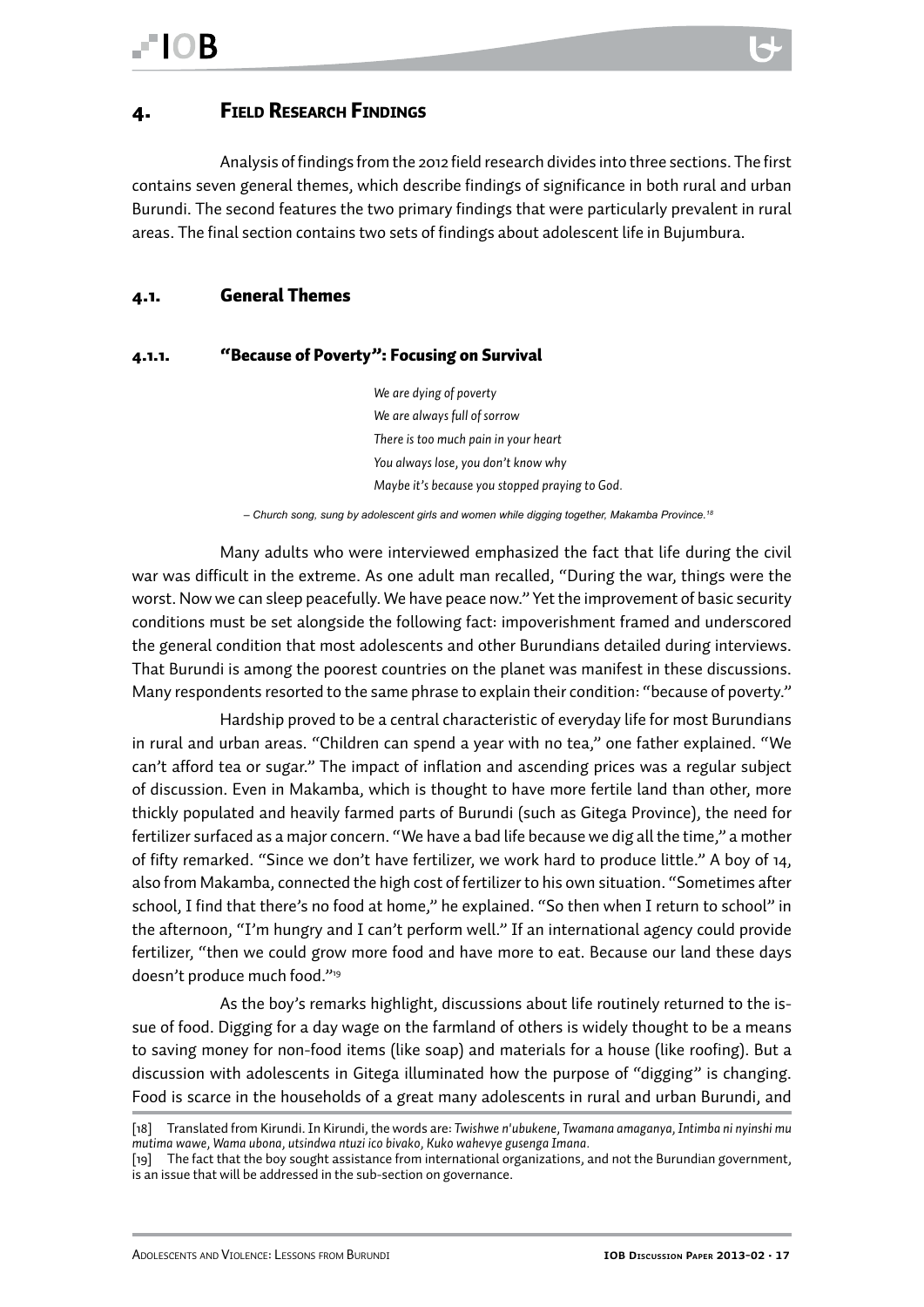the pay one receives for day's work in the field might only cover the cost of basic foodstuffs. As a consequence, an 18 year-old adolescent boy explained that, in his area, "You can't dig for other people if you have food at home. You only go dig if you are hungry." Adolescent boys and girls, and their youth counterparts, regularly reported that the main reason they worked the fields of farmers who could afford to hire them was to get something to eat. For most, accumulating savings seemed to be out of the question. Adolescents and adults in Bujumbura reported similar conditions. An 18 year-old male adolescent living in the capital, for example, explained that "There are no jobs [in town]; I mean really good jobs with contracts and a salary at the end of the month. So if you are fortunate enough to have a small part-time job, [the money you make] will only pay for food." A 23 year-old male youth in the capital explained that he had been largely hungry since the civil war period, when he was a child. That was "when we started eating once a day. And when you eat once a day, you're still hungry. It's like you haven't eaten." An international agency official shared the following finding from survey research her agency had conducted: many Burundians "eat once a day or once every two days."

Severe and protracted limits on food and income do not only result in hunger. It also forces adolescents and adults to make difficult decisions. Many reported that some combination of rising prices, dwindling harvests on small amounts of farmland, limited off-farm work and large numbers of children in households forced many adolescents to drop out of school or migrate to a city in search of work. Many Burundians related stories of hungry adolescent girls who accepted food in exchange for having sex with a man. Stories of boys drinking alcohol and smoking marijuana were also common, including a colline-level government official, who surmised that "Maybe 90 out of 100 ordinary male youth [including adolescent boys] drink banana beer. Many also smoke marijuana." The official added that, "Many girls drink banana beer, too, almost as many as boys." Several people noted that drinking alcohol and smoking marijuana (and, for boys in town, sniffing glue) helps ward off feelings of hunger. Fights at bars are unsurprising, regular occurrences. Theft of food and property in rural and urban Burundi appears to be extremely common.

The desperate poverty that afflicts so many Burundian families, moreover, has reportedly altered styles of parenting. A Burundian official at a non-government organization summed up the situation by remarking that "Poverty makes parents too busy to handle their children. Poverty also changed parents. Some send their girls out to find money. It's like they are sending them out to become prostitutes." It was a perspective that many ordinary Burundian adolescents and adults shared: adolescent girls may turn to prostitution while boys sought many kinds of work (becoming a houseboy was especially common) in large part because their parents (or, if they were orphans, their siblings) required support.<sup>20</sup>

Without question, the pervasive emphasis on survival instead of advancement is one of the most significant findings emerging from this research. It is summed up by two assessments of life's prospects. A 19 year-old female youth in rural Makamba Province described what "a better life" meant to her: "A better life is when you can get enough food in a peaceful way, and there's no one around to scare you. Then you can wake up with peace." An 18 year-old adolescent male from rural Gitega Province explained that, "If you have a job, you can plan your next step. But with no job, you're like a dead man. You're just there." Enough food and some sort of job: these comments illustrate a sentiment common to adolescent respondents. They asked for and expected little from life. Low or no expectations also mean that some young people – even

<sup>[20]</sup> The widespread adolescent occupations of prostitute and houseboy, and the situation of orphan adolescents, will be discussed later in this report.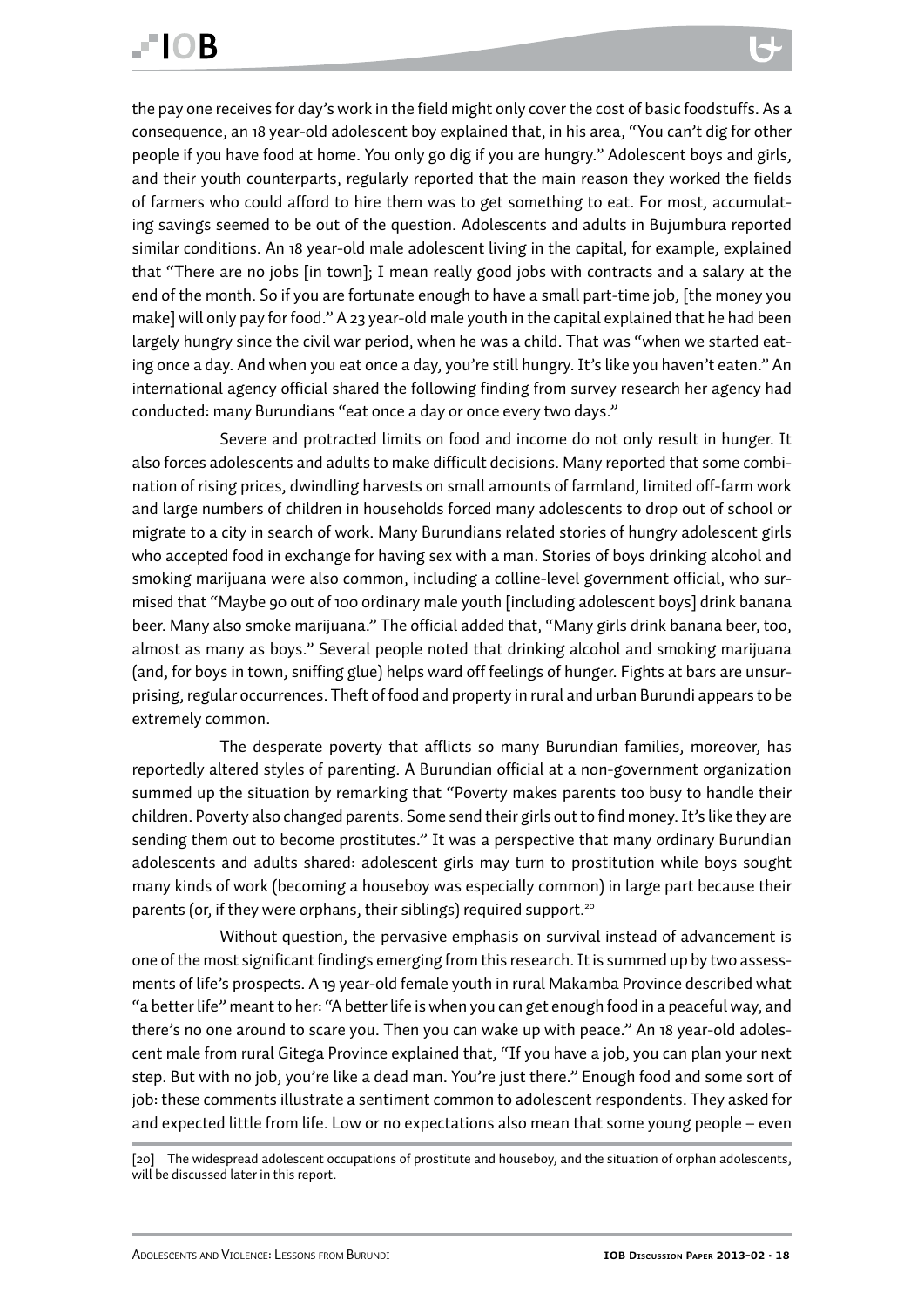#### <span id="page-18-0"></span>4.1.2. Domestic Violence

Asking questions about domestic violence routinely invited giggles if not outright laughter from children, adolescents, youth and adults. "Yes, we are beaten!" a girl exclaimed while laughing when I raised the question during an interview. A young boy chimed in, "Sometimes, if you don't want to fetch water, you will be beaten." A government official succinctly explained that "All parents in Burundi beat their children." No one whom I interviewed countered this assessment – or the contention that husbands regularly beat their wives. Teachers, in addition, routinely beat their students. As a mother remarked, "If students behave in a bad way, the teachers beat them, just like at home." The connection between education and violence was frequently explicit. As one father explained, "In Africa, we believe that if you don't beat your child, your child won't learn anything. You have to beat knowledge into them." Another father remarked that "Our children are hard to understand. So we have to beat them." "We beat children to educate them," a mother stated. "We need to beat children so they act right."

Hitting children tends to take place as a response to some form of resistance, such as refusing to carry out a chore or disobeying parental orders. One mother explained her approach to disciplining children in the following way,

> You have to beat your child when they make a mistake. When they are fighting, you must beat the older one because he's cleverer and is supposed to know he should not fight. Sometimes you tell your child to do something. When they refuse, you must beat them.

Mothers are reported to do most of the hitting of children. The reason, one father explained, was "because children are with her more" than their fathers. However, he continued, "Sometimes, if the child continues [to disobey], she can ask her husband to beat the child, too." It should be noted that it is not just parents who advocate physically disciplining children. For example, an adolescent girl of 18, who was not a parent, shared her view on the subject. "Some kids need to be beaten when they don't go to fetch water or wander around the streets without permission" she stated. "We don't call it beating children: we call it educating them."

Just how hard parents beat their children was a subject of debate. A mother stated that, "I punish my children as I was beaten as a child: I beat them, but without bruises. I'm the mother beating my children. I have to be careful." She added that fathers beat children in the same way "because they are also their children." But some children had other views. For example, a boy of perhaps 10 explained that "Sometimes we are beaten, sometimes we are burned. Sometimes parents beat you so hard that you think you're going to die." It should be added that I observed a great deal of hitting in places where interviews took place: mothers hitting children and children hitting each other (sometimes fiercely).

Hitting or beating children and women are longstanding practices in Burundi. Whether the violence of the civil war era influenced these practices was difficult to decipher. No one whom I asked seemed to be sure. However, a meeting with eleven Burundian mothers uncovered a related finding: beating children as a response to hunger. A mother aged 24 explained that the civil war impacted the nature of parental discipline. "Before the war," she recalled, "it was easier to raise children because there was food." Now, in post-war Burundi, "It's harder, because children beg for food and there's no food."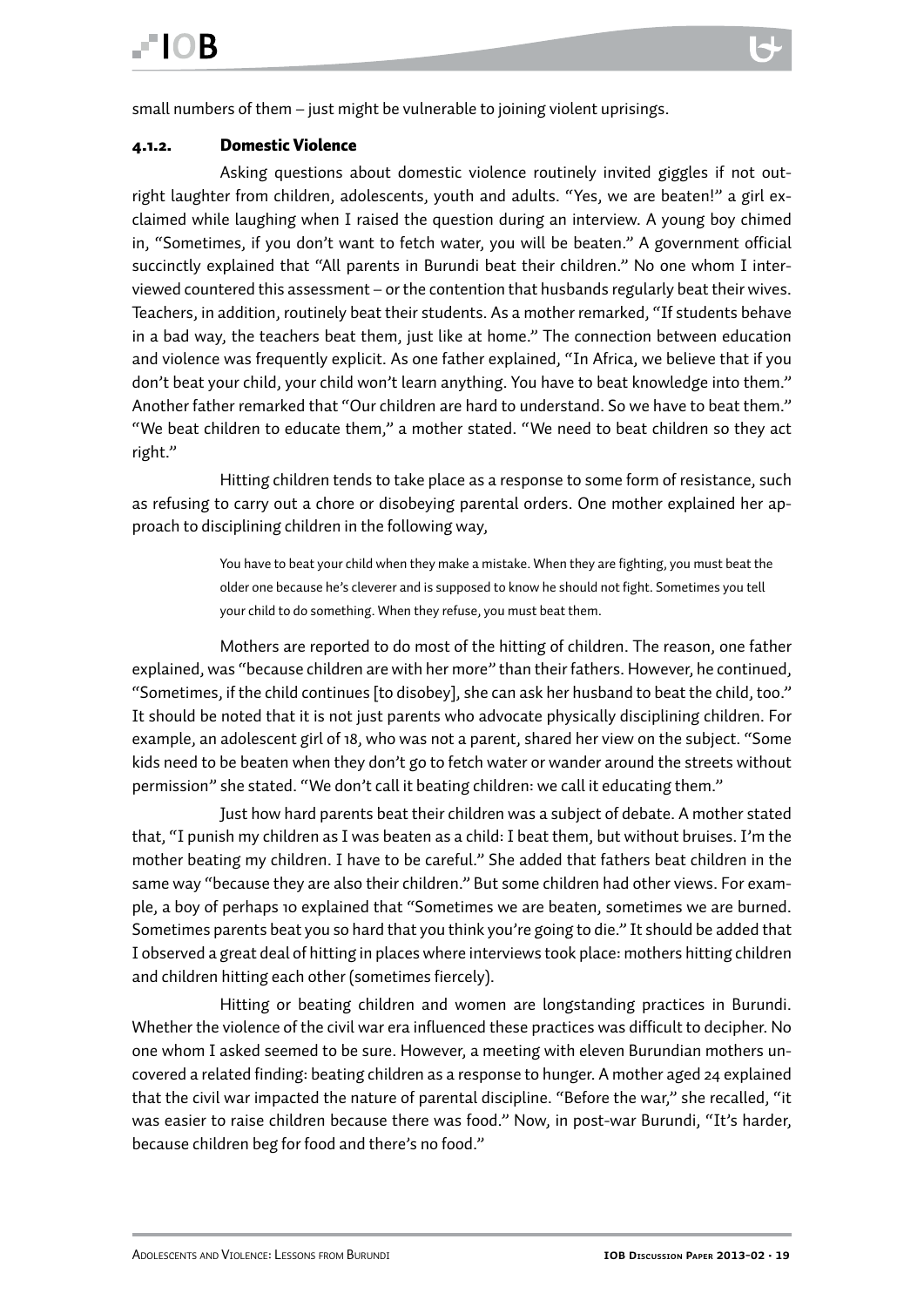### <span id="page-19-0"></span>FIOR

In measures that other parents said were common, the woman explained how mothers in her community respond to hungry children when there's no food in the house:

> Sometimes children beg for food all day and into the night. So we beat them until they get tired of crying. The big problems come at night, before they sleep. When you tell them, "Go to sleep," they again ask for food. So we beat them again until they cry and cry, until they get tired and sleep. We are obliged to beat our children when they ask for something that we don't have [like food].

The mother added that "Fathers beat children, too: when they are angry or when the children cry for food and there's no food."

Indications of a correlation between increased hunger and increased domestic violence is alarming. As hunger in post-war Burundi has proven intractable, Burundian children, given evidently high and growing levels of violence in their homes, may increasingly resort to violence to resolve immediate problems. This is a worrying and potentially destabilizing trend.

#### 4.1.3. Education

"Here in Makamba Province," a provincial education official related, "school is basically free." "The policy of free primary education," the government of Burundi proclaimed in its PRSP II document, "sparked a spectacular increase in the gross enrollment rate (from 81.6 percent to 130 percent)" between 2005 and 2010 (Government of Burundi 2012: 23). The UN Millennium Development Goals Fact Sheet for "Goal 2: Achieve Universal Primary Education" proudly states that "The abolition of school fees at primary school level has led to a surge in enrolment in a number of countries" – including Burundi (UN Department of Public Information 2010: 1).

The claim that abolishing school fees caused an increase in primary school enrolment was not supported by field interviews. The research revealed several other factors in play. One was the fact that entering primary school is mandatory. At least some government officials apply heavy pressure on parents to send their children to school. Another is a generally high parental value on education. But in addition, even after the government of Burundi had dropped the school fee requirement in 2005, primary school is nowhere near free. There are, in fact, a number of other required payments that eventually force many children to drop out. There were stories of families making tremendous financial sacrifices to keep their children to school – including selling parcels of precious farmland. Despite such sacrifices, the costs of school remained so high for many families that education officials, school directors, parents and adolescents all related that many children dropped out of school because they could not afford to remain. The comments of one father illustrate this reality. "The president [Pierre Nkurunziza] used to say, 'School is free,'" he explained. "But the schools charge money. That's why children leave school – because it's not free." Orphan children were among those who were particularly unlikely to remain in primary school.

The expenses required to keep a child in primary school were numerous and prohibitive. School "notebooks" – exercise books which cost somewhere between 600 (US \$0.40) and 900 francs (US \$0.60) each – are required for school. While the number of notebooks can be minimal in the early primary school years, a student in the sixth and final grade (when students prepare to sit for national examinations to determine whether or not they qualify for secondary school) may need as many as fifteen notebooks (costing the equivalent of nearly nine U.S. dollars). Considering that Burundian families are quite often large, the cost of covering notebooks, by itself, can severely strain family resources.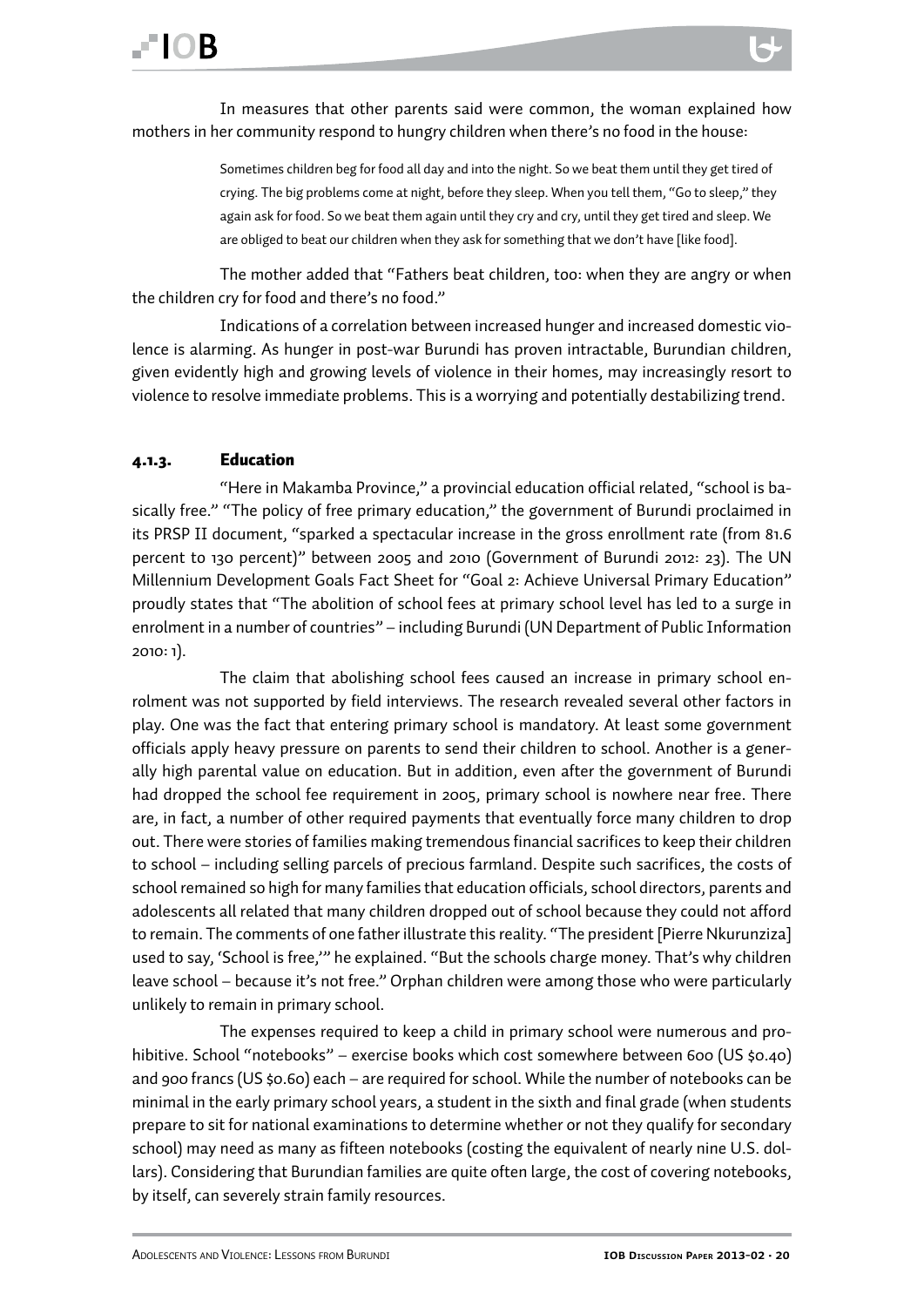### FIOR

There are still other costs that must be covered for primary school. A second major primary school expense is paying for a uniform. The requirement that all students must wear uniforms appears to vary from school to school: some schools reportedly "chase" students who don't wear them, others do not. But even if schools "accept" students who cannot afford to wear a uniform, many adolescents reported that students without uniforms are routinely teased by those who wear them. The most common primary school uniform policy appeared to be a mix of the two: students without uniforms can remain in school for a limited period of time. Then they are chased.

A third kind of expense that primary schools typically require is construction fees. "Burundi's transition to a nine-year fundamental education system" (that is, expanding primary school education from six primary school years to nine) is underway (UNICEF Burundi 2011: 24). Parents of primary school children are expected to contribute money to pay for the new classrooms that are required. The costs vary by school. "They told us to contribute 2,500 francs (US \$1.66) per child as a contribution to build another classroom," one mother explained. A father of ten reported that he must pay 10,000 (US \$6.64) for new classrooms at the primary school of some of his children. In addition, "Sometimes [primary school officials] charge us money so they can buy desks for school." Some primary schools reportedly require "gardening fees" from parents as well, to cover costs for school gardens. Taken together, the school director for one primary school asserted that the overall cost of school was excessive. "It's too much money," he said. "You have to buy a uniform and notebooks" for each child in school. "The government used to pay for notebooks" for students, he continued, "but nowadays they don't provide enough." In addition, "students need to eat before they go to school. We also ask them to bring fertilizer and a hoe to garden on school land."

If school was costly and not free, then why are so many primary school-aged children attending school? Field research uncovered two main reasons. First, nearly all parents and children valued education highly. The second reason was state coercion. Parents send their children to school "because the authorities force us," one father explained. "If you don't send your children to school, you will have trouble with the authorities. They can put you in jail or not let you have access to this or that. They can really force you." It was evident that all young Burundian children must at least start primary school. Deciding otherwise was out of the question. One mother related how authorities in her locality were particularly blunt about this issue:

> The authorities tell us, "Don't think that those children are yours. Your children belong to the state. Yes, you gave birth to them. So in some way, they are your children. But now that they are old enough to attend school, they don't belong to you anymore. You must send them to school."

Taken together, the evidence points to a situation where public officials pressure parents to send their children to school. Many parents make significant sacrifices to do so. Indeed, for many families, there appeared to be a correlation between hunger and paying for school: money that might be spent on food instead went to cover costs for schooling. As a result, many children are eventually forced to leave school due to the expense, because they are unable to learn much without some food before school or at midday, or because the educational quality and facilities at school are so poor that school becomes a bad family investment. Some combination of these factors may ultimately push students out of school. Most Burundian children begin primary school, in short, but a great many drop out. Being forced to abandon schooling as a means for advancement represents a serious development and security challenge for Burundi and its partners, because, as will be discussed in the next section, education is widely seen as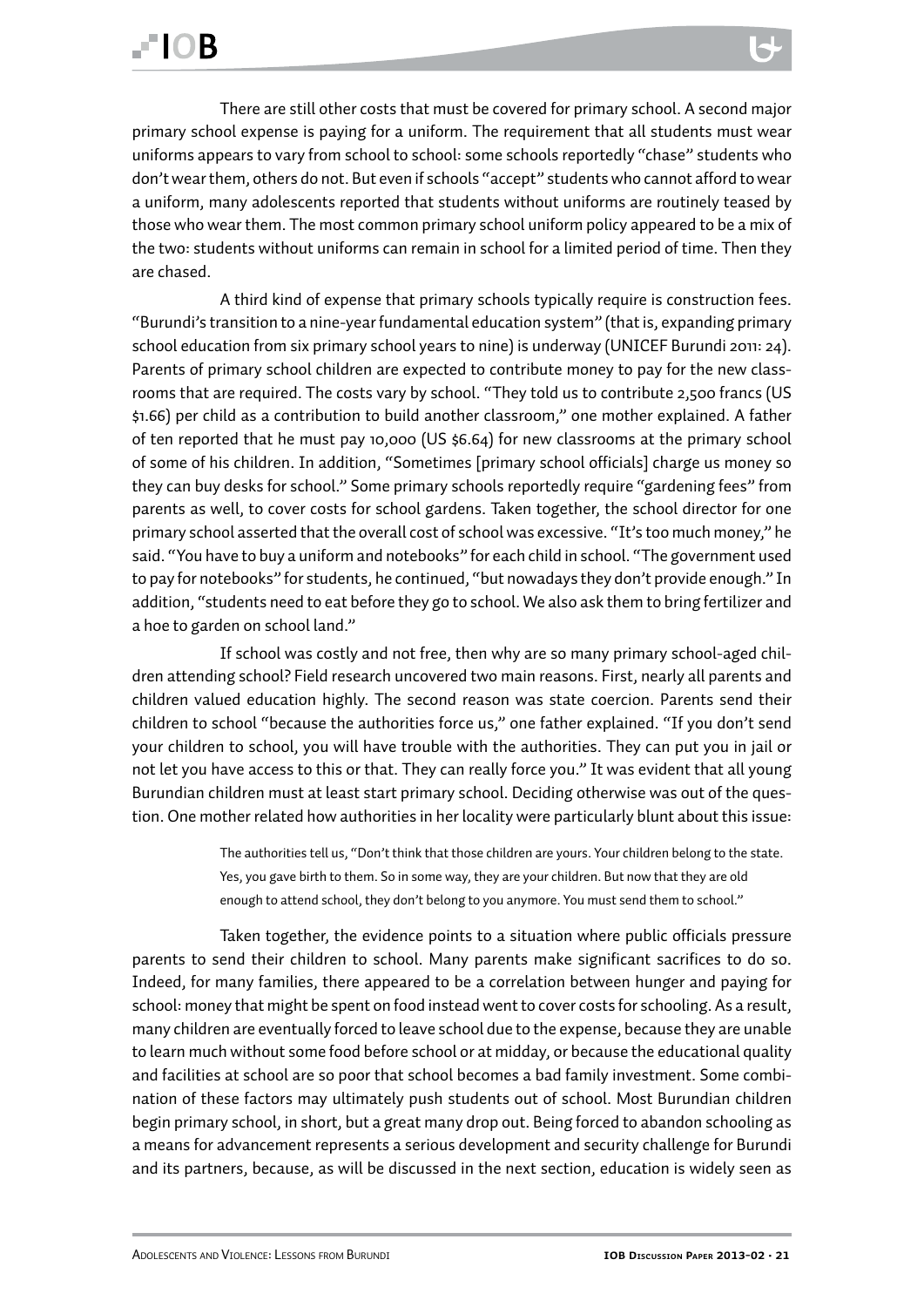the main way to get ahead.

When children are in school, they face, together with their teachers, significant problems. One such problem surfaced as particularly significant during the field research. It concerned the teaching of languages: although Kirundi is Burundi's main language, primary schools also teach French, English and Kiswahili. The research found that many teachers are unprepared to teach the three foreign languages, but English and Kiswahili in particular. One primary school director explained that three years earlier (in 2009), he had graduated from secondary school and became a primary school teacher (with no teacher training). Once at his primary school, he was tasked to teach English and Kiswahili – neither of which he could speak. It was entirely clear, in conversations with him, that he still didn't know much of either. Discussing this episode with an international agency official involved with education issues in Burundi, the official said that it was "reflective of the overall situation" in Burundian primary and secondary schools. An official with a Burundian NGO called the situation "demoralizing" for teachers and students alike.

The language issue arose most prominently during fieldwork with Burundian refugees who had recently returned from Tanzania. The Tanzanian government closed primary and secondary schools in the refugee camps in 2009. A refugee father provided his view of the rationale: "The Tanzanian government, in collaboration with the Burundian government, closed the schools and told the refugees to return to Burundi and go to school there." Refugee agency officials confirmed this version of events. An education official with the Burundian government noted that the arrival of refugee students into schools negatively impacted the learning environments in schools they attended. "As educators," he explained, "we see that educational quality goes down in the areas where there are refugee returnees."

Primary schools that refugee returnees attend shed a particularly harsh light on the severe language difficulties that reportedly persist in primary and secondary schools across Burundi. This is because returnee students learned Kiswahili and English in schools in Tanzania, but not French or Kirundi. In refugee camp schools, one refugee returnee boy explained, "We never learned French and we never used Kirundi. We learned English and Kiswahili." As a result, in their current primary school in Burundi, "When the teacher speaks in French, we just keep quiet." The opposite occurs in English and Swahili classes. "The teacher doesn't know Kiswahili, so I laugh at the teacher," said one. "Our English teacher doesn't know English," said another. Coming from camps where formal education wasn't available for three years, and into schools where they do not know the two main languages of instruction, it is hardly surprising that many refugee returnee students either don't perform well in school or simply drop out forever. The situation is sad and troubling, and the responses to this situation are thus far grossly inadequate.

The dire straits that adolescent returnees face are compounded by the fact that they are so unfamiliar with Burundi. The circumstances appear to negatively impact adolescent boys and male youth in particular. The land parcels that many returnee families received are small, returnees and United Nations officials related. This has created a major impediment for returnee adolescents and youth, as there may not be sufficient family land on which sons can build houses, which they must do before they marry. As a result, many search for work. This usually leads them, inevitably and illegally, back into Tanzania. A refugee returnee father explained that, in his village of returnees (known, curiously, as a "Peace Village"<sup>21</sup>), out-of-school boys and male youth "go to work in Tanzania, because they know Tanzania. They don't know cities

<sup>[21]</sup> Falisse and Niyonkuru note that "'Peace Villages' are presented not only as a solution to reintegrate returnees but also as a way to reconcile communities and trigger economic development" (2012: 1).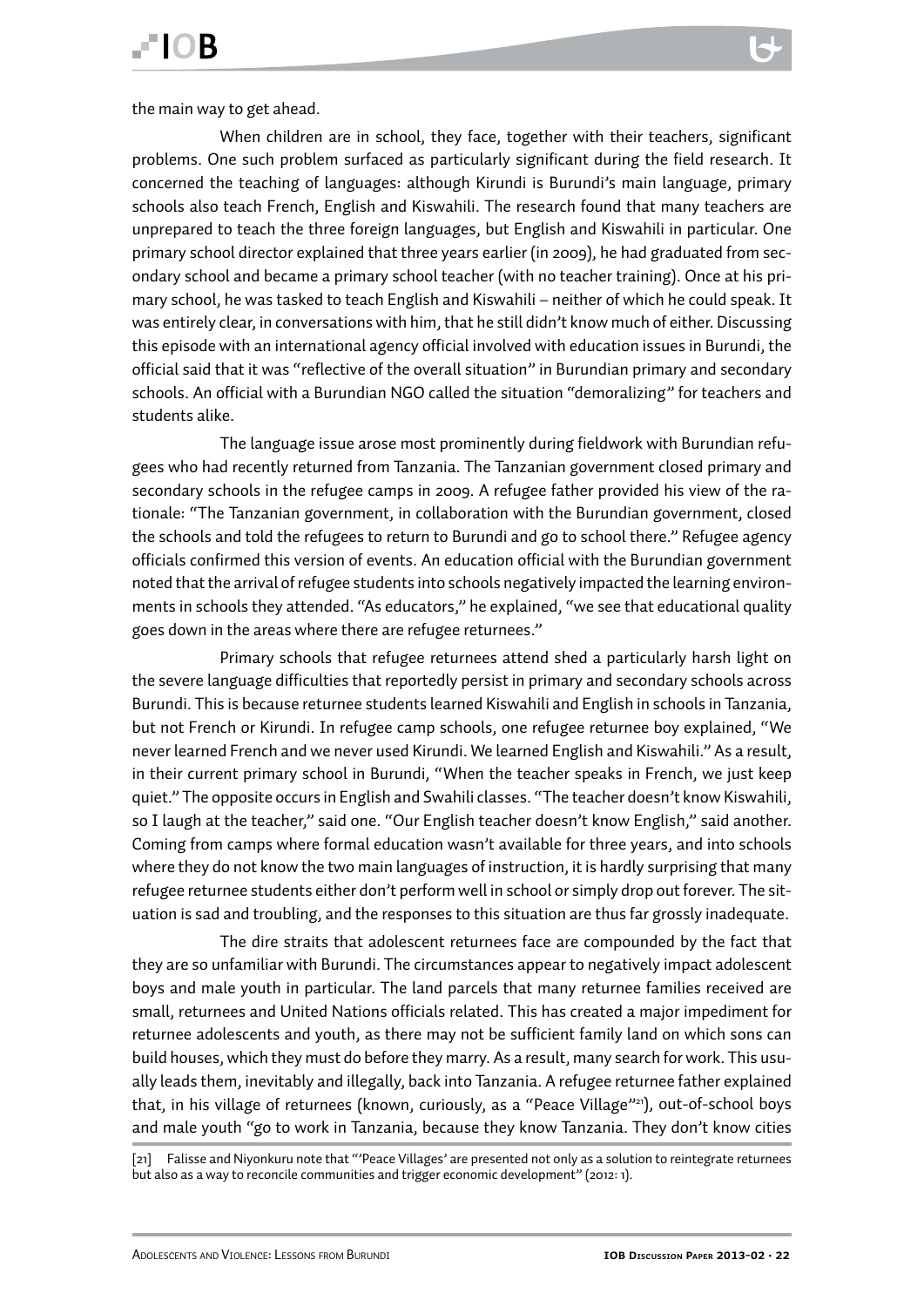<span id="page-22-0"></span>in Burundi, so they don't go." In the Peace Village, stories of boys and male youth returning to Tanzania were commonplace. These factors collectively delineate a disturbing recipe for alienation. However unintentional, the rise of socially isolated males with limited future options calls for a concerted and positive response.

#### 4.1.4. From Education to Employment

UNICEF states that "education – specifically free primary school for all children – is a fundamental right to which governments committed themselves under the 1989 Convention of the Rights of the Child" (2013). As detailed above, securing that right for most Burundian children remains a long way off. UNICEF also asserts that "educating children helps reduce poverty," lower mortality rates, and promote gender equity as well as "concern for the environment" (Ibid.). Those benefits serve to validate the considerable efforts of the Burundian government, and its non-government partners, to expand access to education. Using force to secure primary school access, which some government authorities are evidently employing, could make it difficult for Burundian parents and their children to appreciate the many benefits of education. But access isn't everything: the quality of education, as indicated in the discussion of language instruction above, appears to be inadequate, too.

One might conclude, given the pressure and sacrifice that sending children to school entails, and the limited learning prospects that schooling provides, that Burundian parents and their children would set a low value on formal education. While such sentiments were present in the interview data – one father, for example, stated that if the government didn't force him to send his children to school "I wouldn't send any of them because it's too much of a sacrifice" – there was a widely shared belief in the benefits of sending children to school. Notably, however, the central stated purpose of education did not align with the popular set of rationales contained in the UNICEF document. Instead, it highlighted a lack of alternatives. One mother succinctly explained the broadly shared view that "These days, life is hard. There's no more land. So if the child doesn't fail, they must stay at school." She added that, "Even if your son wants to stop going to school, you will beat him until he returns." The rationale she expressed, and many other Burundian adults and adolescents evidently share, is straightforward: the future for children is not in farming. With some exceptions (such as, reportedly, parts of Makamba Province), land shortages and low yields make that impossible. Thus, a great many Burundian children go to school to prepare them for employment.

The accent on schooling as the way ahead for children creates two colossal challenges for children and parents alike. First, schooling only matters if children manage to get through both primary and secondary school. Uvin also found this drive to complete secondary school in his research in Burundi:

> Education means you are not stuck anymore in the prison that rural life represents for many people. This means that for people the investment in education is mainly worth it if one gets to the end of the process. The economic benefits of education are much more of an all-or-nothing nature—not a gradual process—than is usually acknowledged... This is why so many people talked to us about education *jusqu'au diplome*—until the diploma, for that is where education pays off. [2009: 89]

Unfortunately, the odds are stacked heavily against securing a secondary school diploma. The Government of Burundi notes that most children who start primary school do not finish. Of those who do, only a third will continue to secondary school (Government of Burundi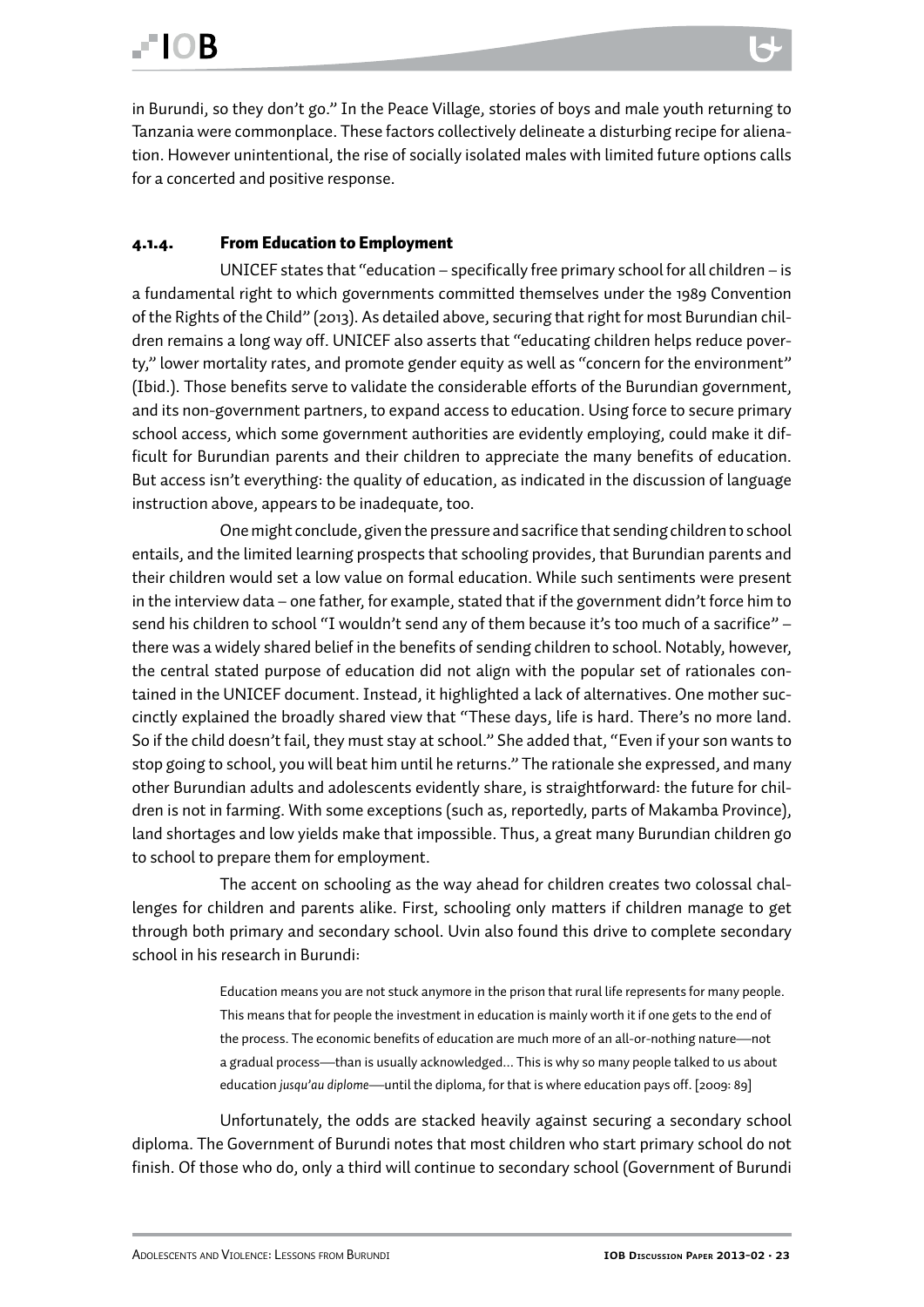2012: 23). Nonetheless, parents sacrifice hugely to get children through primary and secondary school. "Some parents sell land" to send their children to school, one father related. "Some even sell their roof tiles to pay for school, and put a grass roof" on their home. "One thing that is very painful," another father said, "is when you sacrifice so much and your child drops out of secondary school." When that occurs, "it's a loss of your energy and your resources." Given the sacrifices that many parents make to send their children to primary and then secondary school, the pressure on children to succeed appears to be extremely high.

Even if a child manages to complete secondary school, a second huge challenge arises: finding a job. Again, Burundians seem to be aware of the fact that finding employment – normally defined as a salaried position with a government or non-government institution, or a private company – is exceedingly difficult. "The problem is no jobs," a father stated. "Even if you have a secondary school diploma, there are no jobs." A conversation with two adolescent boys reveals the shared sense of difficulty that lay ahead of them. "You can show your [secondary school] diploma to the Minister of Education," an 18 year-old in secondary school explained. "But if he doesn't know you or you're not his relative, he'll make sure you don't get that job. He'll give it to a friend or relative." His 14 year-old companion chimed in. "I don't have any relative who is an elite and is influential. So I'm afraid that I can finish secondary school and not get a job." He then delivers the crushing possibility of failure: "If I don't get a job, I will just keep digging." In other words, even after his family's sacrifice to sponsor his primary and secondary education, he may end up back home, "digging" on family land. Investing in education may be a popular strategy for advancing children's fortunes. But poor educational quality, the low probability that most children will complete secondary school, and difficulties in landing a job afterward make it risky.

From rural valleys to city streets, from poor farmers to urban elites, Burundians shared the belief that salaried jobs could only be attained with connections or payments, not qualifications. "No one can get a job of any kind – as a doctor, driver, anything – without knowing someone who works there already," a man in Bujumbura stated. "If not, you have to pay three months' salary in advance." Although the amount that people have to pay to get a job was debated – some mentioned a set amount, others stated an advance payment equal to 1-2 months' salary – reports of what might be called a "kickback culture" for getting a salaried position were widespread. A high ranking Burundian official at an international NGO, for example, provided three ways of getting a job. "By sleeping with someone who works there [if you are a woman], by paying some months of salary in advance, or by knowing someone who already works there" who can get you the position without paying money or providing sex in return. "It is the reality," the official emphasized. A male youth of twenty-two gave his sense of how things work. "If you ask for a job, you have to pay first," he said. "Sometimes, they say, 'If you want a job, you must bring a goat or money first. You have to pay an entry fee.'" A foreign official with an international agency, and with extensive prior experience working in Burundi, explained that foreigners working in Burundi "rely on Burundian staff to review CVs" for posts. "Often, relatives get the jobs." The official concluded by stating that "You often have to pay to get a job with international or national organizations" in Burundi. Other Burundian and foreign officials related that the expectation of money in exchange for a job – unless friends or relatives on the inside can secure it – extended from the public to the private sector. The practice appears to impact the informal sector as well: several Bujumbura houseboys stated that they expected a "commission" in exchange for getting another boy a job in town. There are also "commissioners" in Bujumbura whose work includes securing employment for a fee. As one explained, "Commissioners can say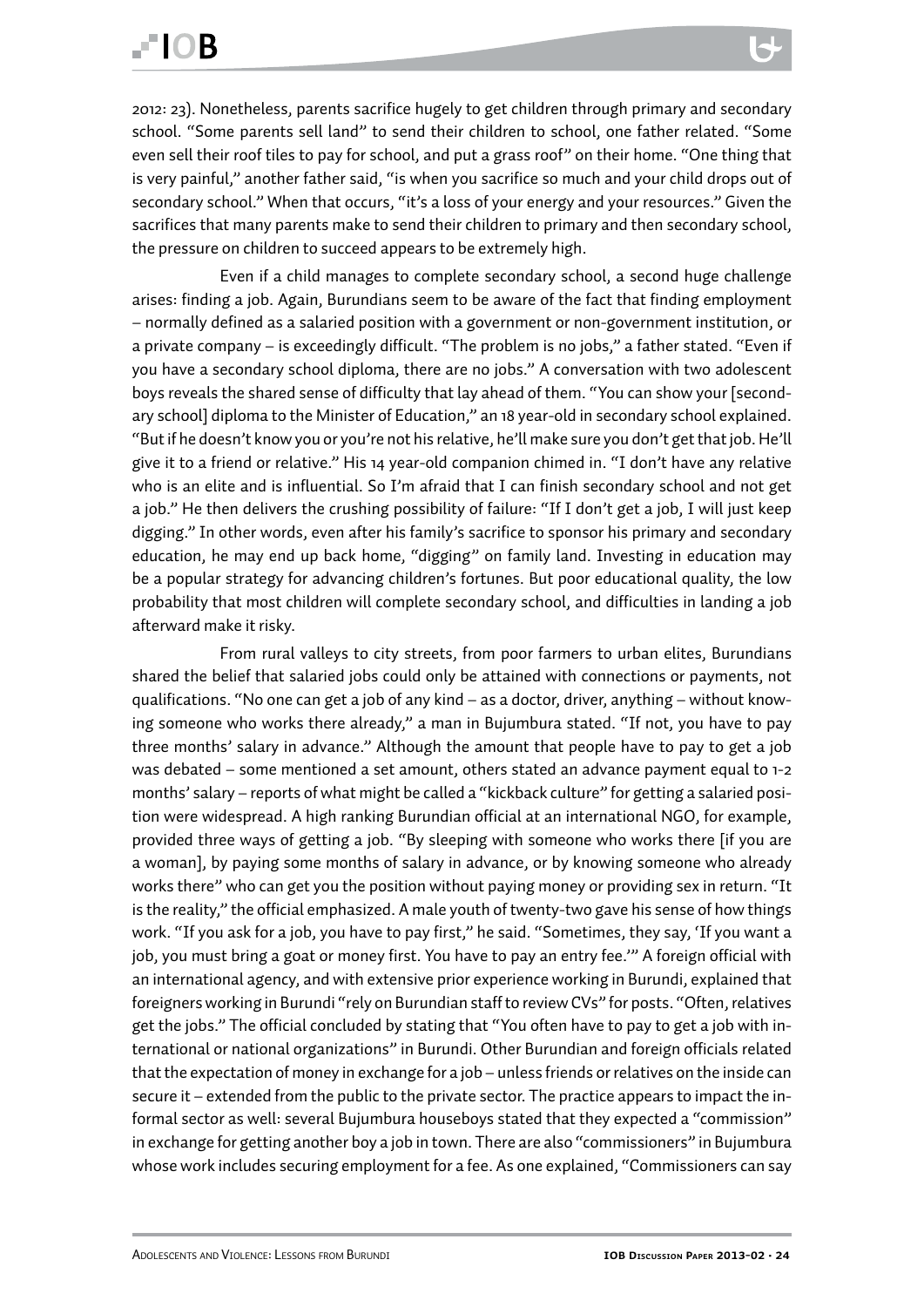<span id="page-24-0"></span>that the first month's salary is mine, since I got you the job."

While it certainly appeared that a "kickback culture" of some sort existed in Burundi, it was impossible to verify how widespread the practice might be. It must be mentioned, however, that the tradition of favoritism has a long history and deep roots in Burundi. Obura has noted favoritism in dominant institutions in Burundi: "The point is repeated again and again by witnesses of the late 1960s up to today, that since the civil service (including the teaching profession), the army and the [Catholic] Church were the main employers in the country, those who had power over these structures determined recruitment into their ranks" (2008: 59). There is also strong evidence of geographic favoritism in rural Burundi, which is often expressed as a tradition in which one zone in a commune receives most of the attention, influence and development investment (Sommers 2005, Uvin 2009).<sup>22</sup> At the same time, there is room for some overstep, since ferocious competition for salaried positions opens the door to deeply felt suspicions that the person who got a particular job acquired it unfairly – even when he or she did not.

In the end, the field research was able to pinpoint the following: the belief that connections or payments secured employment in Burundi is absolutely pervasive. This widely-held contention that only nepotism and corruption gets you a good job, together with difficulties in finishing secondary school and finding work, would seem only to increase levels of frustration and anger among adolescents, youth and adults alike. And they already seem to be quite high.

#### 4.1.5. Governance

A revealing finding arose from responses to a simple question: "who might help you with your plan, so that you may find success?" Not one adolescent in rural or urban Burundi mentioned their government – or, for that matter, youth associations, which government and international agency officials are known to endorse as a way to assist young Burundians. Most of the responses, instead, were chilling. "There's no one who comes to this area to bring any kind of support," a girl of 18 in rural Burundi stated. "There's no one who can help me with my plan," a 17 year-old boy in Bujumbura explained. "The ones who can help me are members of my family," he continued. "But we're all in the same situation [that is, poor]." Other adolescents in rural and urban Burundi expressed similar sentiments.

There was, indeed, a strong belief – expressed by adolescents, youth and adults – that their government is unable to help most citizens. "The most important thing to be done is to sensitize the youth to be creative and help themselves," a Burundian NGO official explained, "as it seems like our state is not there [to help them]. Our state is lost." The corresponding accent on self-reliance was strong in field interviews, and in line with Uvin's findings:

> Individual effort is at the heart of young Burundians' station in life. It is through intelligence and studying, through hard work, perseverance and good management, that they hope to improve their fate. They expect little to nothing of the state or of the aid system. [2009: 117]

<sup>[22]</sup> Geographic favoritism in rural Burundi is summed up in the following way: "In the two provinces studied [in rural Burundi], there was an historic unequal distribution of resources and assets in different geographic zones dating back to the colonial era. These inequalities have been exacerbated by government practices and international agency actions in the post-conflict and reconstruction phase. This has resulted in significant and possibly explosive disparities along geographic, ethnic, and class lines which threaten Burundi's fragile peace process" (Sommers 2005: 1). Uvin subsequently confirmed that "geographical maldistribution within communes is prevalent." He also discovered that, in some communes, it was remote zones, not the easily accessible ones, which were receiving the lion's share of investment and attention (2009: 35).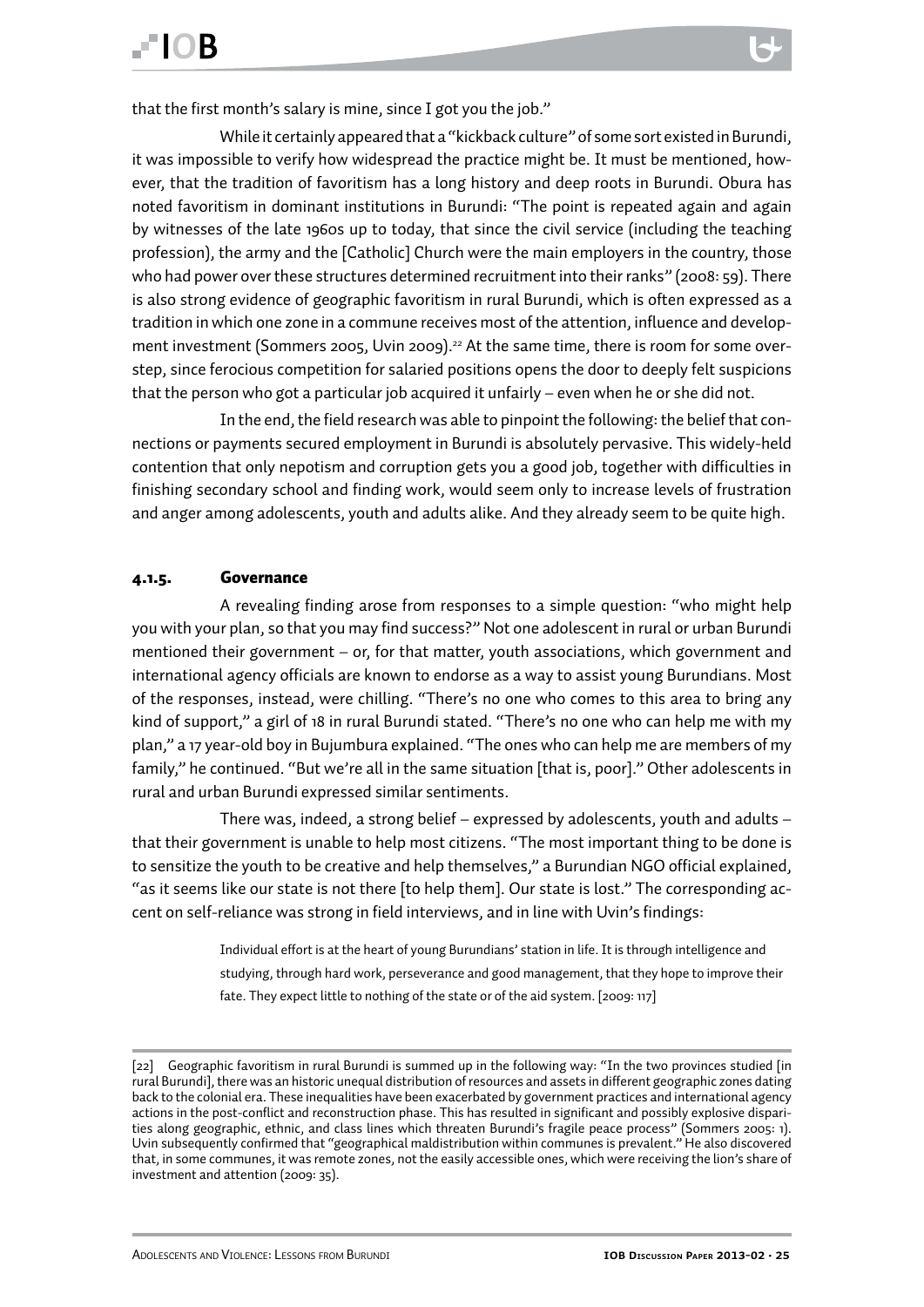<span id="page-25-0"></span>Connected to perceptions of state weakness were strongly felt views about government intent. The sense that life was unequal and unjust was found to be widespread. A widow directly addressed this issue. "A lot of rich people are stealing land," she stated. "If he's rich, he's more powerful than you, so he can take land from you. You'll always fail." A Burundian NGO official working with children and youth noted that "We're afraid to report that the government is corrupt because [officials have] impunity." Some expressed the view that international aid agencies are routinely duped by devious government officials. "White people never come to this valley," a 19 year-old female youth stated. "When [international] agencies give support, the money is taken by the government elites. We never receive support." "If you give the government money for a hospital," a 25 year-old mother asserted, "the government people will buy cars and houses for themselves with that money. If you give the government shirts for us, they will give some to their children and sell the rest."

Given such cynical accounts of government behavior, it was unsurprising to find that some people were irate. One of the times that respondents expressed their anger took place near the end of one interview with adolescent boys in a rural valley. As a crowd of onlookers gradually gathered around us, talk turned to violence that took place in the area during the civil war. This discussion evoked strong expressions of outrage, summed up by a male youth of twenty-two, who said that, "We're so angry here. We elect people and they forget about us. If we complain, they oppress us." In general, the distance between most government officials and ordinary Burundians appeared not only large but, from the side of ordinary civilians, filled with strong emotions: fear, frustration and, in some cases, fury. It is difficult not to see strong signs of weak governance in Burundi as provocative and a potential force for destabilization.

#### 4.1.6. Orphans

"Where *can't* you find orphans?" a woman asked me. It was an apt question. Although no estimates of the size of the orphan population in Burundi could be found, people talked about large numbers of orphans in every rural and urban area I visited. The expanse of the orphan population was partly due to high numbers of civil war deaths (over 300,000). There are also orphans whose parents died early after contracting HIV/AIDS. A third major factor is the local definition of orphan: it included those with no father as well as those with no parents. An NGO official described how the plight of adolescent boys and male youth can be particularly difficult if their mothers are alive but their fathers are not. "This sort of orphan has trouble getting married," the official explained, "because he has to support his mother and siblings." Already supporting one family, he is likely to lack the means to provide for a wife and children as well.

The lives and trajectories of orphan adolescents differed significantly from those who were not. First, orphan children typically go to live with relatives: uncles and aunts most commonly, although some said they lived with grandparents or older siblings. A Burundian NGO official who works with orphans summed up what can happen next:

> In some cases, when orphan children live with their uncles and aunts, the orphans are beaten and exploited. They often drop out of school. Some are not given food to eat.

Stories of relatives stealing the inheritance of orphan children – land in particular, but other kinds of property as well – were often mentioned. This was an issue of particular concern to many government and non-government officials who were interviewed. In some cases, officials are able to return the orphans' property and belongings back to them. More often, it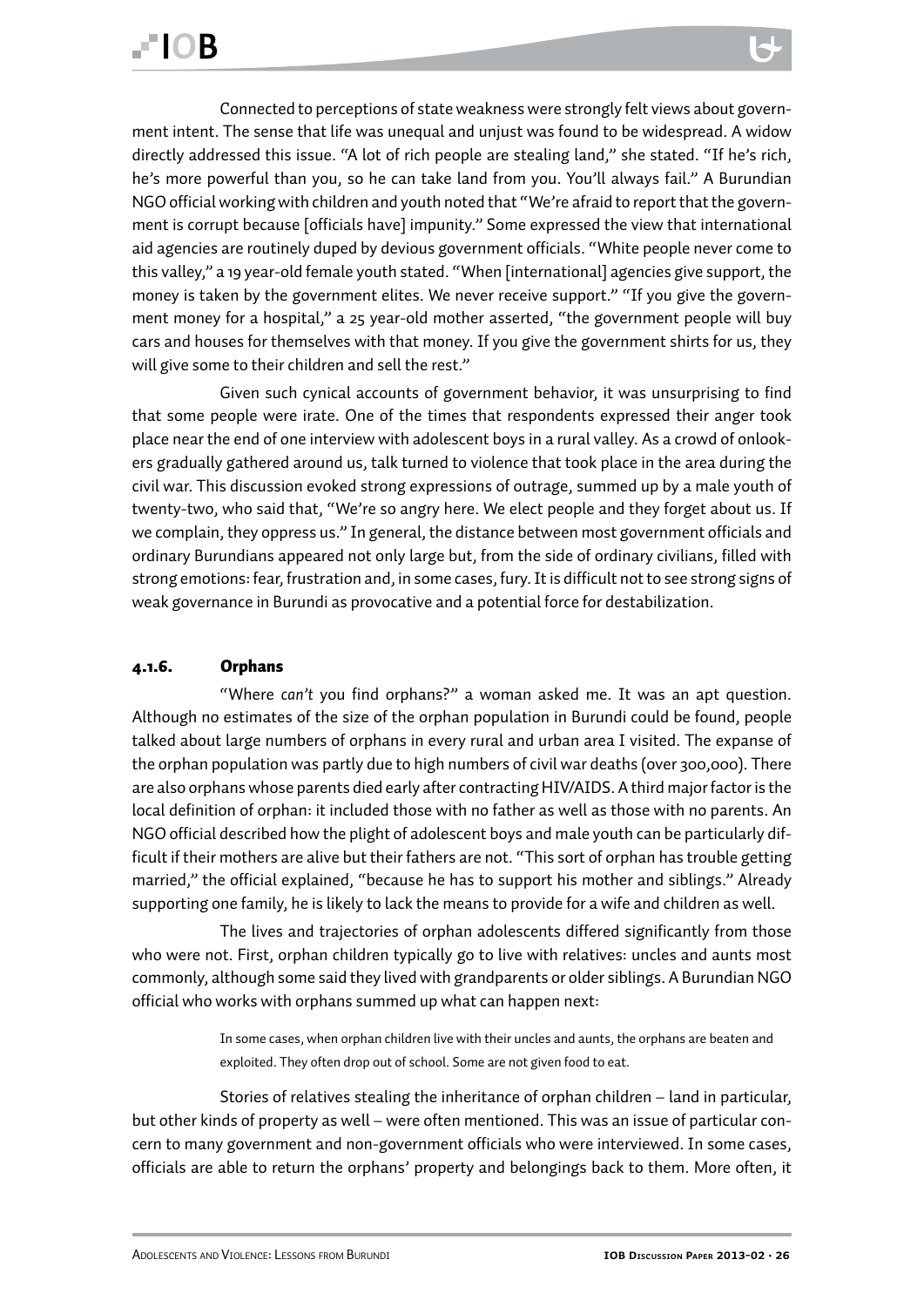<span id="page-26-0"></span>appeared, is what happened to an orphan boy of 15, who explained that "My parents died when I was very young. Then my relatives took my land." Chased from his sister's house at 14, the boy found work as a houseboy in Bujumbura. His future plans featured starting his own family. Detached from his family lineage as a boy without parents, he explained that "I must have children because all of my family has perished. I need children to make sure that the name of my family remains."

Reports of rape and sexual exploitation of orphan girls were widespread. One of the most common scenarios was when an orphan girl moves in with her father's sister. The orphan girl's uncle is related not by blood but through marriage. In such situations, a Burundian NGO official with experience working with orphans explained, "It's expected that the uncle will sleep with the orphan girl." To prevent this, "her aunt may chase the girl" from the house. There seem to be, in fact, many orphan boys and girls who are live without any adult supervision. Many reportedly end up in the streets. When they do, the girls may be unusually vulnerable to rape. One government official provided context on this situation by explaining that the frequency of rape in Burundi increased during the civil war era, "when the justice system was not functioning and rapists had no fear." Since the end of the war, rates of rape have remained high. Large numbers of orphan girls living on their own, as well as street children (some are orphans as well) can easily be raped "because there are no consequences. They have no family." The implication is that such girls are easy pickings, since they would lack the ability to report crimes against them.

Orphan girl scenarios are merely examples of what appear to be disturbingly high levels of sexual violence in Burundi. In some situations, such as uncles with orphan nieces and transactional sex, sexual violence appears to be absorbed as an inescapable component of everyday life – what can one really do about it? In others, the near-impunity for committing rape, particularly when vulnerable girls and female youth are the victims, radically increases the chances that rape takes place often in Burundi. Taken together, these trends support a broader trend: that many forms of violence are on the rise in post-war Burundi, a state with already weak institutions and rule of law. This is not a case of whether or not violence is on the rise. It's already endemic.

#### 4.1.7. Child Protection Committees

Child protection committees are new government institutions in Burundi. Organized in 2011 in five of Burundi's 17 provinces, they have replaced what were, reportedly, ad hoc arrangements created by various NGOs. As a government official recalled, "Before the [government] protection committees, many NGOs had their own child protection committees. There was a great deal of confusion." The official, who was part of the protection committee for his province, echoed issues that his colleagues on commune and colline-level committees highlighted. First, his committee is overwhelmed by the sheer demand for child protection. "There are too many issues to be addressed," he said. Second, all committees lack financial support. Child protection committee officials from all communes, he explained, are supposed to meet with their provincial counterparts three times a year. But the meetings rarely occur, he related, because officials from remote communes lack the funds to cover transport to get to them. "They can pay for transport maybe once a year, but not often," he explained. "All we need is transport money," he said. There is neither payment for child protection committee members nor to support the work they do. The latter was a recurring concern, since at-risk children, and their parents, often seek financial support from the committees.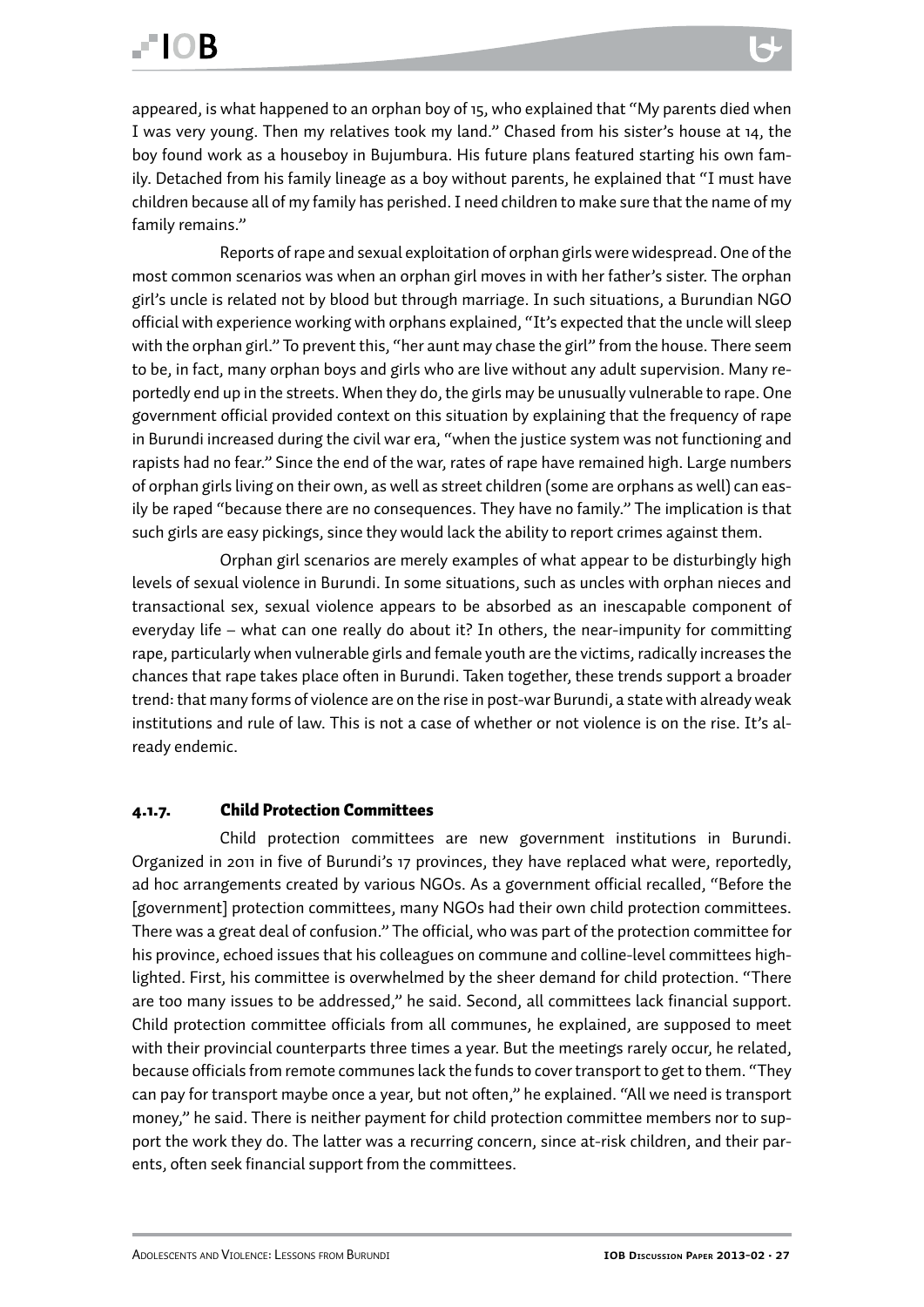Committee members at all levels stated that they have none to give, unless they paid to assist children in need from their own pockets. Sometimes, many members reported, they do.

Colline-level committees are where the action is. "All of the issues come from the colline level," the provincial official noted. Interviews with members of all three committees found the provincial and commune-level committees to be reactive: they generally wait for reports from the collines and then, to some degree, they follow up. "Sometimes you have abused children, such as those who are raped," a commune official explained. "The colline committee members are often unsure how they should follow up with the police. So they report the situation to us and we follow up."

When commune committee members don't know how to deal with an issue, they ask provincial officials to help out. This happens a lot. The chairman of one commune protection committee explained that "Sometimes, children come to us for different purposes. But we often don't know which government door to knock on." Lines of communication and support seem ambiguous: there is the provincial committee and the Ministry of Solidarity, and the chairman said his committee is regularly unsure of who the point of contact would be for particular issues. And so, for issues such as covering school costs for orphans and providing appropriate health care for children with particular needs (or exorbitant hospital costs to pay), it appeared that either there were long delays before the government provided a response – or there was, ultimately, no government response. Most fortunately, there is a process underway to address a promising but what appears to be a weak and poorly functioning child protection committee system on the ground. The Government of Burundi and UNICEF are working to develop tools to formalize the roles of each child protection committee level, the reporting system, and how the child protection committee levels communicate with each other.

One specific function that commune administrations are expected to perform – registering all marriages and all children who are born – is crucial both to child protection and the rights of adults. Marriages that are not formally registered are unrecognized, which may make inheriting land and other property difficult if not impossible. Similarly, if children are not "registered at the commune," then they do not officially exist. An unregistered child cannot access state services, such as school and the health system.

Registering children is a huge issue because of the prevalence of unmarried mothers. They are supposed to bring their newborns to the commune office to register them. Many do not – just how many, no one knows, but it appears to be a very sizable number. The reason, evidently, is that unmarried mothers are supposed to go to the commune with the father of the child. But fathers of such children almost never come forward, and fathers of the unmarried mothers may refuse to do so (or be too embarrassed and ashamed to go). Government officials did explain that unmarried mothers could go alone to register their children. But this clearly did not occur often, as few unmarried mothers seemed to know that they could register their children on their own. A second reason was also possible: given the shame surrounding the mere fact of being an unmarried mother, going alone to the commune office threatened to become a publicly humiliating experience. Just how many children or marriages are unregistered was impossible to determine. But for children of unmarried mothers in particular, the number appeared to be high.<sup>23</sup>

<sup>[23]</sup> See sections on unmarried mothers and orphans.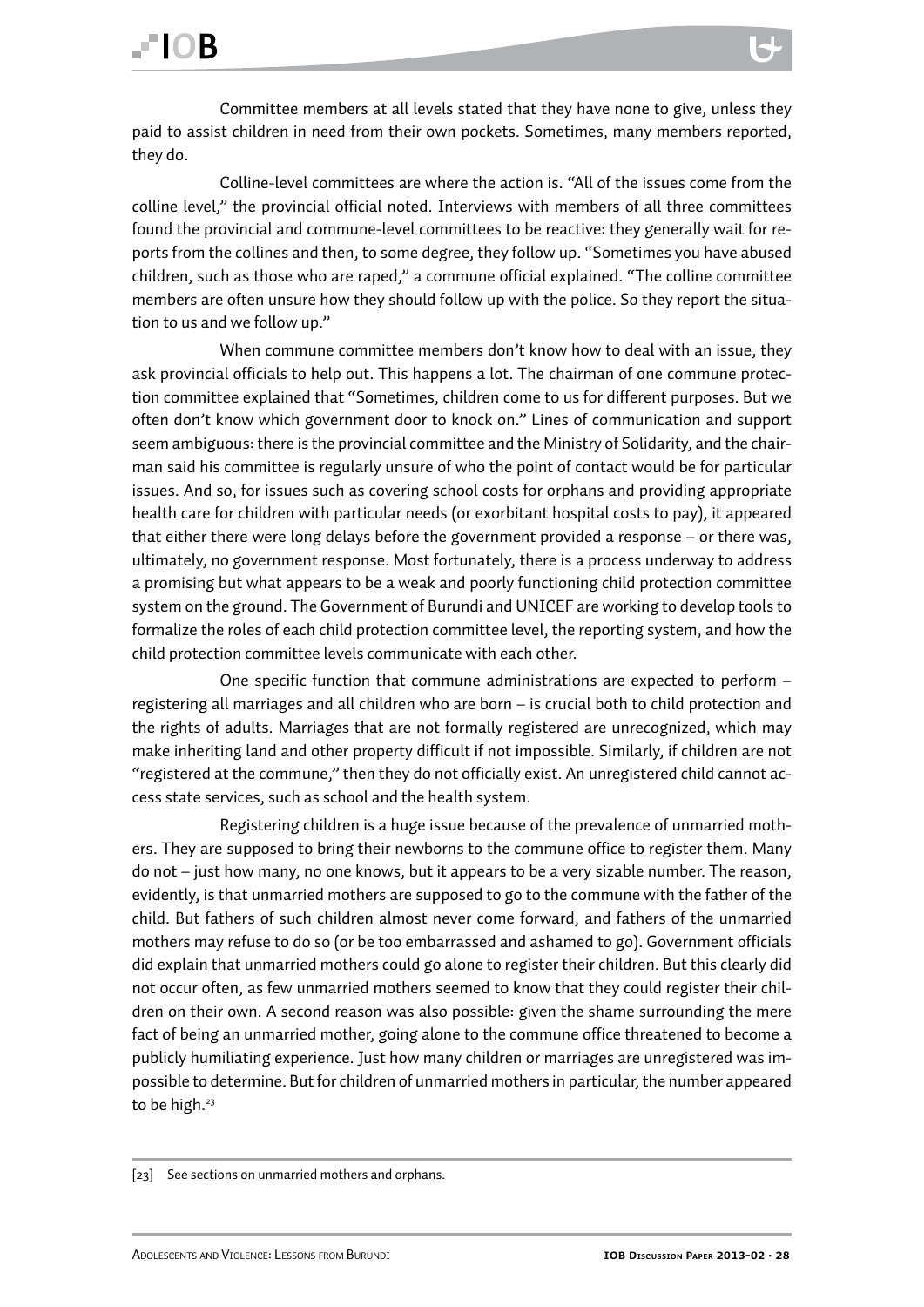<span id="page-28-0"></span>Beyond child registration as a major protection issue, a meeting with colline-level child protection committee members underscored that such committees have their hands very full with a multitude of other issues. For this particular committee at least (all but one of whom were adult mothers), their work involved a lot of directive "sensitizing" and teaching. They reported that they went out twice weekly to teach children to pray, demonstrate good behavior, perform domestic work, to love and respect each other, not to steal, how to clean their bodies and clothes, to "not make love to anyone because it's dangerous" and "make them love school." Committee members reported that they gathered children to instruct them, visited the homes of children who were not in school, and even pooled their own money to pay for school notebooks and hospital fees for children in particular need. One member also detailed how they deal with war trauma. "When our boys get mad because of war [memories]," she explained, "we send people to catch them and tie them up." The boys are kept tied up either until they settle down or "they untie themselves."

The presence of enormous populations of children and adolescents in an uncommonly impoverished nation makes child protection committees a potentially vital state institution. A system of committees that are guided, organized and provisioned could help address the immense gap in the provision of protection for children. Presently, the committees are new, poorly coordinated, organized and trained, virtually unsupported and, evidently, use a similar kind of top-down approach to engaging with young people that Burundian authorities normally employ with citizens. Their ability to address massive child protection challenges, at this point, is clearly limited.

Their members are also, of course, affected by some of the same aggression that threatens children and makes violence a normal part of everyday life. While waiting for other members to arrive for our meeting one morning, the woman leader of the colline child protection committee that I met with informed me that the meeting "won't make us late: our husbands can't beat us because the meeting is early." Married women members had plenty of time to return home to cook evening dinner and thus avoid a beating.

#### 4.2. Rural Adolescent Issues

#### 4.2.1. Chasing Adulthood

The adulthood challenge facing young Burundians connects to issues of land, employment, education, fatalism, drug and alcohol abuse, and unmarried mothers. The research found that, while some adolescents and youth from ordinary Burundian backgrounds are likely to marry, many are not. Of those who do, it appears more likely that they will marry later in life – for male youth, in their late 20s or early 30s instead their early 20s, which is the customary marriage age for males. Some females marry in their twenties, later than the customary age, which appears to be the late teens. However, there were stories of young adolescent girls marrying men, particularly in refugee returnee communities. More significant to many more adolescent girls and female youth, however, was whether they would marry at all. Despite the fact that Burundi's male-female ratio is purported to be 98:100 (CIA 2013), there is a widespread belief in Burundi that there are significantly more females than males in the population, and that this situation had persisted since long before the civil war.<sup>24</sup> Nevertheless, it appeared that many

[24] Berckmoes' research with Burundian rural youth in two eastern provinces speculated that the reported presence of "fewer male than female youth in the community... could be true given that many male youth (and adult men) migrate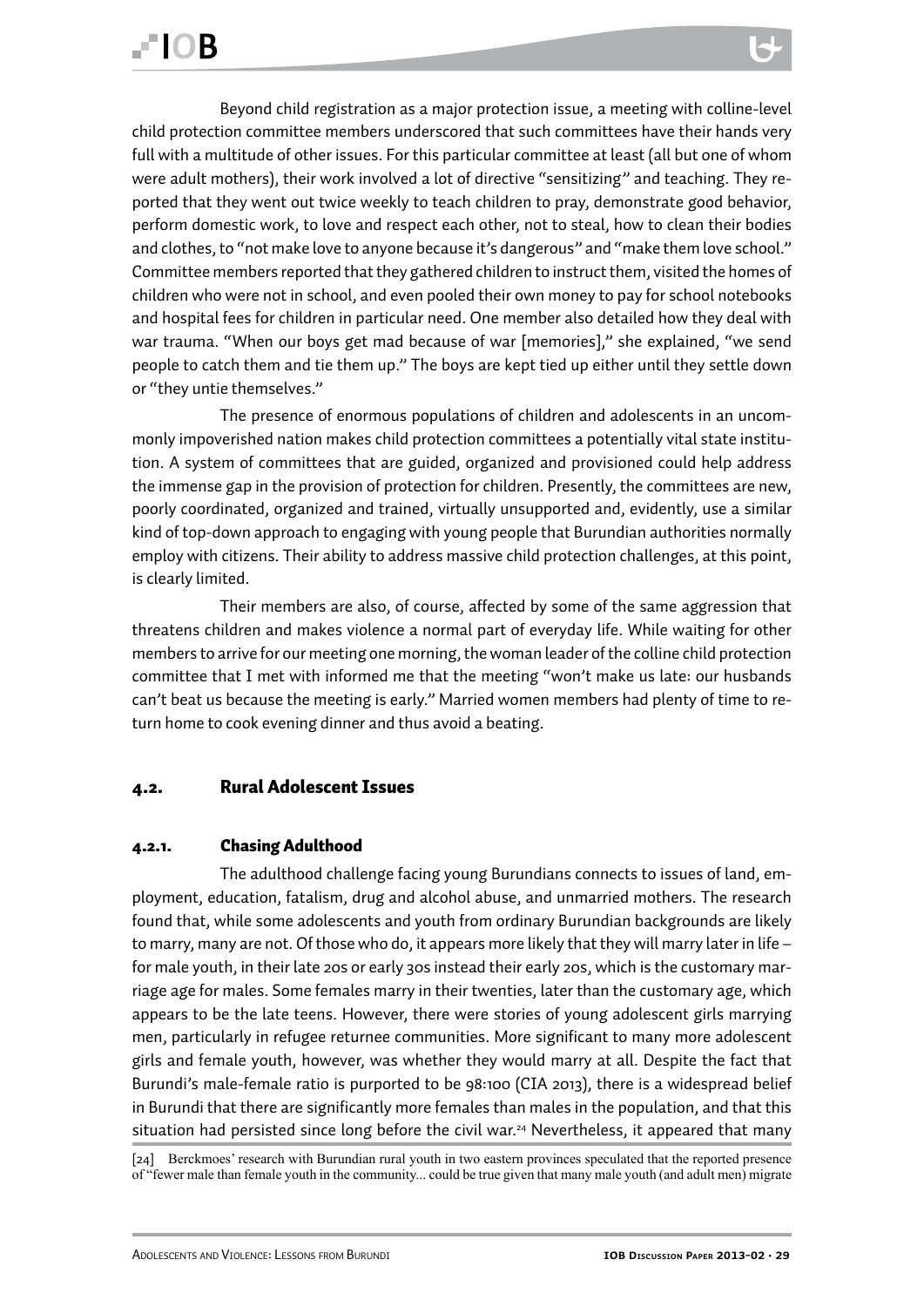adolescent girls and female youth may never marry, particularly if they have children out of wedlock. Unmarried mothers, as will be discussed, are having a harder time gaining social acceptance than their unmarried male counterparts and, for that matter, girls who manage to marry. For both adolescent boys and girls, but particularly for girls, the road to adulthood figures to be difficult. Many may not get there.

In rural Burundi, adulthood normally starts when an adolescent boy or male youth builds a house (in cities, renting an apartment can suffice). After that, he's ready to marry, and he's very likely to find a girl or female youth who is prepared to accept his offer: the focus on being fortunate enough to marry was a persistent theme for adolescent girls and female youth (especially for those who had left school), as well as for their parents. Once the match is made, and particularly in the tradition-bound cultural environment of the Burundian countryside, then the husband-to-be, together with his parents and relatives, negotiate a bride price with the family of his future bride. Bride prices appear to have descended as poverty has increased: sometimes, it appears, no bride price payment is even required. Other times, some money and livestock are paid.<sup>25</sup>

Even when weddings take place, the bride and groom have yet to attain adulthood. It is not fully achieved, for either men or for women, until married couples have children. Manhood also requires the husband and father to support his family consistently and over time. In a world where avoiding hunger and finding enough to eat preoccupy so many people, where building a house is likely to be unusually difficult, to say nothing of covering costs for a bride price and a wedding ceremony, and where finding decent work is more often a conversation topic than a reality, one can only imagine how hard it is for adolescent boys and girls in Burundi to contemplate a viable future for themselves. It is here where, again, education came to the fore: remaining in school, for the minority of adolescents who had the chance, provided them with options and hope. A 15 year-old girl illustrated this in her sketch of possible trajectories as she envisaged them. "The ones who succeed at school can get a job, since they have a degree. Then they can help their families. The ones who fail at school come back home and help their parents farm." Her own future depended on success in her studies. "If I fail at school, I'll return home and try to get a job and get married. I have to stay in school to have another future." In her case, schooling did not necessarily equate with marriage.

The overwhelming majority of adolescents who were interviewed were no longer in school. For many of these young people, the future looked dim. Many adolescent boys were clear about what they needed to achieve and how hard it would be to make it happen. "You need too much money to build a house in my area," an adolescent boy of 18 despaired. "It takes 500,000 francs (USD \$332.22) to build a house without doors and windows." A male youth added that "Most male youth fail to build a house. Many can't even afford to start them." These comments inspired an old man to recall earlier days, when "there was enough land, grass [for livestock] and wood," and when soil "was very fertile, so you could produce a lot." But this was before "The Crisis and the poverty, which have destroyed everything." The view that building a house and gaining manhood was entirely out of reach proved to be a common view among adolescent boys and male youth in rural and urban Burundi.

<sup>(</sup>temporarily) to Tanzania or towns in Burundi in order to gain income" (2010: 24).

<sup>[25]</sup> In her research with youth in eastern Burundi, Berckmoes found that dowry standards often remain so high that "poor families can hardly meet" them (2010: 23).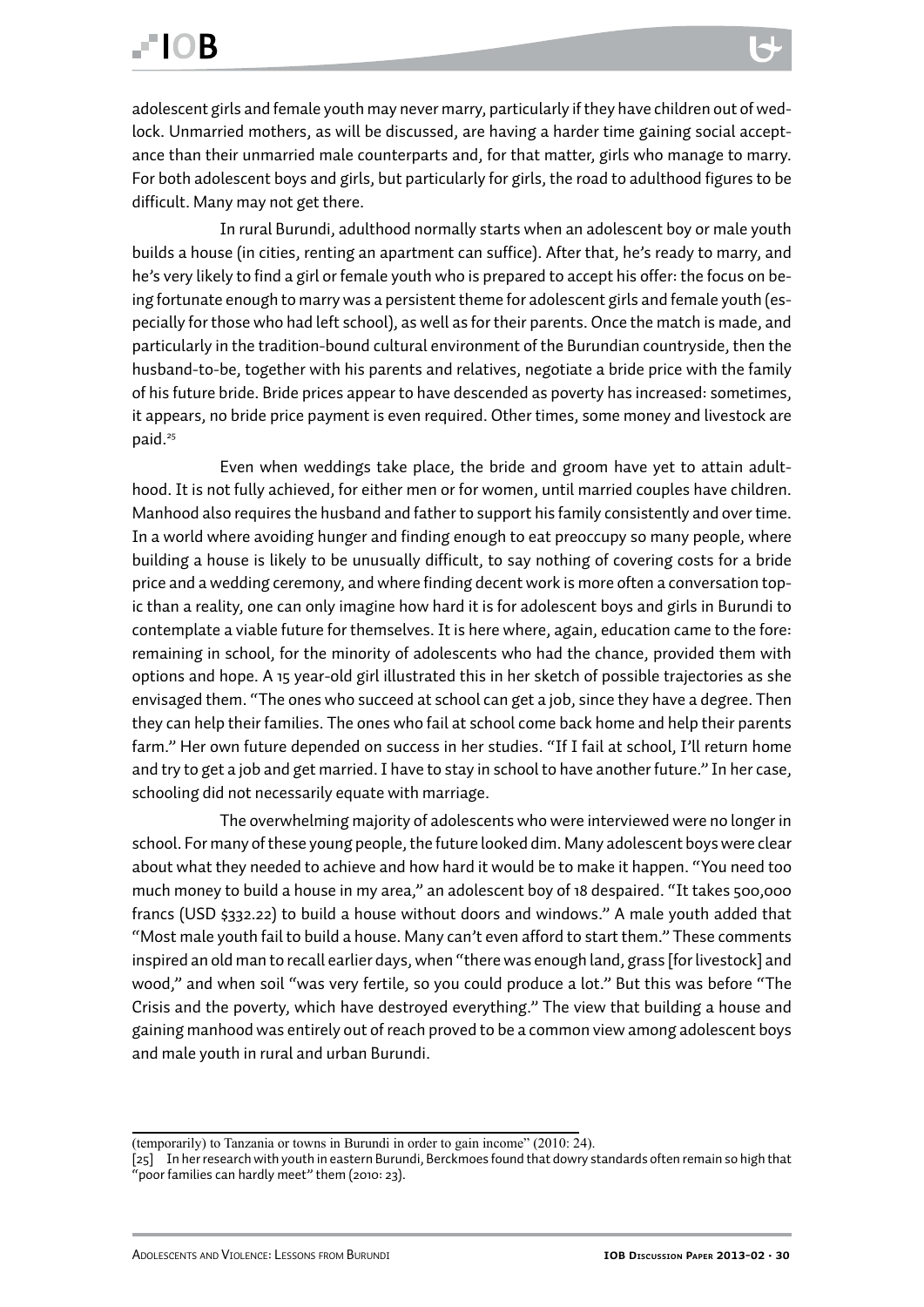### **FIOR**

"I'll never get a good roof because I am trying to get flour and other things to eat," a male youth of 25 said. "How can I buy roof tiles if I don't have enough money for food?" If a male youth fails to marry, he becomes an *iciburire*, which means a man who was unable to marry, or had failed to marry.<sup>26</sup>

While prospects for marriage and adulthood were generally poor, some out-ofschool adolescent boys and male youth managed to marry. A government official in a rural area insisted that young people can marry if they dedicated themselves to it. "The poorest are more serious" about marriage, he said. "If a very poor boy meets a girl who is ready to follow him, he will get married. The less poor boys like to taste girls [sexually] before they get serious." The following brief life story, from an male orphan youth of 22, supported the official's assessment. After dropping out of school as an adolescent, he worked in Gitega as a houseboy for two years. It took him two years to save 20,000 francs (USD \$13.29), which he used to buy a female pig. Eventually, he was able to sell baby pigs for 15,000 francs each (USD \$9.97), build a simple house and marry. He and his wife have two children. When people as poor as this young couple marry, it is likely to be an informal arrangement called *gucikiza*, which the government official defined as "A marriage without rules. No ceremony, no dowry: you just live together and it's accepted." The official added that although *gucikiza* is "a humiliation, when the couple gains some funding, they can formalize their marriage with a wedding."

Obviously, given the embarrassment attached to it, *gucikiza* was not a popular option for most youth.27 In the Burundian countryside, many out-of-school adolescent boys and male youth focused on the present and were fatalistic about future prospects. Some worked from time to time. Others reportedly stole to make ends meet. Many drank alcohol and smoked cigarettes and marijuana. Many merely seemed inactive and gloomy. Others realized that severe land shortages and limited options in rural areas made searching for work in town necessary, as the orphan youth did in the story above. This might give them a chance at marriage and manhood. As one woman explained,

> It's a really hard task for boys to become men. They have to go to Bujumbura or some other city to try to find a job and make money to build a house. They also need enough money to pay the bride price and buy some clothes for a future wife. This can take them five or six years.

But urban migration was a risky undertaking. Some adolescents said they would never attempt it, since jobs were hard to come by in town and they lacked contacts there. Others gave it a shot. One boy of 17 shared his urban migration experience:

> Since going to town is the only way to make money, I went to town. I found a job for 12,000 (USD \$7.97) a month. I used to spend 300 francs (USD \$0.20) a day on cigarettes. Since what remained was nothing, I decided to return to my father's home and farm. Sometimes, cigarettes are part of life. I still smoke.

Meanwhile, some parents make huge sacrifices for their sons, such as pulling younger siblings out of school and using the money saved to pay the bride price and wedding expenses. Many out-of-school adolescent girls and female youth, on the other hand, either waited for someone to propose marriage to them or, perhaps, migrated to cities themselves.

<sup>[26]</sup> The plural in Kirundi is: *ivyiburire.*

 $\bar{z}$ 7] Berckmoes, strikingly, found that the terms for the two kinds of marriages that Burundians used were legal (or, formal) and illegal (or, informal). Her research in rural Burundi found that informal/illegal marriages "are a break with tradition, are believed to result in less stable marriages and, leave especially the wives and children in a vulnerable (legal) position" (2010: 23).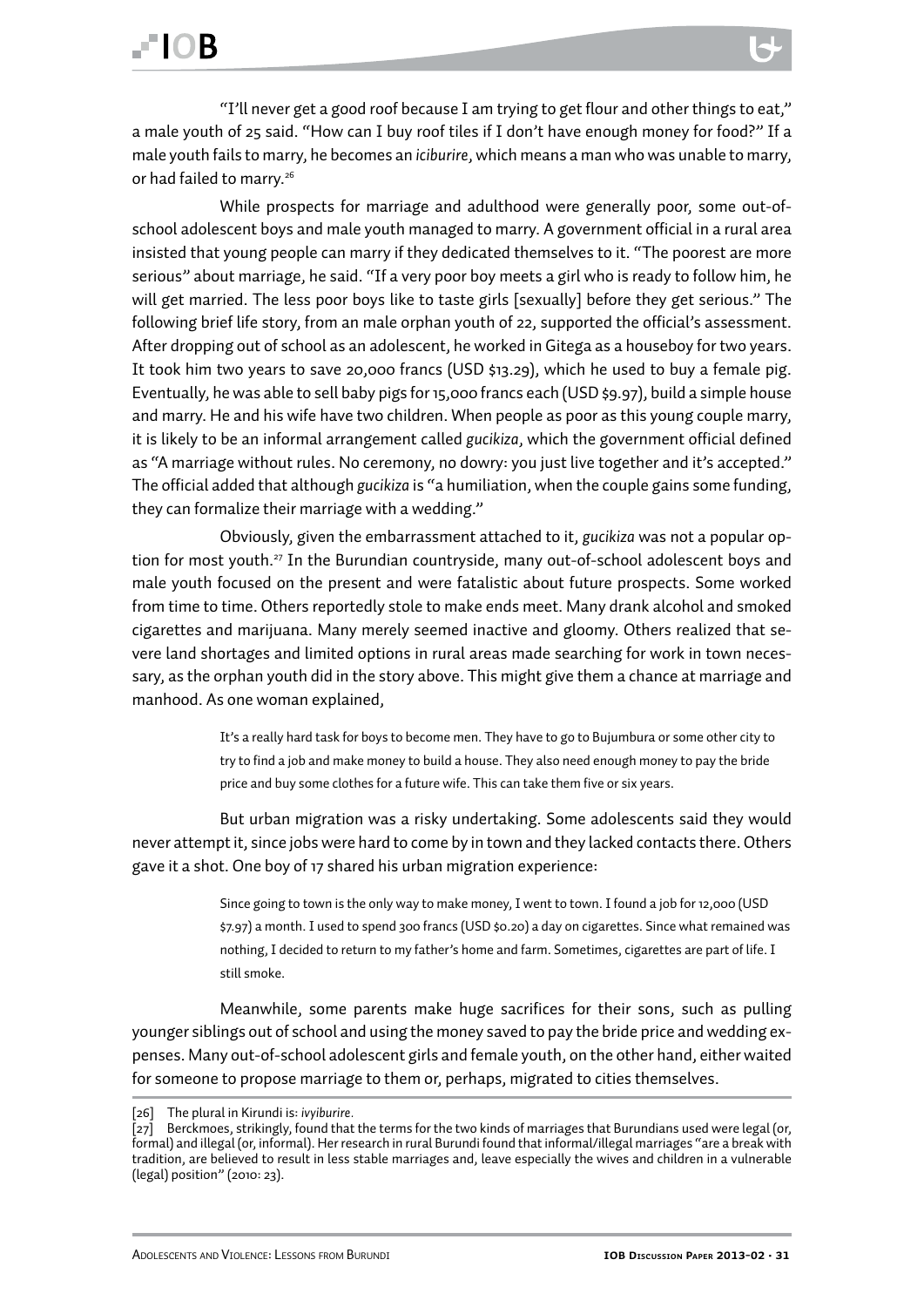<span id="page-31-0"></span>Whatever adolescent boys or girls did in their effort to become adults, their worlds were encased in uncertainty. If they managed to complete secondary school, the likelihood of securing a job was low. If they were already out of school, they could look for low-level work in town or dig for others near their rural homes. Or they could simply wait for something to happen, and maybe drink and smoke marijuana with some of their spare time. All of these unsavory scenarios clearly worried parents and local leaders. Yet while frustration and stunted opportunity deliver harsh blows to many young Burundians, it could be worse. Burundian culture, it turns out, is significantly more adaptable to societal changes and the limited future prospects that confronted so many young people than Rwandan culture, where it was far more common for young people who were unable to become adults to endure sustained public humiliation (Sommers 2012, Sommers and Uvin 2011). Helping children gain formal marriages and grudgingly accepting informal marriages in Burundi were two examples of this. But of all options that adolescent boys and girls faced, one has tested cultural tradition and the limits of social accept-

ance more than any other: the inescapable prominence of unmarried mothers.

#### 4.2.2. Unmarried Mothers

Condom use is ferociously condemned in mainstream Burundian culture. This trend is reinforced, strongly and frequently, by church leaders. "Using condoms is a huge sin," a Pentecostal man told me. "Priests talk about not using condoms all the time," a Catholic man said. "The church doesn't like condoms," an elderly man related during an interview in a rural village. "They warn us that the day you use a condom may be the day you conceive the next president of Burundi." Adolescents, youth and adults all related that abstinence from sex is the prescribed advice that priests, pastors and parents relay to unmarried adolescents and youth. This invites the following question: if adolescents and youth are supposed to wait to have sex until they marry, what happens if they endure years of delay before marriage – *or never marry at all*? One answer is evident across Burundi: there are substantial numbers of unmarried mothers. Many of them are adolescent girls, and many became pregnant due to poverty, coercion, or both.

According to Burundian culture, this situation was never supposed to occur. "In our tradition," a leading Burundian NGO official explained, "a woman who gives birth without marriage must be punished and put out of society." Field interviews surfaced regular references to unmarried mothers bringing shame to their families. The shame is so great, one mother explained, that "a girl who is getting older and is still not married would prefer to live with a poor man for free, like a slave, instead of becoming pregnant and having no husband." A married man of 28 explained that, "An unmarried girl with a child has no future. If she becomes pregnant without a man in the house, she shames her entire family. In former days, the family would prefer to kill her." In a bygone era (seemingly many decades ago), a senior government official explained, a daughter had to be a virgin at her wedding. To establish this fact, the groom's family would send the sheets from the couple's first night to the bride's parents. "If there was blood on the sheets, it meant that she was a virgin and had good parents," he said. "But if there was no blood on the sheets, then it meant that her parents sent the husband's family a prostitute." The shame that this would bring to the bride's family, he said, would be immense. While there was strong evidence that some unmarried mothers remained in their family homes, the official stated that, at present, "if a girl has a child before marriage, she is banned" and driven away.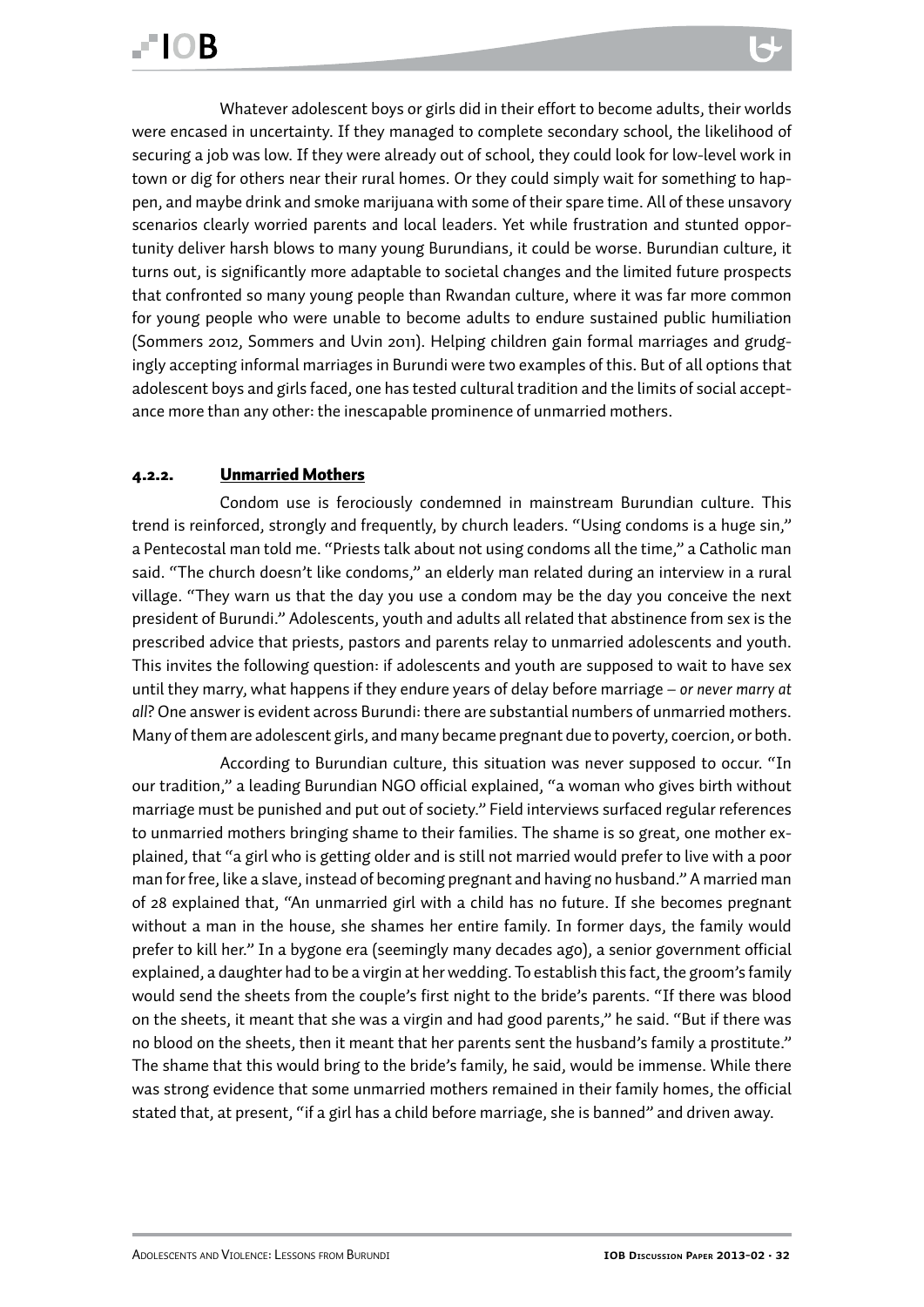A widely cited option for unmarried mothers is to migrate to cities to become prostitutes. A second veteran government official put the outcome from out of wedlock pregnancies succinctly: "If an adolescent girl gets pregnant, you break her life."

There were reports that some unmarried girls and female youth who became pregnant reacted with extreme measures. One is infanticide. An international agency official related that police in Burundi may be underreporting the frequency of infanticides in Burundi, which typically involve "mothers between 16 and 24 killing their babies." Given the shame and humiliation that out-of-wedlock children create, it appears likely that many if not most of the mothers were unmarried. One father shed light on this possibility by explaining that "Sometimes the unmarried girls give birth and put their babies down the toilet. Others give birth and kill the child right away. They do this because they have shamed their families."

A second extreme response is abortion, which is illegal but apparently does happen. Several parents and government officials explained that there was a traditional plant that, when mothers ingest it, can cause an abortion. However, the plant is so strong that it can also kill the mother. Abortions reportedly take place mainly when girls are in secondary school. A girl getting that far in school, often after years of family sacrifice and investment, and ending up pregnant is a particularly significant family tragedy. As with reports of infanticide, the frequency of abortions could not be confirmed. But some adults related that they do take place. One mother, for example, stated that "There are a lot of abortions in this area. Especially if you are a student: you abort to stay in school. It happens all the time."

Secret abortions undertaken by girls in secondary school raises the issue of how girls become pregnant in the first place. Adults, school officials and government officials all alleged that some schoolgirls are impregnated by teachers. Generally, school and government officials contended that this is rare. Others hotly disagreed. "A lot of girls become pregnant by their teachers," one mother stated. It proved to be a popular view. An international agency official, for example, contended that student pregnancies "are often caused by their teachers raping them." Another reported cause arose when students and their families could not keep up with school expenses. Some girls might remain in school only if they have sex with teachers or school directors, I was told.

While such allegations could not be confirmed, transactional sex involving adolescent girls in and out of school appeared to be unexceptional. "Pregnancy is a question of being tricky," a father stated. "When a girl is hungry, she will agree to everything you tell her. If you give her a biscuit and some *ugali* [stiff porridge], she will go with a man." "We never rape girls here," a male youth of 24 explained, "because most of the time, when you try to trick girls [to get sex], it works." The deception may involve exchanging sex for food, a beer, or a gift of soap or jewelry. "Girls like to run after boys," a child protection committee member explained, "because of small, brilliant materials things [like jewelry]. Then they have sex without precautions [that is, without condoms]." A common "trick" reportedly involves the possibility of marriage. One mother explained that "until the girl gets pregnant, she believes the boy's promise that he will marry her. But when she gets pregnant, he doesn't love her anymore. He leaves her."

Many people, including several government officials, asserted that the fathers of children that unmarried mothers give birth to rarely come forward. If they do, they have to provide for the mother and their child, and most cannot. They might be expected to marry the mother, too. Several government authorities reported, with considerable dismay, that there's nothing they can do about this. In addition to problems arising from the likelihood that children will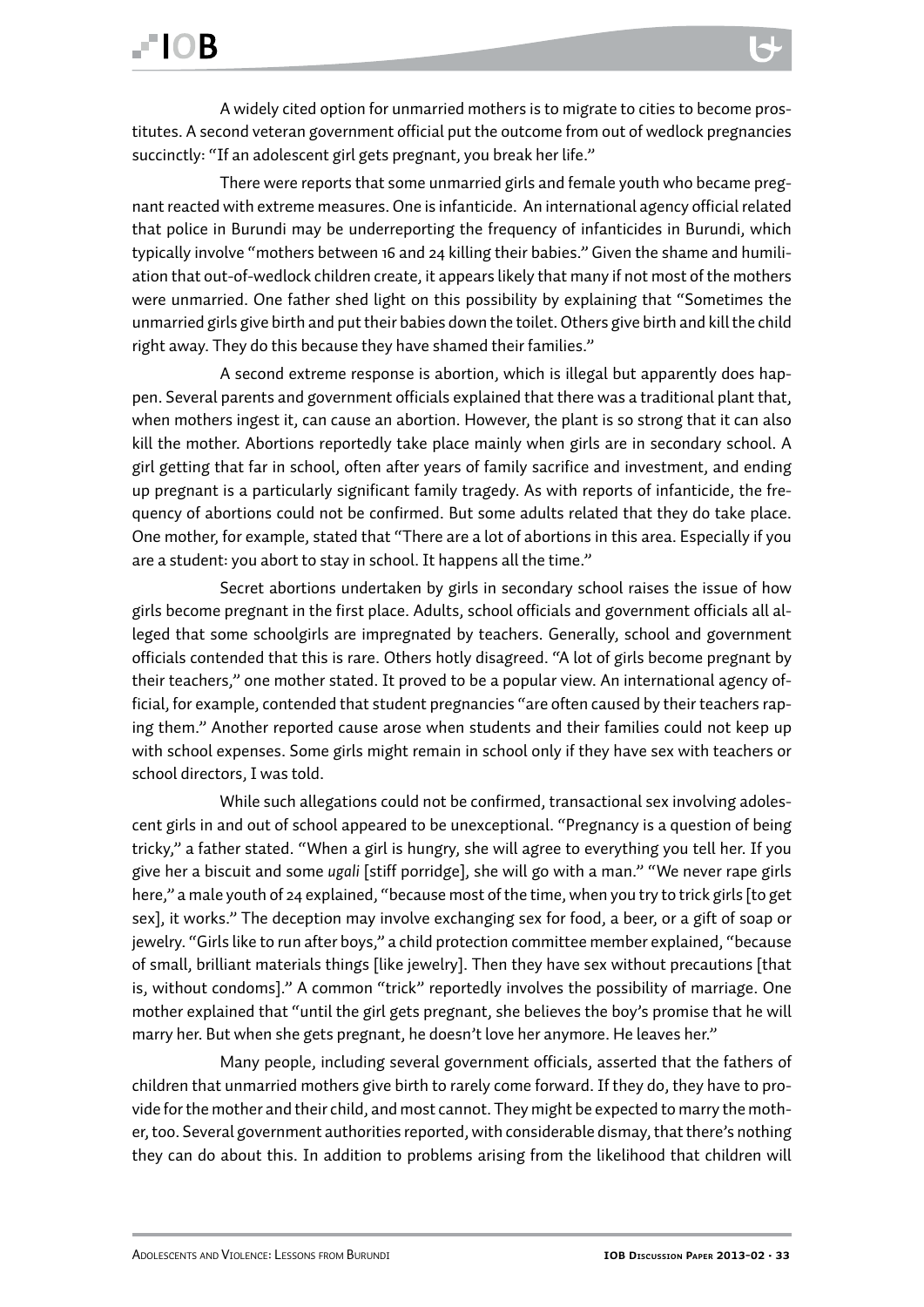remain unregistered with the government, parents of unmarried mothers (if they are still alive) must decide what to do. Many parents insisted that they do not chase unmarried daughters who become pregnant. One mother, for example, explained that, "As a parent, you can't chase your daughter [from your house]. But she's started a bad life." If she remains at home, however, serious difficulties may arise. A male youth of twenty highlighted two particularly significant problems, the second of which only takes place if the child is a boy:

> If an unmarried girl has a son, she brings trouble into the family. You don't have enough food: now there's another one who needs to eat. That's the first problem. The second problem is about land. When the boy grows up [and his father never comes forward], he can inherit [some of the family] land.

Since it is rare for the father of out-of-wedlock children to come forward, and if the child is a boy, then the boy is entitled to inherit land from his mother's family. As family land is precious and typically tiny, the boy's uncles may not treat their nephew well. Reportedly, they may even drive him away.

I will conclude this discussion by raising three questions. First, do unmarried mothers marry? Responses from the interviews were inconclusive: some said sometimes, others said never. Second, what constitutes sexual violence and acts of rape? This question is difficult to answer because it was not always clear what Burundians considered to be rape. The interview data indicate that some boys and men who impregnate unmarried adolescent girls (or women) may have employed coercion to procure sex. Some girls, in addition, claimed that they were raped, and some rapists are prosecuted. But as a government official remarked, "We only call it sexual violence if the girl becomes pregnant," since the pregnancy can help prove that a rape had occurred. Government authorities and non-government agency officials reported that the prosecution of those accused of rape is rare.

Finally, if unmarried mothers have become a widespread and alarming phenomenon, why is it not assertively addressed? Simply put, the answer seems to be: because the subject is taboo. It involves illicit sex, it shames families, it implies sinful behavior. "You won't hear people talk about unmarried mothers because it's the kind of thing you cannot talk about in public," a veteran Burundian official explained. It is also an issue for which solutions are hard to come by. As a government official stated, unmarried mothers "is a big issue and a big challenge because we don't know how to handle it." In addition, the plight of unmarried mothers has not been an issue of prominent concern for international agencies.

Obviously, a situation as serious and widespread as unmarried mothers and their children cannot be addressed if discussing their plight is so difficult. The coupling of a weak government with cultural embarrassment leaves many adolescent girls and female youth facing exceptionally threatening conditions. This is another sign that violence and impunity constitute rising threats to peace and security in Burundi.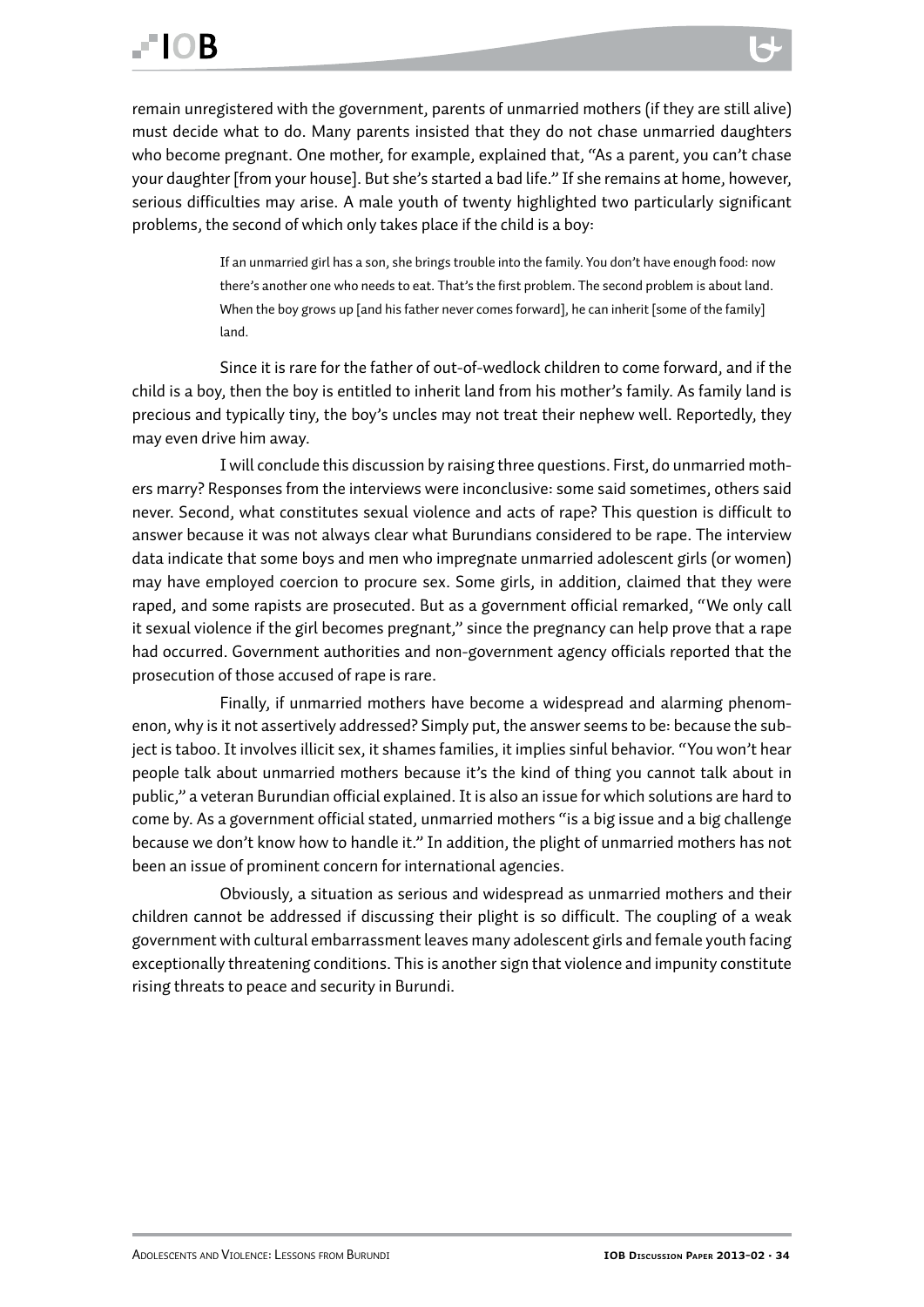#### <span id="page-34-0"></span>4.3. Urban Adolescent Issues

*What kind of jobs, my man? Jobs with lots of shame, bad luck and risk To earn nothing at the end. But when you're hungry with nothing to wear You do it, man. Sometimes we smoke ganja [marijuana]. Why do you think we smoke it, man? We just try to forget, man. Shame, sorrows, tears, fears, bluemen [policemen] and pain, All the time, all the time...*

*We have no plan. Find your meal, then you're a champion.*

 *– Excerpt from "Maisha," by Fariouz28*

In a country as rural and tradition-bound as Burundi, life in its burgeoning urban areas creates striking contrasts. The city is awash with adolescents and youth who have migrated from the countryside, searching for money and, perhaps, a new way of life. Cultural expectations and social pressures do not weigh on them as heavily as they do in their rural homes. As a result, condom use appears to be significantly more common in Bujumbura than in the countryside. Many adolescent boys and male youth seem entirely aware that neither marrying nor becoming men is likely. With no family home or farm to rely on, many young people are in town on their own or with a friend or two. It can be a struggle just to find food for the day and pay rent for a room. From such a perspective, gaining the ability ever to support a wife and child borders on the impossible. "I have no chance to marry, no way, ever," an orphan male youth of 25 said to me, emphatically. It proved to be a common young male perspective on life in Burundi's sprawling capital city.

Bujumbura is a predatory and exciting place. Much more than upcountry, adolescents are on their own in town. Threat and exploitation are part of everyday life, and young people in town grow up fast. For perhaps 500 francs (USD \$0.33), an adolescent boy or girl can enter a video parlor and watch pornographic videos, a scenario that leaves many Burundian adults aghast. Bujumbura also offered adolescents the potential to make and spend money quickly. Two middle-aged men who grew up in the neighborhood of Bwiza in Bujumbura shared their sketch of life there. Research in town had already indicated that the police were known for extortion. "We all know how the police operate here – they are after money," one of the men explained. "Normally, the role of the police is to assist and help citizens. But here, they're the ones who oppress us." In the depictions from these two men and many more in the neighborhood, thieves and prostitutes were not condemned as much as accepted as people with everyday occupations. The streets of Bwiza, which are fairly relaxed during the day, become dangerous at night. Lacking streetlights, many are pitch black. Armed gangs without names, reportedly fea-

<sup>[28]</sup> The artist is also known as Big Fariouz and Big Fizo. Translated from Kirundi. In Kirundi, the words are: *Mbe nubuhe buzi ga mugenzi?Ubuzi bw'akagaye, bw'imyaku n'impanuka,Hama kumpera ukahakura ubusa,Ariko iyo ushonje, ataco ufise wambara, uragakora mugenzi,Rimwe na rimwe turanywa urumogi,Wibaza ko turunywa kubera iki ga mugenzi,Tuba dushaka kwiyibagiza gato mugenzi,Ishavu ry'akagaye, intimba, amarira, ubwoba, aba polici n'umubabaro,Umwanya wose, umwanya wose… Nta migambi dufise,Ronka ikikwiriza uzoba uri igihangange.*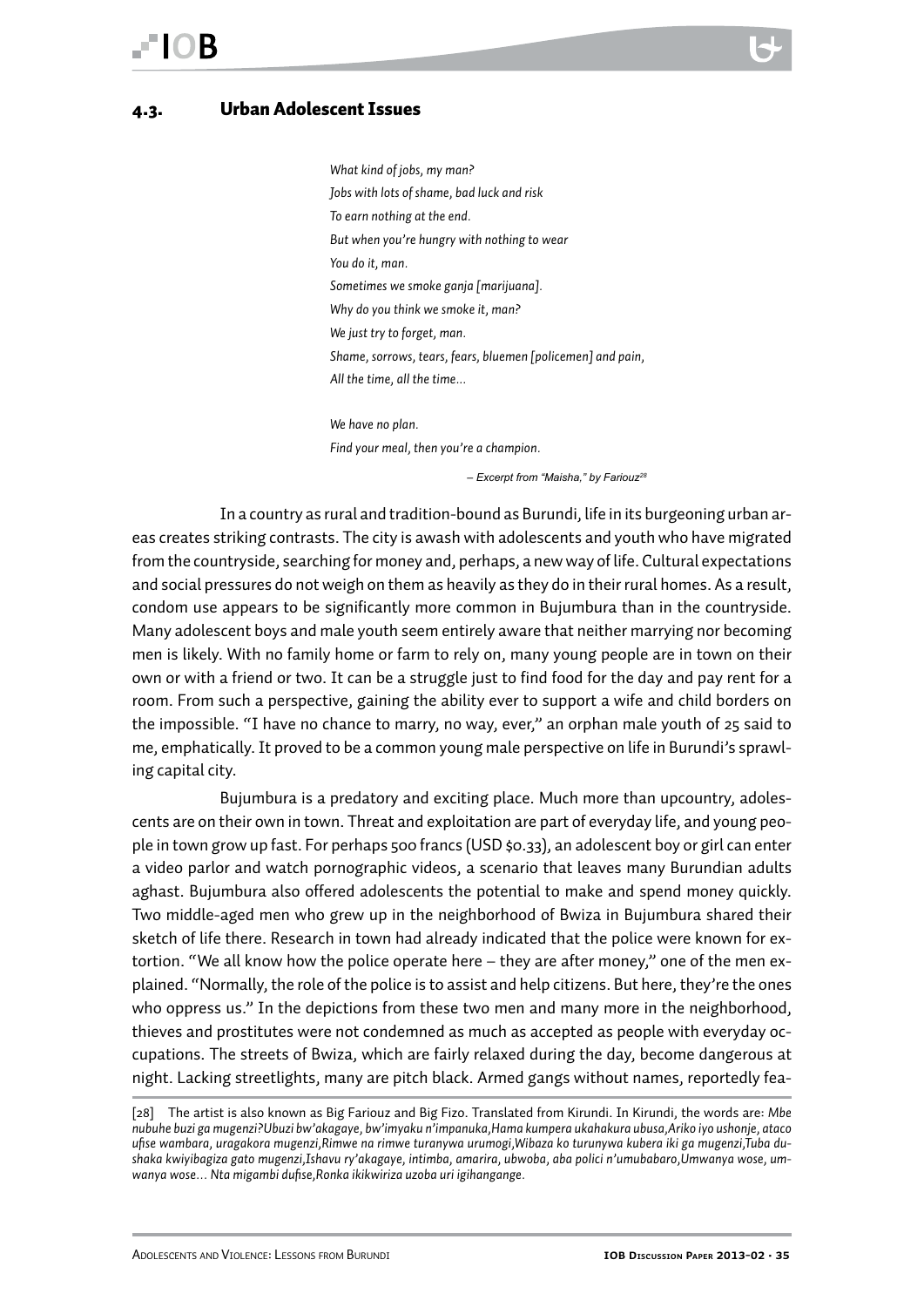<span id="page-35-0"></span>turing ex-combatants, are known to roam and attack. Looting and rape appear to be regular nighttime occurrences. To say that the situation in Burundi's capital city is unstable and a deterrent to post-war development is an understatement. For many Bujumbura residents, the situation already appears to be way out of hand.

#### 4.3.1. The Utility of Prostitution: Adolescent Girl Options

Prostitution in Bwiza was reportedly the most common profession, by far, for adolescent girls residing there. Compared to every other available job, it was easily the most lucrative, at least potentially, that a girl could secure. There was money that could be made in bars and on the streets, and many girls and female youth worked as prostitutes either full or part-time. An 18 year-old girl recalled how she used to work as a waitress in Bujumbura, making 60,000 francs (USD \$39.87) a month. That would seem to be a competitive salary in town: it is several times more than a houseboy or housegirl may earn in a month, for example. But the 18 year-old explained that she switched from waitressing to "working at night" because "I can make 20,000 (USD \$13.89), 30,000 (USD \$19.93), or even 50,000 francs (USD \$33.22) in one night." Prostitution can be so profitable that several prostitutes mentioned that they had housegirls who worked for them (mainly to care for their children when they were at work). There were many stories, in addition, of daughters entering the profession to provide desperate families with a means of support. Asking about the situation of adolescent girls in Bwiza, I received many responses similar to the following description from a female youth: "Most girls in Bwiza are prostitutes."

The promise of making significant amounts of money has attracted many adolescent girls to the vocation. A 16 year-old orphan, for example, related that since "I could not find school fees, I started going out with men at age 14 or 15." Working part-time, she saves what she earns in a cash box in her rented room. Her priority at the end of each month, she explained, "is to pay my room rent. Then I pay my school fees." She admitted that "working at night" is a hard way to make ends meet. "I don't like this life of going out at night," she confessed. "I hope my studies will help me escape it. There's no future in prostitution." It was widely reported that many adolescent girls help pay for their secondary school fees, or make money for other purposes, by working weekend nights as prostitutes.

Adolescent girls are in such demand as prostitutes in Bujumbura that they have special nicknames. One is *Mwana Douze Ans*, which translates as "twelve year-old child." The other is *Toto Show*, meaning "child show."29 A 25 year-old male youth described why *Toto Show* were so popular:

> Most adult men look for *Toto Show*. The reason is that they have an older woman in their house [that is, their wife]. So they want to have sex with a much younger one. They believe that they can't get AIDS from her. *Toto Show* are also cheaper, and you can force them to have sex without a condom.

This description highlights the extraordinarily high risk facing adolescent girls who work as prostitutes. In addition to making considerable cash, they can get raped, pregnant and acquire AIDS. An 18 year-old girl, who claimed to be a *Toto Show*, defined *Toto Show* as "very young and very fresh, with hot blood. All the men run after them."

[29] *Toto* is short for *mtoto*, which translates as "child" in Kiswahili.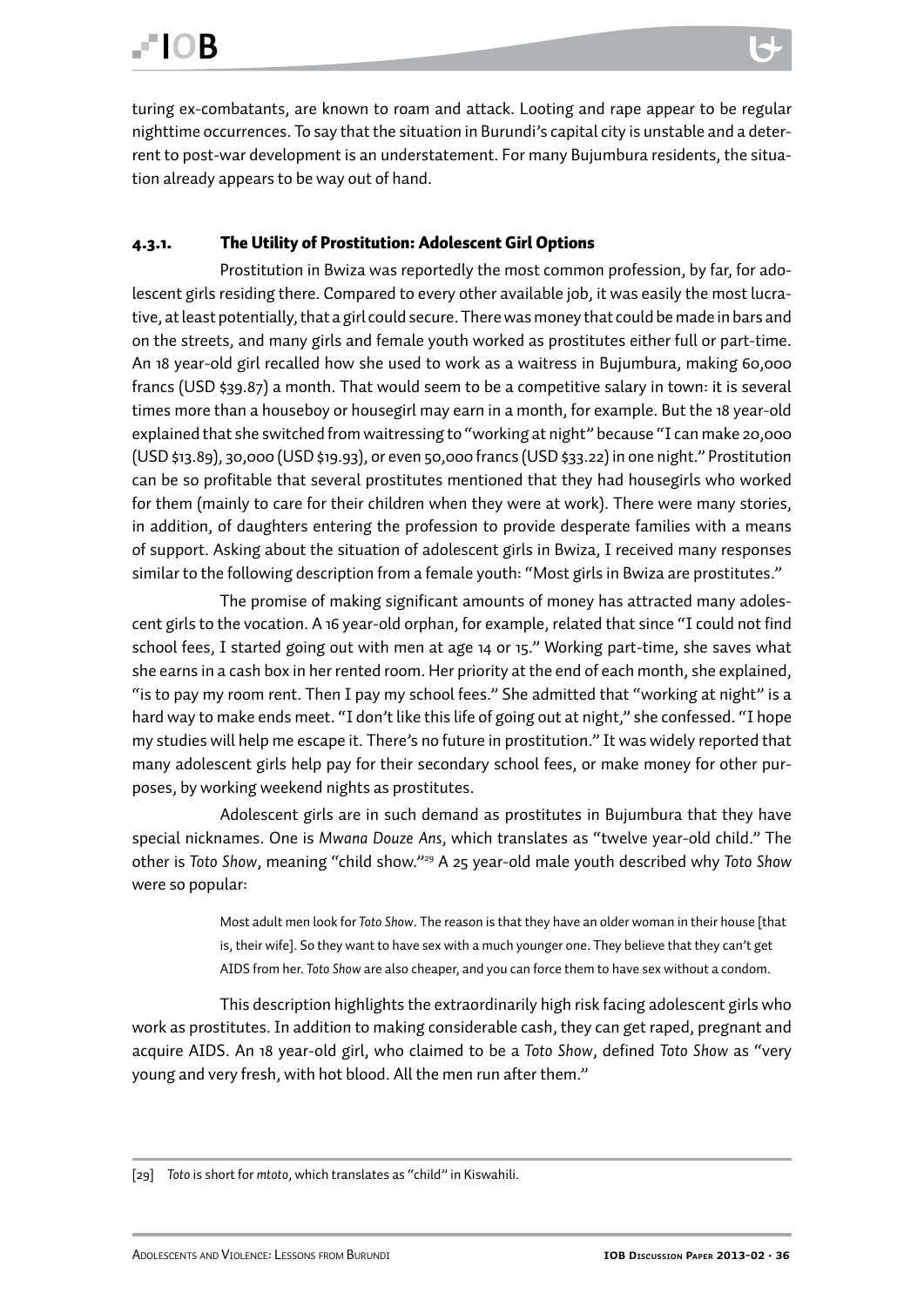She also highlighted the belief that having sex with a *Toto Show* is seen as a way to reduce a man's AIDS infection:

> Men who have AIDS run after *Toto Show* because they think it will help their health. They think that having sex with her will reduce their level of AIDS infection. Maybe 60 percent of his AIDS will go into the *Toto Show*, and he'll only remain with 40 percent.

The men who seek sex with *Toto Show* also have a nickname: *Mangema*. 30 The word is derived from *manger*; the French verb for "to eat." A group of adolescent girls described the double meaning of the nickname. "We call them *Mangema*," a 17 year-old girl explained,

> Because they have something you want to eat, which is money. But when they give you what you want, then they will eat you [that is, have sex with you]. Eat and pay: that's the relationship between *Mangema* and *Toto Show*.

The reference to eating recalls a central research theme for rural and urban Burundi: the persistent focus on finding a way to avoid hunger – even if it means accepting the very real possibility of sexual violence. The apparent frequency of men "eating" girls also points to the disturbing prospect that pedophilia is a serious threat to at least some adolescent girls in Burundi.

Prostitution, so condemned in rural Burundi, proved to be integral to everyday Bujumbura life for many of its citizens. There was never an indication that being a prostitute or going to one was particularly embarrassing. It was, in the words of one prostitute, "ordinary work." Many men and women reported that some prostitutes have boyfriends. "The boyfriends don't care if their girlfriends are prostitutes," one prostitute explained, "because she comes home with money." Some girls and women, reportedly, become prostitutes as a way to get married. A veteran prostitute explained how entering the profession can be seen as an act of empowerment. "You can wait for a husband at home," she explained, "but you won't find the kind of man you want to marry that way." The aim is to go to popular discos "to meet a mzungu [white man] or a well-off Burundian man." The girls who aim to marry this sort of man, she continued, "are selective: they have a clear profile of who they want to marry. She will charge for the sex, but she also hopes that at some point the man will fall in love and marry her." Another prostitute explained, however, that some prostitutes "don't find what they had hoped to find and get lost in prostitution forever."

For men, visiting a prostitute in Bujumbura seems to be entirely commonplace. Men can, of course, court women who are not prostitutes. But one prostitute shared her view of the difference between pursuing a woman in town and going to a prostitute:

> Finding a girl to have sex with without paying will take a long time. If she's not a prostitute, you have to trick her: you have to pretend that you love her and share food and drinks with her. You need to be patient and wait to ask her for sex. But she may say no. Meanwhile, with a prostitute, you pay money and have sex. So it's more popular.

The description of having to "trick" girls to have sex with them is the same sort of strategy that male youth in rural Burundi mentioned during interviews.

<sup>[30]</sup> *Mangema* is the singular version of the word. The plural is *Ibimanjema*.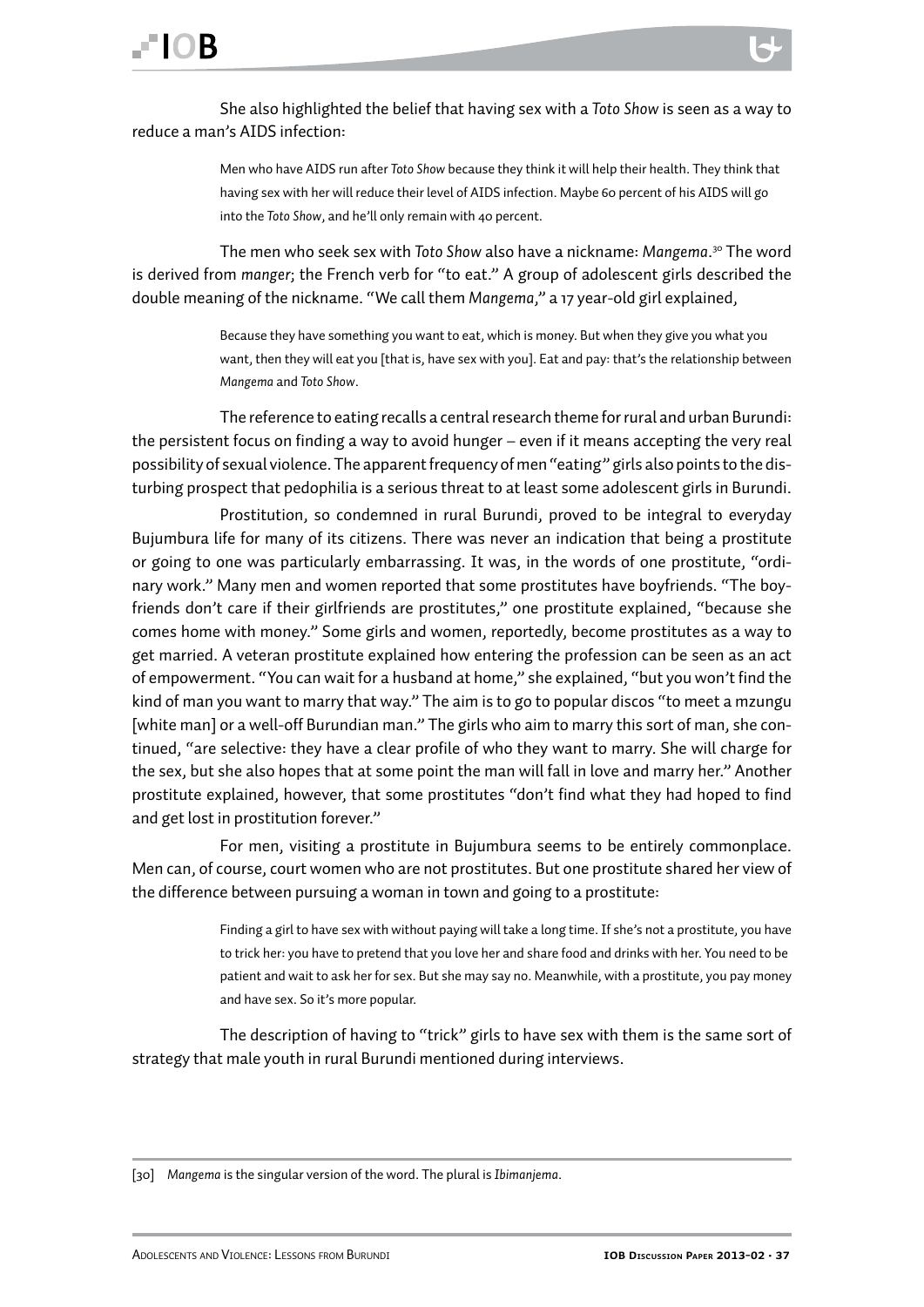<span id="page-37-0"></span>It is worth contrasting the situation of prostitutes in Bujumbura to those in the Rwandan capital of Kigali. There, prostitutes make paltry amounts: as little as USD \$0.18 for sex with a condom, and perhaps USD \$0.37 more for sex without one (Sommers 2012: 178). It is a profession for desperate girls and women. Together with many of their customers, they are alarmingly fatalistic about contracting AIDS (Ibid.: 179). Using condoms for sex involving prostitutes in Kigali appeared to be rare. Meanwhile, in Bujumbura, the situation was remarkably different. Many men and women, including prostitutes, insisted that condom use was common. Illustrative of this was the following explanation from a prostitute. Although "the poorest girls" will accept extra money from their male customer (usually double the price) for not wearing a condom, other prostitutes "can't agree, even if the man offers 100,000 francs (USD \$66.44; an extremely significant amount of money for most Burundians) for sex without a condom." This finding is particularly striking given the strong opposition to condom use in Burundi. It is, in addition, an indication of how life in Bujumbura allowed young Burundians to find their way without the cultural and religious constraints that proved so powerful in rural Burundi. Living as a prostitute in Bujumbura did not appear to entail the social isolation and sense of entrapment that many of their Kigali counterparts endured.

Adolescent girls did have other occupations, such as working as waitresses, selling produce and small items in markets or city streets, and working as housegirls. As mentioned above, none were nearly as lucrative as prostitution could be. While there was not time to investigate the variety of ways that adolescent girls made money in Bujumbura, one description from a man about housegirls is illuminating. "If you have a housegirl, and she's attractive," he stated, "you must sleep with her. It's obligatory." The comment recalled the scenario that surfaced during research in rural Burundi regarding uncles who have orphan nieces living with uncles who are not their blood relations. In both cases, the reaction was virtually the same: it seems unremarkable to many that male heads of household will have sex with girls who reside in their houses but are not related by blood. Indeed, there seem to be many scenarios where securing sex with an adolescent girl or female youth is easy and carries little or no punishment or condemnation with it. It is easy to see how this situation contributes to Burundi's violence and impunity.

#### 4.3.2. Houseboy Networks: Adolescent Boy Options

Adolescent boys were found to carry out a variety of jobs in Bujumbura. Some students mentioned that they worked part-time as porters to get small change. Many adults, youth and adolescents depicted working as a thief as a common occupation for boys and male youth. A 22 year-old male youth from the neighborhood of Bwiza shared what proved to be a common attitude about thieves. "Boys in Bwiza need to get money," he related. "To get it, we must steal: we are jobless, so we steal." Selling drugs (marijuana, cocaine and heroin were all mentioned) was widely thought to be a good job for young males in town. "Definitely selling drugs is the best way for boys to make money in Bujumbura," one businessman in Bwiza explained. "Boys can't miss making at least 3,000 (USD \$1.99) a day." One adolescent boy of 15, already in his fourth year of living in Bujumbura, described some of the other jobs that boys perform in Bujumbura:

> Some boys sell *mandazi* [a sweet bread]. Others sell fruit. Some are *matatu* boys [that is, they recruit passengers and collect payments for minivan taxis]. Some have small shops on the street. Others wash cars. Some boys are bicycle taxi or motorcycle taxi drivers.

He also stated that "So many boys are houseboys, you can't count them all." Many residents of Bwiza reported that a great many boys worked as houseboys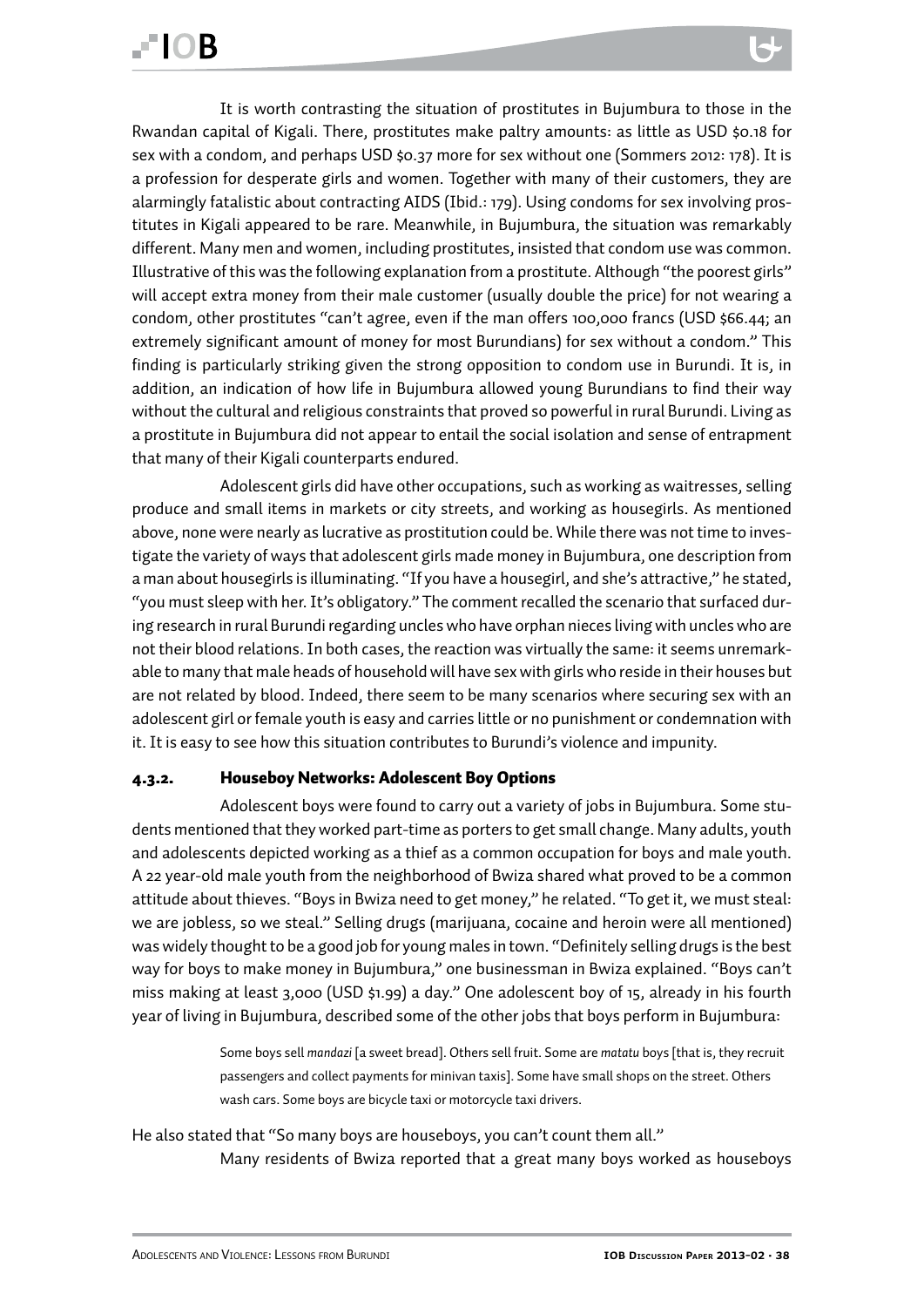in their neighborhood. Interviews with a dozen houseboys, all between the ages of 14 and 17, revealed a number of important characteristics about members of this particular vocation. First, a striking number of houseboys came from the province of Kayanza. This was no coincidence: there proved to be an informal network involving impoverished, out-of-school boys from the same location. As a houseboy of 16 explained, "A lot of boys here come from Kayanza. They help others come to Bujumbura. It's a connection." Some boys arrived alone in town and only met others from Kayanza after arriving. One explained that he met his friends in town in the following way:

> When I first arrived [in town], I didn't know that the boys I met were from Kayanza. But I discovered they knew my place, and I discovered that I knew their place. So we are friends now.

Desperately poor adolescent boys arriving in the capital city appear to have created a sizable pool of available, and very cheap, labor. Many people have houseboys in Bwiza (and, to a lesser extent, housegirls). The work of a houseboy, many related, entails cleaning, washing and cooking for your boss, in return for food, a place to sleep and a small monthly salary: the lowest reported salary was 4,000 (USD \$2.66) and the highest was 20,000 (USD \$13.29). These rates may not prove to be what houseboys end up receiving, since breaking a plate or not cooking well can lead to salary deductions. The networks that boys have developed can directly help them find better work. "I learn about new work from other houseboys in the neighborhood," one revealed. "So they can tell you about new jobs." Everyone is a businessman: if a colleague manages to secure you a new job, he'll expect a "commission" in return. A common commission is the first month's salary.

Whether they were from Kayanza or elsewhere, most of the boys had come to Bujumbura in order to save money for family members based in their rural homes. As a houseboy of 14 explained, "When I work, I put money aside. When I have saved 30,000 (USD \$19.93), I return to my family in Kayanza. Then I come back to Bujumbura." When they return to town, they can only hope to assume the same job they had before. "I'm happy when I come back [to Bujumbura] and find that my job is still there," a 15 year-old houseboy stated. "Sometimes you return and find that they've hired another houseboy." Some of the boys, however, had distinct future plans. Several mentioned their intention to eventually save enough money to find other work, such as paying the entry fee to become a motorcycle taxi driver or open up a small shop. Only one, a houseboy of 17, stated his intention to eventually return to his family home in the countryside. "I'm saving for seeds and fertilizer," he explained. "My father is ready to give me a piece of land where I can dig." The sooner he can save enough money in town, the swifter he can return home. "I plan to marry," he declared.

The "houseboy network" illustrates how resourceful adolescents can assume considerable family responsibility and create lives for themselves virtually on their own. The life is tough and demanding, and the boys are vulnerable to exploitation. Many seemed intent on eventually establishing themselves in the city. But as Burundians in the countryside explained, working in town is also a way for boys and male youth to secure enough money to ultimately settle on family land in rural Burundi and get married.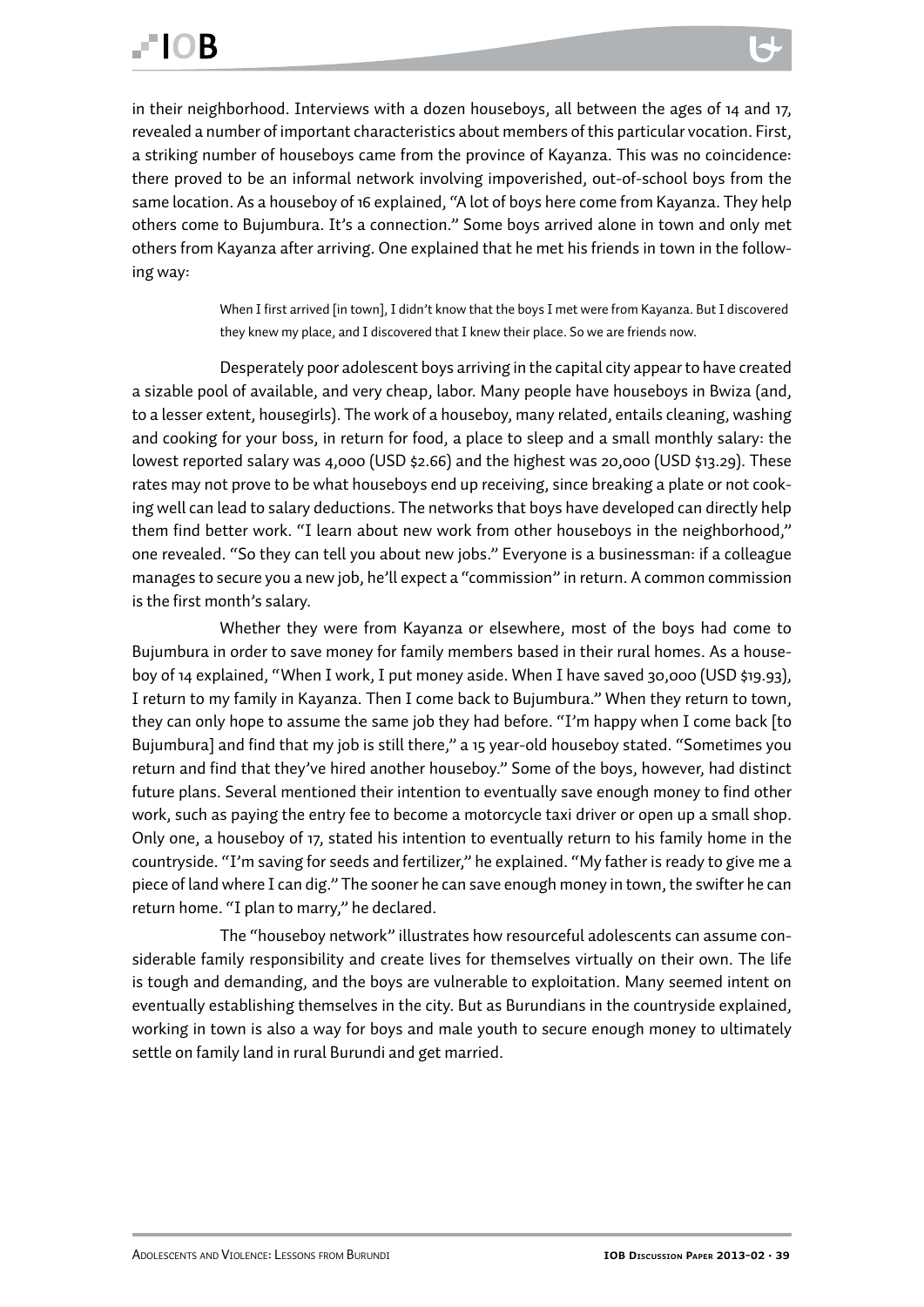<span id="page-39-0"></span>Research for this paper found young people enmeshed in lives with limited prospects. They struggled to stay in school (and usually failed). Prospects for a formal, legal marriage seemed bleak for most and improbable for many. The options that lay before adolescents were uninspiring. You could perform farm work for day wages so small that they may only cover the most basic of commodities, like beans and soap. You could migrate to the city and take your chances as a houseboy or housegirl, perhaps, and hope that you managed to save enough to support your family and avoid sleeping on the streets. If you're a boy, you could put off thinking about limited options by drinking, smoking and maybe engaging in theft. Some girls drank and smoked, too. Others might concentrate on domestic duties at home and hope that marriage would one day occur.

The research revealed four factors that figured most prominently in the creation of low horizons for young people. The first is the most comprehensive of them all: the expansive negative impact of poverty and hunger. The research consistently found young Burundians, and adults, haunted by feelings of hunger while facing problems to which there seemed to be no answers: ever-rising prices, dependence on small farm plots while unable to afford fertilizer, the inability to stay in school or secure a reasonable job, fatalistically turning to alcohol and drugs, being "tricked" into sex in exchange for a meal or the promise of marriage, accepting the risk of dangerous occupations like prostitution, thieving and selling drugs. For so many adolescent youth, there seemed to be nowhere to turn for answers: not to a government with a reputation for exploitation and self-interest; not to international aid agencies with a reputation of being "tricked" by government officials and elite leaders; and not to parents, since so many were unable to give their children a boost.

The parents may not even be alive. The second prominent factor in many adolescent lives lay in the fact that a significant proportion appeared to be orphans according to the Burundian definition – that is, having no parents or no father. No one had any real idea what proportion of the population were orphans, by either definition. No accurate statistics about orphans in Burundi appear to exist. But everyone who commented on the subject had virtually the same response: there are many, many. Being an orphan seemed to sharpen the energies and enhance the determination of some. There were stories of orphan boys and male youth who had managed to build a degree of stability for their lives. Far more common was the opposite: orphan children whose property was stolen, who were entirely on their own or suffered extreme exploitation from relatives and others – including rape. Indeed, evidence arising from this research pointed strongly to the extreme vulnerability of adolescent orphan girls to being victims of sexual violence.

The third factor constitutes, for Burundi, a huge but mostly hidden problem: the crisis conditions surrounding unmarried mothers, many of whom are adolescent girls. Often facing hunger, a faint chance of getting married and heavy pressure for sex, unmarried adolescent girls and female youth appear to be exceptionally vulnerable to exploitation and sexual violence. Should they become pregnant, they face terrifying consequences (for themselves and their offspring), including abandonment and squalor. If they are secondary school students when it occurs, the fallout can be doubly devastating, as the pregnancy symbolizes not just family shame but the ruined investment in a daughter's education. To be sure, some girls return to school: government rules reportedly allow it. But it appears to rarely succeed. There is discom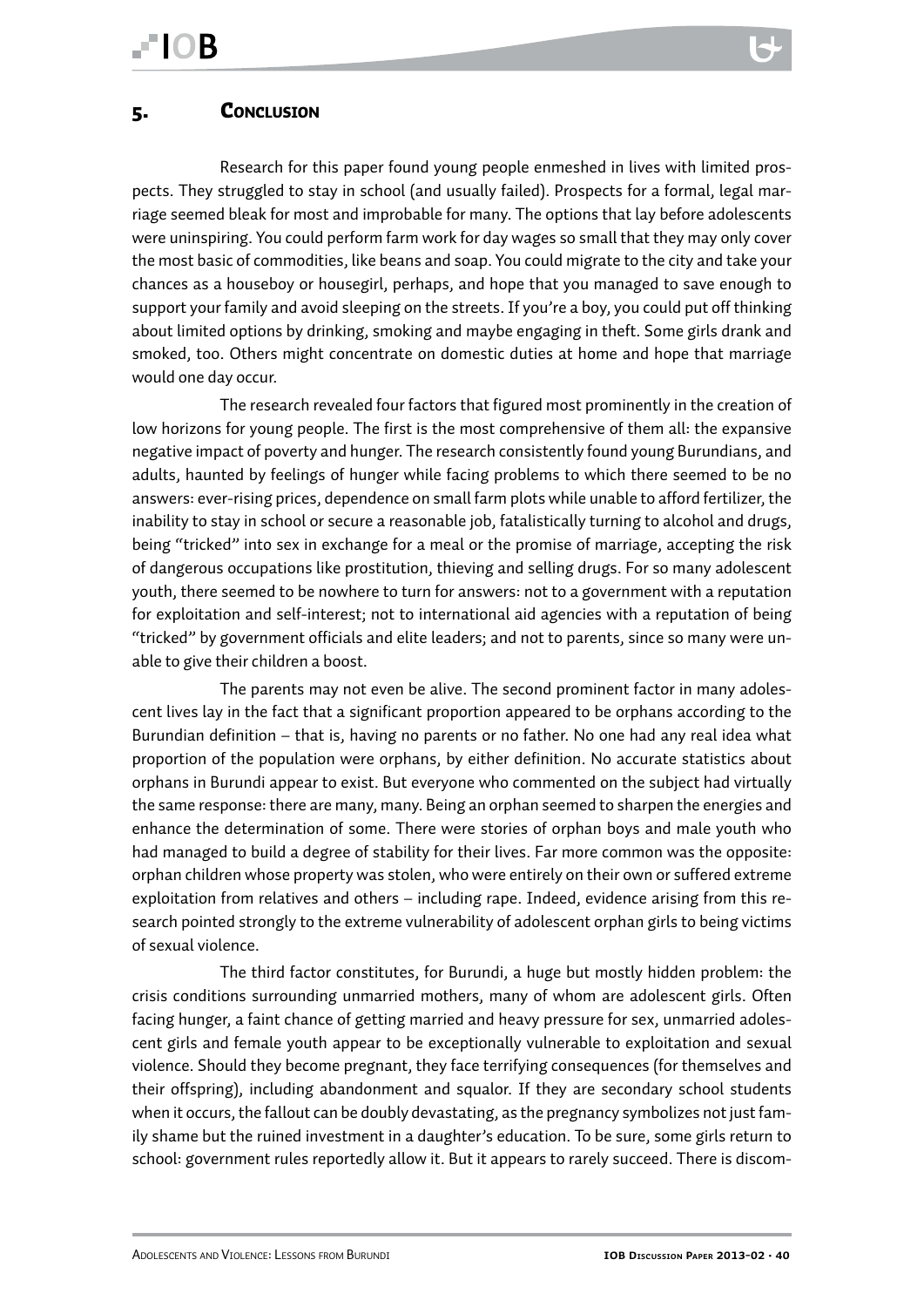fort for the girls, other students and the school faculty, many reported. An international NGO official detailed the humiliation that can meet student mothers. "A pregnant secondary school student can come back to school. But she is publicly banned." Some of these girls may have to attend another school. "The rationale of school directors" for transferring student mothers to new schools, the official continued, "is that they can set a bad example for other girls. They may encourage other girls to get pregnant." While the frequency of rape by teachers of students was disputed by government officials and parents, no one denied that they occur.

The fourth and final prominent factor that figures to confine future prospects for adolescents is violence. This violence takes many forms: rape and sex gained by coercion, domestic violence, theft, assault and fighting. The incidence of rape and sexual violence appears to be alarmingly high in rural and urban Burundi – so high, in fact, that it is probably an outright emergency.

Rape and other forms of explicit violence are supported by an environment layered with threat: to send children to school, to provide sex, to hide the shame of pregnancy, to steal family property. The field interviews also recorded many reports of impunity: of government officials accused of corruption, of police demanding extortion, of those accused of rape, of illegal acts undertaken by the widely-feared *Imbonerakure*, the ruling party's youth wing whose presence is reportedly locked into most rural communities (but not, interestingly, all urban neighborhoods). Taken together, reports from rural and urban Burundi strongly suggest that sexual and domestic violence, crime, injustice and impunity encase many if not most adolescent lives in a climate of uncertainty and fear.

While all of this weighs heavily on young lives, it is not as if young Burundians are giving up. To be sure, some are indeed drinking beer and smoking marijuana and trying not to think about the future. But many others are finding ways to move ahead, mainly through schooling or migration. Many adults, youth and adolescents who were interviewed pointed to school as the best way to move ahead. Families often make extreme sacrifices to keep at least some of their children in school. At the same time, many Burundians related that such sacrifice may lead to little. The conviction that salaried employment – what Burundians normally equate as a job – can only be secured by paying a bribe (unless you have a connection on the inside) was found to be widespread.

Males who migrate has a long tradition in Burundi. In colonial times, many Burundian men migrated to Tanganyika, often to raise money for a bride price (Albert 1963; cited in Sommers 2001: 66). Today, adolescent boys and male youth continue to migrate – mostly to towns, but some across borders, including Tanzania – in search of money for marriage as well as a new life. Adolescent girls and female youth are increasingly joining them on their movement into urban areas (but not, reportedly, into nearby countries). The field research shed considerable light on how different urban adolescent and youth lives are. In Bujumbura, girls can shed the condemnation of prostitution as well as condom use. Living without a man, even with children, did not appear to be particularly shameful, either. Adolescent boys and male youth generally found no embarrassment in visiting prostitutes or considering theft or selling drugs as everyday occupations. While the merits of such attitudes can be debated, what cannot be questioned is what they suggest: that cities, much more than villages, present the powerful as corrupt and the authorities as exploiters. In such a world, can theft, selling drugs and prostitution really be so shameful? Or is it really just "ordinary work" in a big city?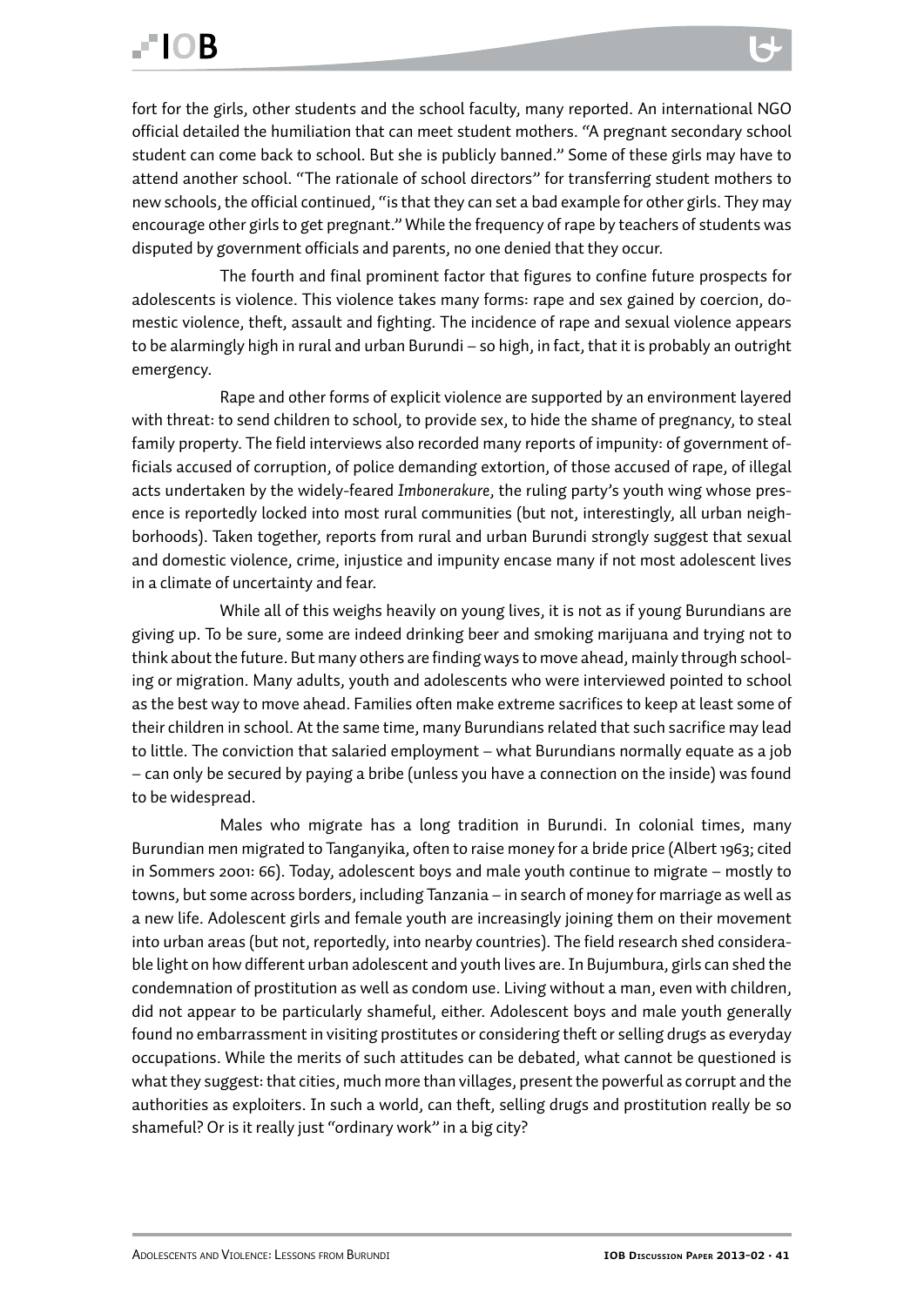<span id="page-41-0"></span>Although Burundi has achieved a great deal in the handful of years since violent conflict subsided, a powerful combination of factors point to an array of potential threats to peace building and post-war development in Burundi. Field research in rural and urban Burundi surfaced two sets of potential conflict drivers. The aim here is not, of course, to be alarmist or predictive – a list of countervailing peace building factors in Burundi follows this discussion. Instead, the purpose is to shed light on general factors and specific groups that might, just possibly, contribute to violent conflict in some way.

#### 5.1.1. General Factors

*• Limited Options for Young People* – Many young Burundians face an erosion of possibility and an expansion of threat. The overlapping challenges of failed or severely delayed adulthood and limited access to farmland, quality education and employment collectively point to very uncertain future prospects. There are also alarming trends: toward alcohol and drug abuse, criminality and the difficulties facing victims of rape and other forms of sexual violence (including some unmarried mothers and orphan girls).

In addition, reports of a 'kickback economy,' which makes nepotism and corruption the means of accessing a formal sector job, is, by itself, a potential conflict driver. The issue is explosive because it announces to educated adolescents and youth that they have little or no chance at getting the sort of job for which they and their families sacrificed. It also provides a rationale for crime: some youth plainly reported their need to steal money to pay kickbacks to get a formal sector job. The stability and safety in Burundi appears to increasingly rely on the patience and perseverance of its adolescents and youth.

- **• Pervasive Violence, Impunity and Hunger** There is a lot of violence in Burundi today. Field interviews revealed that many government officials as well ordinary citizens are extremely concerned about this. It was during such discussions that the issue of impunity in today's Burundi arose as significant. There seem to be few viable ways to limit the predations of the police and the *Imbonerakure*, to curb violent crime and rape (an issue that many government officials highlighted as especially serious) or generally confront injustices. Other forms of violence are both common and commonly overlooked, such as domestic violence or forcing or "tricking" girls to have sex. Hunger is catalyzing much of this violence – the beating of children and spouses, transactional sex, turning to prostitution, selling drugs and violent crime, and so on. Hunger is an important potential driver of violent conflict, but so is vigilante violence, which may emerge as an outgrowth of what appears to be an expanding environment of impunity.
- *• Anger at Injustice, Inequality, Nepotism and Corruption* Expressions of anger at the Burundian state proved to a common and provocative research theme. Furor, rage, indignation, explosive outbursts – ordinary Burundian citizens expressed a variety of fevered emotions during interviews. Their comments collectively pointed to widely shared frustration and growing resentment over what many Burundian citizens see as their powerlessness to help promote good governance and the rule of law. When and if citizen anger might fuel violence is difficult to predict. But it is present in Burundi, and at notable levels.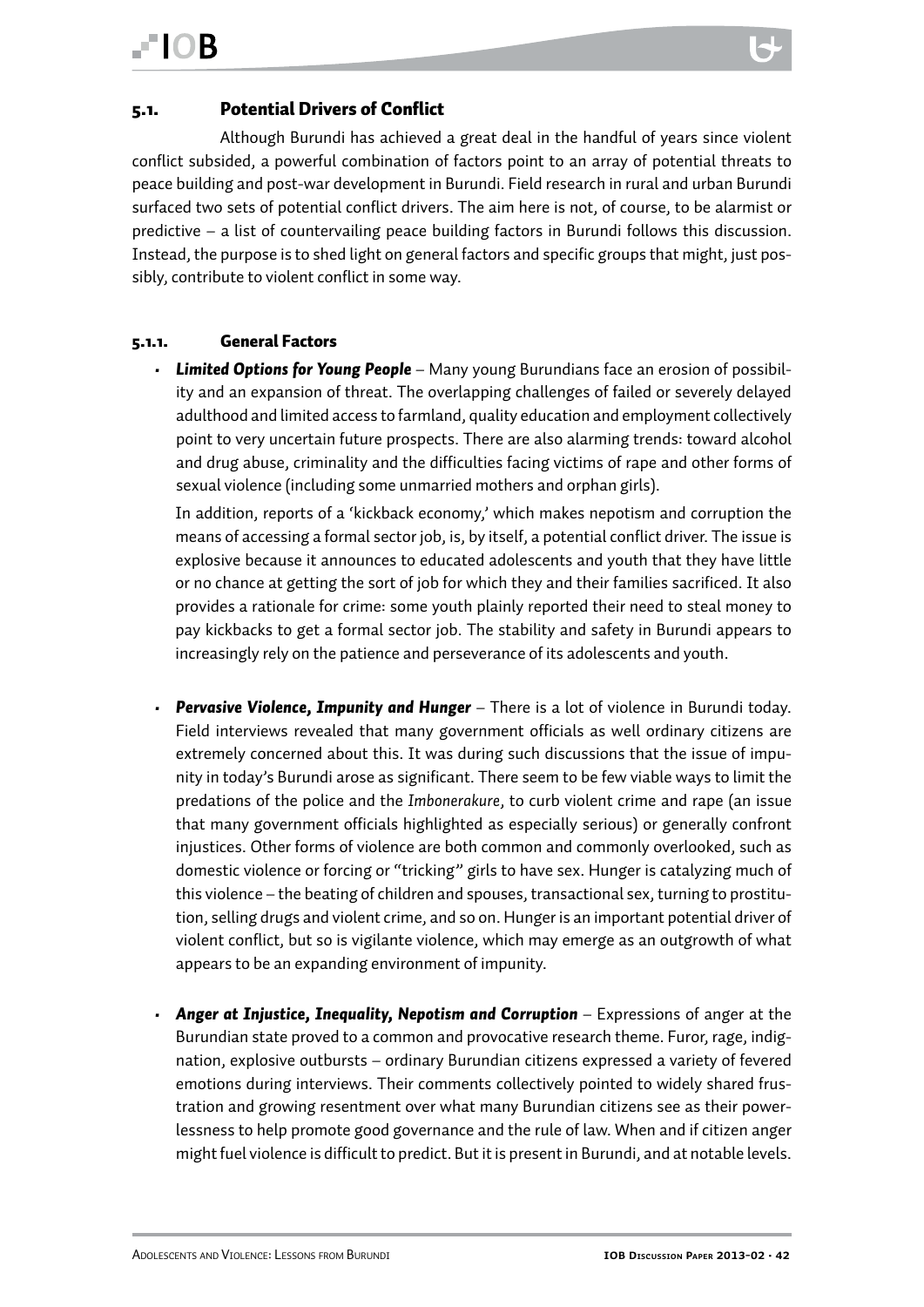### <span id="page-42-0"></span>**IOR**

#### 5.1.2. Specific Populations

The following populations just might help trigger violence in Burundi:

- *• Orphan Males* Theft of property and land from orphans, the exploitation of themselves and their siblings (including sexually), and a helplessness to protect themselves or family members, might create a well of anger in orphan boys and male youth that could be tapped.
- *• Sons of Unmarried Mothers* Those who are hounded out of their mothers' family homes (because they are in line to inherit land) run the risk of becoming angry, restive and desperate young men.
- *• Refugee Returnee Boys* Some adolescent boys and male youth who have returned from Tanzania as refugees appear to struggle to develop a life and new identity in Burundi, particularly if they are already out of school. Their sense of alienation is a worrying trend.
- *• Ex-Combatants* While ex-combatants were not the subject of this research, warning signs of potential violence surfaced during fieldwork. Armed gangs in Bujumbura are reportedly populated with ex-combatants. A researcher with ex-combatants found them to be "more aggressive, and with a political agenda" when compared to other adolescents and youth. Moreover, the sense of exclusion that many adolescent males and females in Bujumbura expressed was notable. Such suggestions of potential trouble are underscored by the following from Uvin:

From a conflict perspective, it is in the city that the conditions for violence are by far the most ripe: the dense concentration of ex-combatants, the deep frustration felt by many as a result of their relative impoverishment when compared to the visible wealth of the new elite, the presence of political entrepreneurs with deep pockets – all these factors facilitate further violence. [2009: 186]

- *• Imbonerakure*  The *Imbonerakure* were not a subject of inquiry in this research. But some people raised the issue during interviews. A striking finding was that most of them expressed fear when they did so (except, notably, in Bujumbura). During an interview with an ex-combatant male youth, for example, the youth related that he was an influential member of his *Imbonerakure* group. He did so in a whisper – even though no one was within earshot of us. Experienced researchers, government officials and civilians, moreover, made reference to the fact that they could be fearsome, intimidating and violent (including sexually), and that at least some, reportedly, operated with broad impunity. The *Imbonerakure* are reported to be using violence, or the threat of violence, in their work. They could fuel more violence, either through their own acts or those they incite.
- *• Police* Many Burundian citizens, particularly some of those interviewed in Bujumbura, painted a picture of a state institution that was out of control. While there were stories of policemen who followed up on, for example, allegations of rape, they were countered by tales of police extortion, threatened arrests, and regular sweeps through urban neighborhoods in search of money and goods.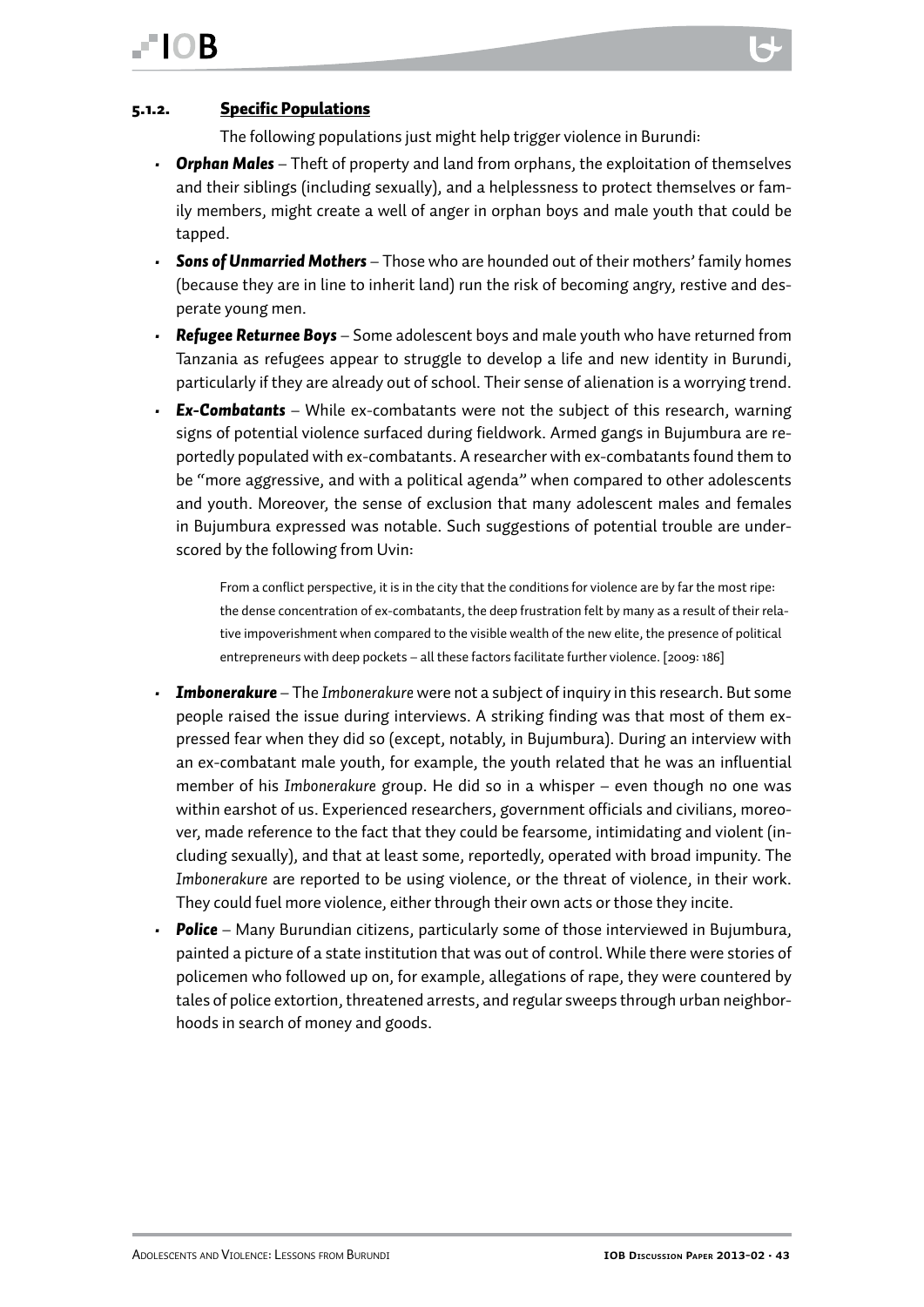<span id="page-43-0"></span>Whether the groups mentioned above, or other groups, ultimately turn to violence is entirely uncertain. They would all seemingly have to be driven by others to do so.

But in addition, there are many countervailing factors in Burundi that promise to promote peace:

- *• War Fatigue* It was entirely clear, particularly from adults, that Burundians are sick of war. They do not want to live through it again. A return to armed conflict would almost surely promote a strong response for peace by many if not most Burundians.
- *• Belief in School* Many of those with hard lives and bitter emotions, such as orphans whose land was stolen from them, highlighted how completing their studies (usually meaning finishing secondary school) would be a way to improve their lives. Helping such desperate young people accomplish that, and then helping them find a job or develop a stable income, figures to promote peace and undercut prospects for violent conflict. It is entirely clear, however, that creating such conditions will not be easy, since few adolescents and youth ever get into secondary school and fewer still graduate, and since jobs in the formal sector are scarce and apparently difficult to access without connections or money. Addressing these elemental issues are critically important priorities for Burundi. They also shed light on the inevitability that young Burundians will continue to pour into the informal economic sector.
- *Cultural Flexibility and Family Acceptance The rigidity of many Burundian traditions* and mores – such as attitudes toward formal marriage and adulthood, condom use and unmarried mothers – is counteracted, to some degree, by the fact that condemnation of 'failed' young people seems to be waning. In dramatic contrast to what most youth face in nearby Rwanda, adolescents and youth in Burundi who struggle to marry and become adults are far less likely to be publicly humiliated. Similarly, some parents accept their pregnant, unmarried daughters and do not "ban" them from the family compound. The apparent decline of public and family condemnation, however incomplete and uneven, promises to limit feelings of alienation among young Burundians who are unable to gain socially accepted adulthood or become unmarried mothers.
- *• Determined Government Personnel* Over the course of the research, I interviewed a large number of determined, dedicated and concerned government officials. Many were frank about the challenges to and failings of governance in their nation, and they expressed their concern about how to improve the situation of young Burundians. Partnership with such government officials seems both possible and potentially productive.
- *• Self-Reliance and Hope* While some adolescents and youth are mired in truly difficult situations and are despondent or angry, many others expressed an upbeat determination to make a go of it; to try to improve their lives despite the hardship and difficulties they faced and the lack of assistance available to them. Such young people – and there appear to be many in Burundi – are likely to resist engagement in violence and armed conflict.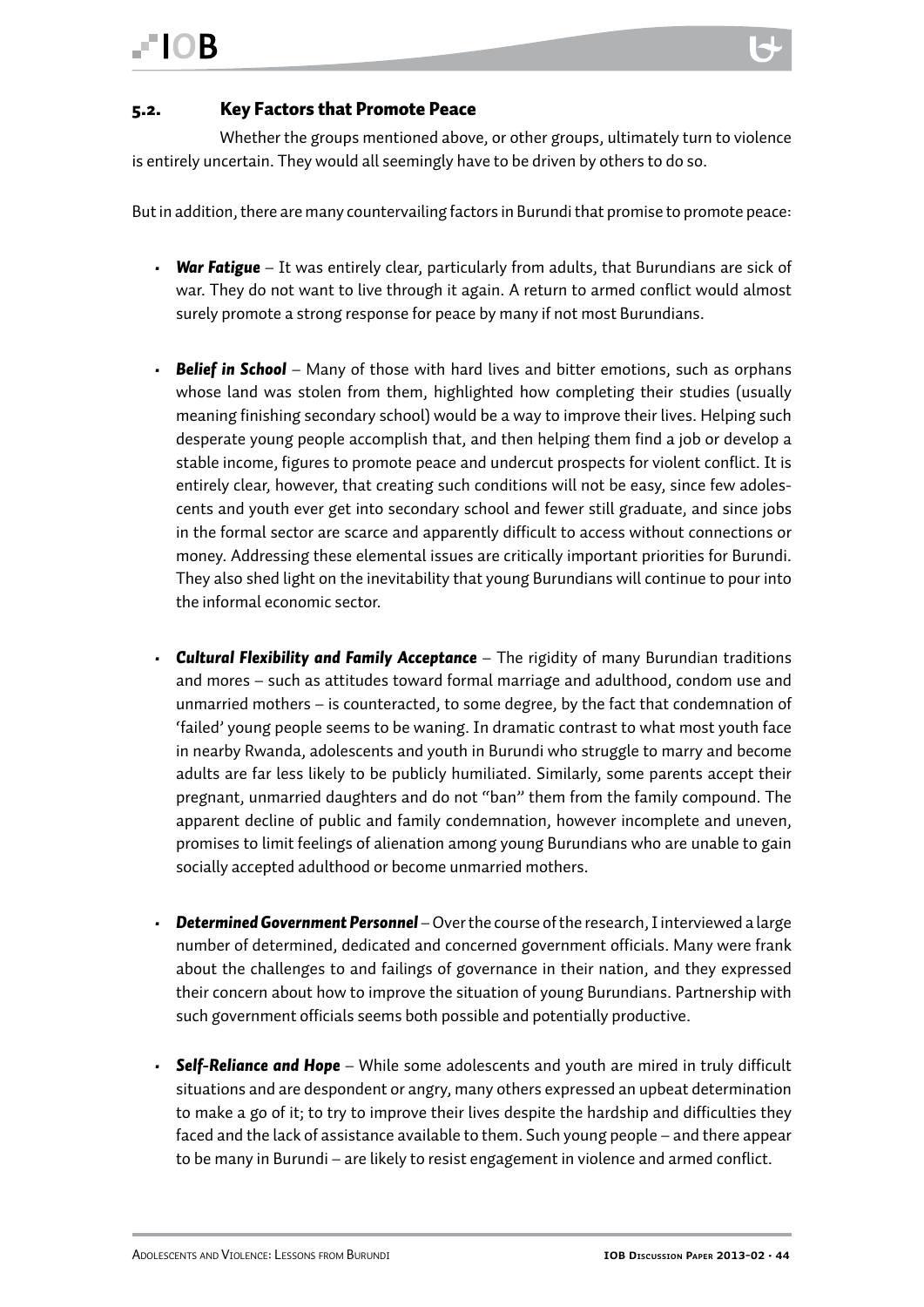#### <span id="page-44-0"></span>6. Lessons from Burundi

Research in Burundi illustrates how war, weak governance and severe hardship can unleash high levels of violence, exploitation and uncertainty on youthful citizens. While this is hardly a unique assessment, the diversity and intensity of violence and difficulty in young Burundian lives points to the strong possibility that certain potent trends in post-war worlds are either overlooked or unseen.

The following dozen lessons, drawn from the 2012 field research in Burundi, promise to powerfully impact post-war development and reconstruction work in this and other countries:

- *1. Connections between Hunger and Deprivation to Education, Transactional Sex, Crime and Domestic Violence* – In Burundi, hunger and hardship correlated with a host of pertinent concerns. They either sent them to school hungry or forced children out of school. This made girls vulnerable to sexual manipulation and exploitation to their teachers and other men and male youth, who offered food or a false promise of marriage in exchange for sex. Hunger led some young people to steal for food and other basic necessities. And some parents were driven to hit hungry children until they stopped asking for food. All of these correlations may surface in other situations where people are hungry and desperate.
- *2. The Expansion of Alcohol and Drug Abuse* Beer is an ingrained element of Burundian culture. Sharing beer together is a way to encourage parties in conflict to resolve their differences and live peacefully. Many men and some women also drink even when there is no conflict. It is thus not surprising that some adolescents and youth turn to beer and drugs (particularly marijuana) when difficulties or boredom overtake them.

Alcohol and especially drugs are ubiquitous in many war zones, and offer a response to the diversity of difficulties that civilians and former fighters face after wars end. In Burundi, it is hard for young Burundians to find work or become adults. Turning to drink and drugs may help ease frustrations and a sense of failure. They may also be used as a salve against hunger and weariness.

- *3. Diverse Challenges to Achieving Universal Primary Education (United Nations Millennium*  **Development Goal 2)** – The Burundi case sheds harsh light on the tendency to correlate cuts in school fees with rises in school attendance. First, some officials used heavy force to drive children into primary school. Second, the absence of school fees did not mean that school was free, since many expenses remained. Third, hunger may compromise a child's ability to learn. Finally, poor educational quality is a disincentive that can counter school attendance. In short, the case of Burundi tells us that getting children into primary school and then finding ways to enable them to stay there is far more difficult than merely making official fees go away.
- 4. The Significance of Corruption, Nepotism and Rage Burundian government officials appear to receive low salaries. As corruption in Burundi has deep roots, the reported reliance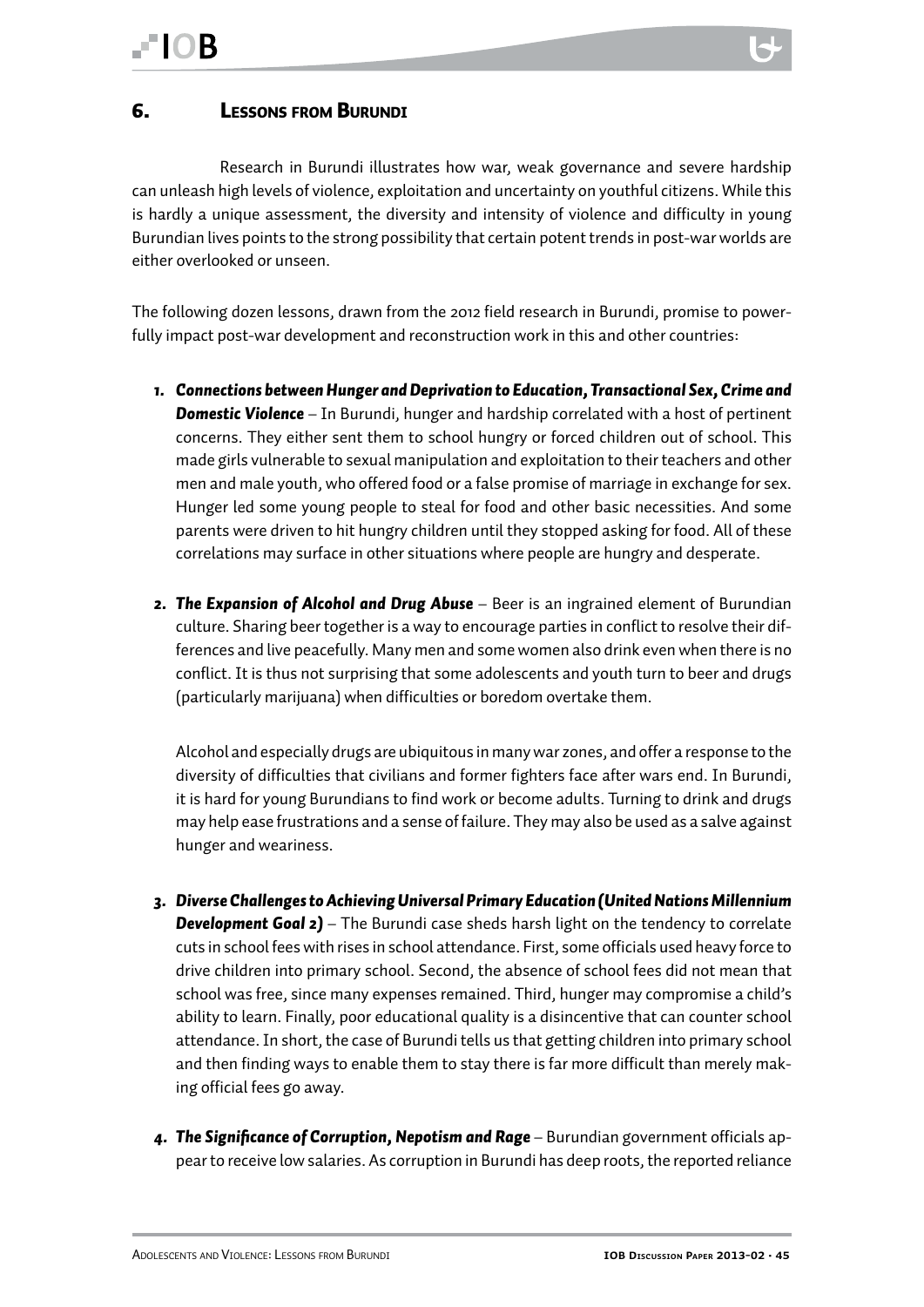on corruption by some officials is unsurprising. Nepotism, symbolized by the belief that connections are usually required to secure a salaried job, fuels much more than cynicism about governance in Burundi. The anger that so many expressed, over being disregarded, manipulated and cheated by government officials, was striking. It is a factor that likely plays a powerful, if latent, role in other post-war contexts.

*5. The Dramatic Expansion of Orphan Populations Due to War* – In the wake of war, it is likely that orphan populations are sizable proportions of post-war child, adolescent and youth populations, particularly where local definitions of orphan include those lacking only fathers. In Burundi, no one was sure of the size of the orphan population. But many were aware of their vulnerability to exploitation.

Research in Burundi highlights how reliance on local traditions of orphan childcare, such as allowing the aunts and uncles of orphans to assume custody over them, may be a mistake. Aggressive advocacy and support for orphans is most probably required.

**6. The Influence of Demography on Adulthood** – Huge youth populations in many war-affected states make becoming and remaining an adult ever more difficult. In Burundi, sons must inherit land before they can become adults. The increase in youth populations are helping to make many family land plots miniscule.

In all sorts of ways, unprecedentedly large youth populations take their toll on the quest for adulthood. More youth than ever before are seeking access to land, housing, schooling and jobs. Immersed in environments of intense competition, young people (male youth in particular) may be required to secure some or all of these assets before they can be recognized as adults. For many, this may be impossible, particularly in war-torn countries, where governments and economies are often weak and violent threats are often strong. Even when governance and economic conditions are promising in some respects, such as in post-war and post-genocide Rwanda, youth may be haunted by an inability to gain recognition as men and women. In Burundi, even moreso in Rwanda, and in many other cases, failed adulthood stands as an ominous and potentially volatile security threat.

- *7. The Power of Social Embarrassment and Cultural Taboo* In rural Burundi, condom use is taboo and unmarried mothers pervade. Yet connections between the two are not often made. What is left are high levels of embarrassment for unmarried mothers and their families. Public admissions of the existence of unmarried mothers and their children, much less discussions about the crisis conditions that envelope them, are infrequent at best. It is a known but mostly avoided problem. International agencies should be on the lookout for similar situations in other war-affected countries.
- 8. The Devastating Consequences of Transactional Sex The tendency for desperate adolescent girls and female youth to exchange sex for a meal or simple commodities proved all too common in Burundi. Agreeing to have sex in advance of a promised marriage is an especially cruel "trick," particularly given the profound consequences that face unmarried mothers (and girls and female youth who contract HIV/AIDS) from such interactions. It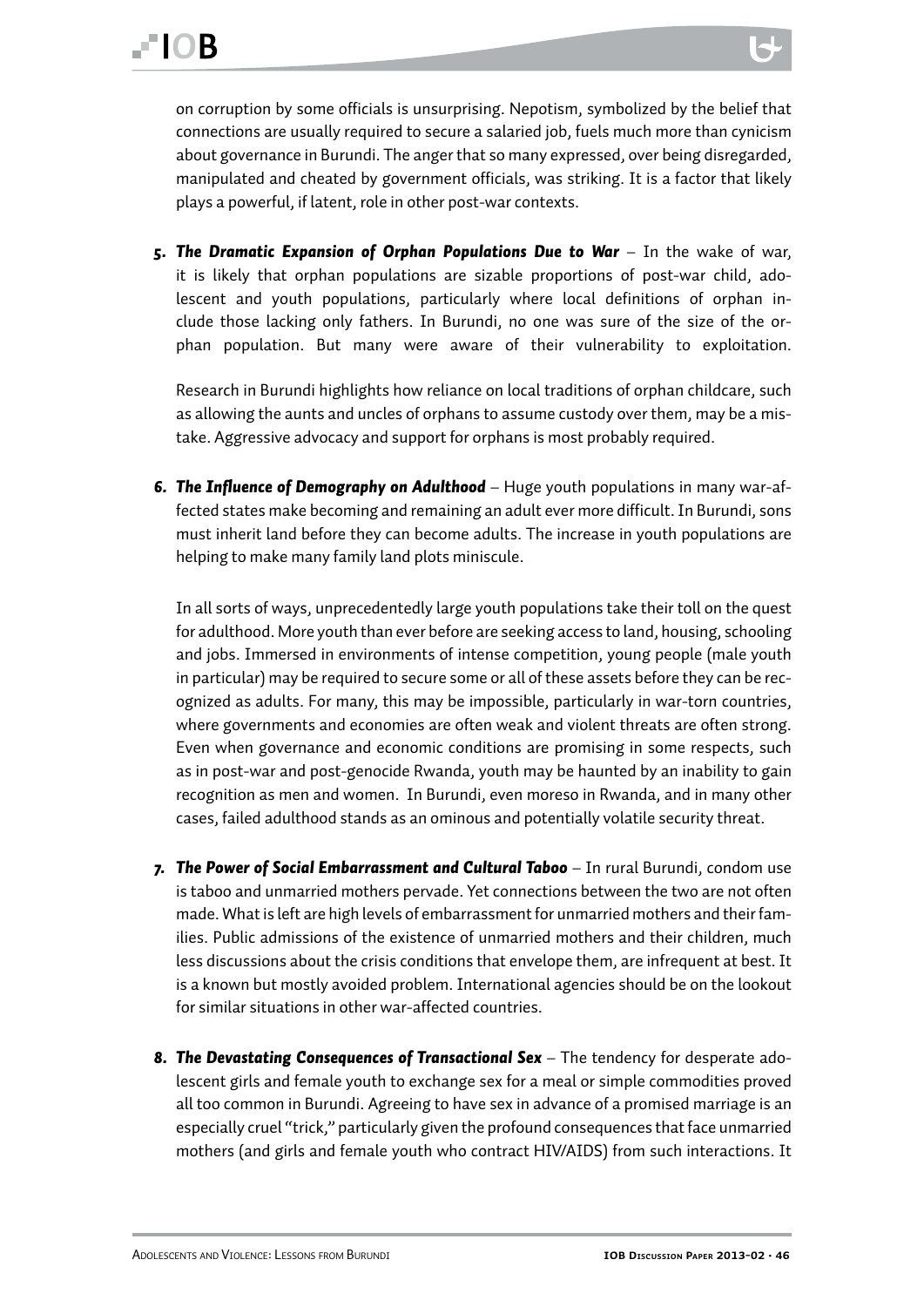is entirely likely that many desperate girls and female youth are taking similar risks, and risking social condemnation if they become pregnant or contract HIV/AIDS, in other waraffected countries, too.

- **9. The Profound Vulnerability of Adolescents to Sexual Violence and Pedophilia** It proved impossible to ascertain just how great the rate of rape and sexual violence was in Burundi. But all reports suggested that it was alarmingly high – and that the chances of being prosecuted for committing rape or other acts of sexual violence were low. Moreover, no one seems to take notice of indications that pedophilia may be a potent threat to adolescent girls. Similar threats and conditions of impunity are likely to apply to other war-affected contexts as well.
- *10. The Invisible Lives of Urban Underclass Youth* Overwhelmingly, development and reconstruction attentions are focused on rural Burundi. In some ways this makes much sense, since Burundi's population is unusually rural-based. But beware backwaters: the state of many adolescents and youth in Bujumbura appears to be a protection nightmare. There seems to be little or no concern paid to the dangerously exploitative situations that *Toto Show* child prostitutes and many housegirls and houseboys face. The violence and impunity which play central roles in city life are similarly disregarded. Overlooking adolescents and youth in war-affected cities in favor of those in rural areas is a mistaken policy, particularly when cities boom and are crucial to the livelihoods and futures of so many young people during and after wars.
- *11. The Towering Importance of the Police*  The police force in Burundi, particularly in Bujumbura, appears to be a largely unchecked institution. This evidently allows members of the police force to act with something close to impunity. While this issue, by itself, is potentially explosive, the threats that police impunity can pose for the protection of children could be immense. When rapes and other crimes are unaddressed or unreported, and extortion runs rampant, the door would seem to be open to many forms of child predation. The behavior of the police and other state security forces is directly connected to the protection of children. During or after wars, when the rule of law and governance generally are weak, this issue promises to be even more important.
- 12. The Influence of Hidden Threat and Surveillance Burundi's undercover Imbonerakure signify how latent and concealed forces may pose significant threats to civilians. While direct information about their actions and membership was thin, all signs pointed to the Imbonerakure as an intimidating security and surveillance force that operates with at least some degree of impunity. Uncovering the existence and activities of such institutions is a crucial development and reconstruction activity, as they may jeopardize the protection and rights of ordinary children, youth and adults.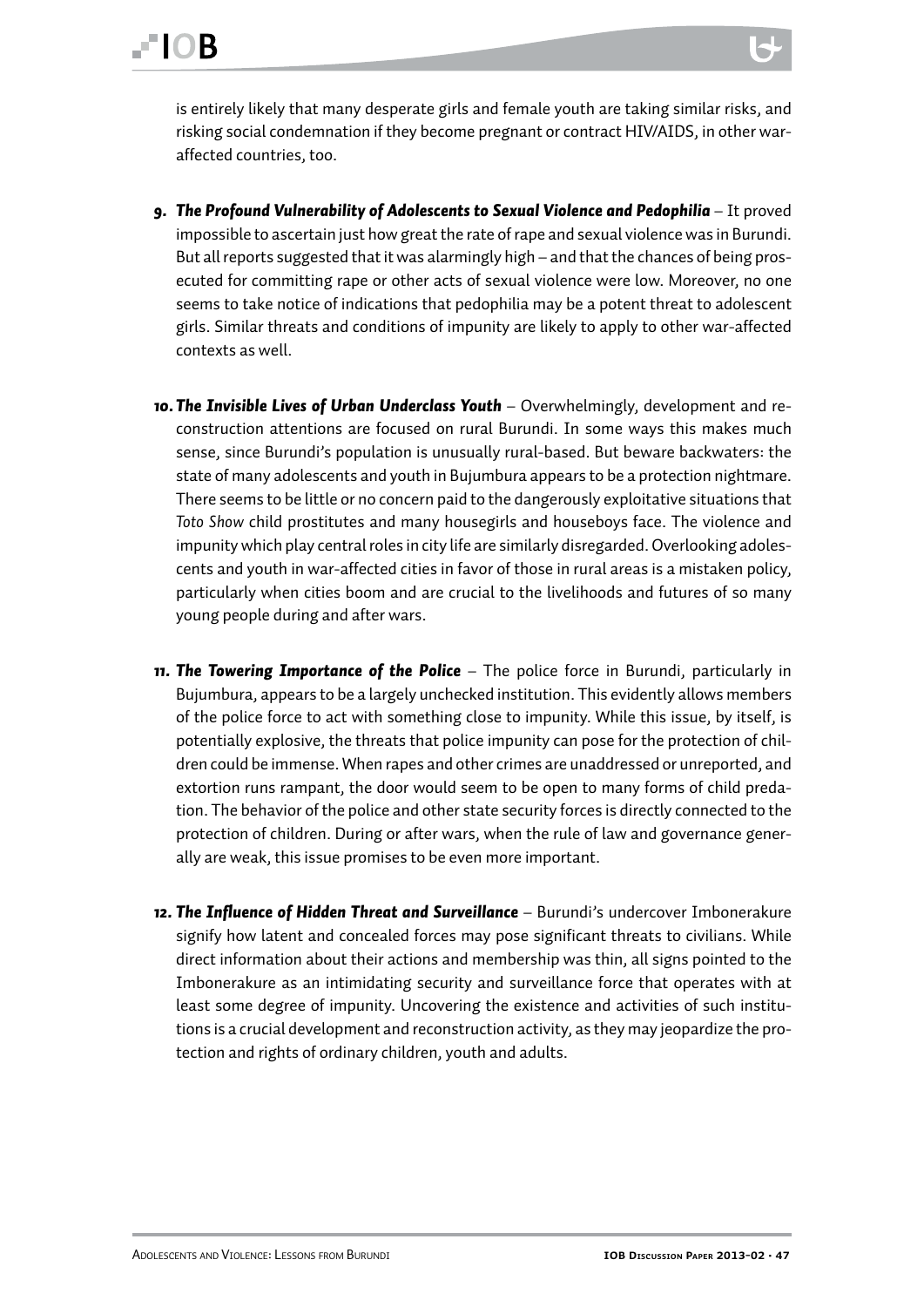### <span id="page-47-0"></span>FIOR

#### **REFERENCES**

Albert, Ethel M. 1963. "Women of Burundi: A Study of Social Values." In *Women of Tropical Africa*, Denise Paulme, ed. Berkeley and Los Angeles: University of California Press.

Berckmoes, Lidewyde H. 2010. *Livelihoods Building Among Burundian Youth in Ruyigi and Cankuzo*. Bujumbura: Lutheran World Federation Burundi (August).

Bertelsmann Stiftung. 2012. *BTI 2012: Burundi Country Report*. Accessed on October 10, 2012 from [http://www.bti-project.de/fileadmin/Inhalte/](http://www.bti-project.de/fileadmin/Inhalte/reports/2012/pdf/BTI 2012 Burundi.pdf) [reports/2012/pdf/BTI%202012%20Burundi.pdf](http://www.bti-project.de/fileadmin/Inhalte/reports/2012/pdf/BTI 2012 Burundi.pdf)

Central Intelligence Agency (CIA). 2012a. *The World Factbook: Urbanization*. Accessed on October 29, 2012 from [https://www.cia.gov/library/](https://www.cia.gov/library/publications/the-world-factbook/fields/2212.html) [publications/the-world-factbook/fields/2212.html](https://www.cia.gov/library/publications/the-world-factbook/fields/2212.html)

–––. 2012b. *The World Factbook: Country Comparison: Education Expenditures*. Accessed on October 29, 2012 from [https://www.cia.](https://www.cia.gov/library/publications/the-world-factbook/rankorder/2206rank.html?countryName=Burundi&countryCode=by®ionCode=afr&rank=10%23by) [gov/library/publications/the-world-factbook/](https://www.cia.gov/library/publications/the-world-factbook/rankorder/2206rank.html?countryName=Burundi&countryCode=by®ionCode=afr&rank=10%23by) [rankorder/2206rank.html?countryName=Burundi&coun](https://www.cia.gov/library/publications/the-world-factbook/rankorder/2206rank.html?countryName=Burundi&countryCode=by®ionCode=afr&rank=10%23by) [tryCode=by&regionCode=afr&rank=10#by](https://www.cia.gov/library/publications/the-world-factbook/rankorder/2206rank.html?countryName=Burundi&countryCode=by®ionCode=afr&rank=10%23by)

–––. 2012c. *The World Factbook: Country Comparison: GDP - per capita (PPP)*. Accessed on October 29, 2012 from [https://www.cia.](https://www.cia.gov/library/publications/the-world-factbook/rankorder/2004rank.html?countryName=Burundi&countryCode=by®ionCode=afr&rank=223%23by) [gov/library/publications/the-world-factbook/](https://www.cia.gov/library/publications/the-world-factbook/rankorder/2004rank.html?countryName=Burundi&countryCode=by®ionCode=afr&rank=223%23by) [rankorder/2004rank.html?countryName=Burundi&coun](https://www.cia.gov/library/publications/the-world-factbook/rankorder/2004rank.html?countryName=Burundi&countryCode=by®ionCode=afr&rank=223%23by) [tryCode=by&regionCode=afr&rank=223#by](https://www.cia.gov/library/publications/the-world-factbook/rankorder/2004rank.html?countryName=Burundi&countryCode=by®ionCode=afr&rank=223%23by)

–––. 2012d. *The World Factbook: Field Listing: Median Age*. Accessed on October 30, 2012 from [https://www.cia.gov/library/publications/the](https://www.cia.gov/library/publications/the-world-factbook/fields/2177.html)[world-factbook/fields/2177.html](https://www.cia.gov/library/publications/the-world-factbook/fields/2177.html)

–––. 2013. *The World Factbook: Africa: Burundi*. Accessed on April 18, 2013 from [https://www.](https://www.cia.gov/library/publications/the-world-factbook/geos/by.html) [cia.gov/library/publications/the-world-factbook/geos/](https://www.cia.gov/library/publications/the-world-factbook/geos/by.html) [by.html](https://www.cia.gov/library/publications/the-world-factbook/geos/by.html)

Daley, Patricia O. 2008. *Gender & Genocide in Burundi: The Search for Spaces of Peace in the Great Lakes Region*. Oxford: James Currey, and Bloomington & Indianapolis: Indiana University Press.

Economist Intelligence Unit (EIU). 2012. *Country Report: Burundi*. Generated on October 10<sup>th</sup> 2012. London: Economist Intelligence Unit.

Falisse, Jean-Benoît, and Rene Claude Niyonkuru. 2012. "Social Engineering for Reintegration? Peace Villagea and Communal Peace in Burundi." Presented at the African Studies Association Annual Meeting, November (unpublished).

Fortune, Frances, and Adrien Sindayigaya. 2011. *"Intamenwa! Les Indivisibles. Mobilisation of Burundian Youth for Political Reconciliation": Search for Common Ground's Final Report to: U.K Agency for International Development (UKAID)*. Accessed on October 10, 2012 from [http://www.](http://www.google.co.uk/url?sa=t&rct=j&q=&esrc=s&source=web&cd=1&ved=0CCIQFjAA&url=http%3A%2F%2Fwww.sfcg.org%2Fsfcg%2Fevaluations%2FSFCG_UKAID_Evaluation_Report_Oct_2011%2520FINAL.docx&ei=eW-RUMyyOZOyhAeb6IGABA&usg=AFQjCNGlJ7br7EsuFxUYzrogt89_-noNIA) [google.co.uk/url?sa=t&rct=j&q=&esrc=s&source=web](http://www.google.co.uk/url?sa=t&rct=j&q=&esrc=s&source=web&cd=1&ved=0CCIQFjAA&url=http%3A%2F%2Fwww.sfcg.org%2Fsfcg%2Fevaluations%2FSFCG_UKAID_Evaluation_Report_Oct_2011%2520FINAL.docx&ei=eW-RUMyyOZOyhAeb6IGABA&usg=AFQjCNGlJ7br7EsuFxUYzrogt89_-noNIA) [&cd=1&ved=0CCIQFjAA&url=http%3A%2F%2Fwww.](http://www.google.co.uk/url?sa=t&rct=j&q=&esrc=s&source=web&cd=1&ved=0CCIQFjAA&url=http%3A%2F%2Fwww.sfcg.org%2Fsfcg%2Fevaluations%2FSFCG_UKAID_Evaluation_Report_Oct_2011%2520FINAL.docx&ei=eW-RUMyyOZOyhAeb6IGABA&usg=AFQjCNGlJ7br7EsuFxUYzrogt89_-noNIA) [sfcg.org%2Fsfcg%2Fevaluations%2FSFCG\\_UKAID\\_](http://www.google.co.uk/url?sa=t&rct=j&q=&esrc=s&source=web&cd=1&ved=0CCIQFjAA&url=http%3A%2F%2Fwww.sfcg.org%2Fsfcg%2Fevaluations%2FSFCG_UKAID_Evaluation_Report_Oct_2011%2520FINAL.docx&ei=eW-RUMyyOZOyhAeb6IGABA&usg=AFQjCNGlJ7br7EsuFxUYzrogt89_-noNIA) [Evaluation\\_Report\\_Oct\\_2011%2520FINAL.docx&ei=eW-](http://www.google.co.uk/url?sa=t&rct=j&q=&esrc=s&source=web&cd=1&ved=0CCIQFjAA&url=http%3A%2F%2Fwww.sfcg.org%2Fsfcg%2Fevaluations%2FSFCG_UKAID_Evaluation_Report_Oct_2011%2520FINAL.docx&ei=eW-RUMyyOZOyhAeb6IGABA&usg=AFQjCNGlJ7br7EsuFxUYzrogt89_-noNIA)[RUMyyOZOyhAeb6IGABA&usg=AFQjCNGlJ7br7EsuFxU](http://www.google.co.uk/url?sa=t&rct=j&q=&esrc=s&source=web&cd=1&ved=0CCIQFjAA&url=http%3A%2F%2Fwww.sfcg.org%2Fsfcg%2Fevaluations%2FSFCG_UKAID_Evaluation_Report_Oct_2011%2520FINAL.docx&ei=eW-RUMyyOZOyhAeb6IGABA&usg=AFQjCNGlJ7br7EsuFxUYzrogt89_-noNIA) [Yzrogt89\\_-noNIA](http://www.google.co.uk/url?sa=t&rct=j&q=&esrc=s&source=web&cd=1&ved=0CCIQFjAA&url=http%3A%2F%2Fwww.sfcg.org%2Fsfcg%2Fevaluations%2FSFCG_UKAID_Evaluation_Report_Oct_2011%2520FINAL.docx&ei=eW-RUMyyOZOyhAeb6IGABA&usg=AFQjCNGlJ7br7EsuFxUYzrogt89_-noNIA)

Government of Burundi. 2012. *Burundi: Poverty Reduction Strategy Paper II*. Washington: International Monetary Fund (August). Accessed on 8 January, 2013 from [http://www.](http://www.imf.org/external/pubs/ft/scr/2012/cr12224.pdf) [imf.org/external/pubs/ft/scr/2012/cr12224.pdf](http://www.imf.org/external/pubs/ft/scr/2012/cr12224.pdf)

Hoofnagle, Kara, and Dawn L. Rothe. 2010. "Overlooked and Overshadowed: The Case of Burundi." *Critical Criminology* 18(3): 169-189.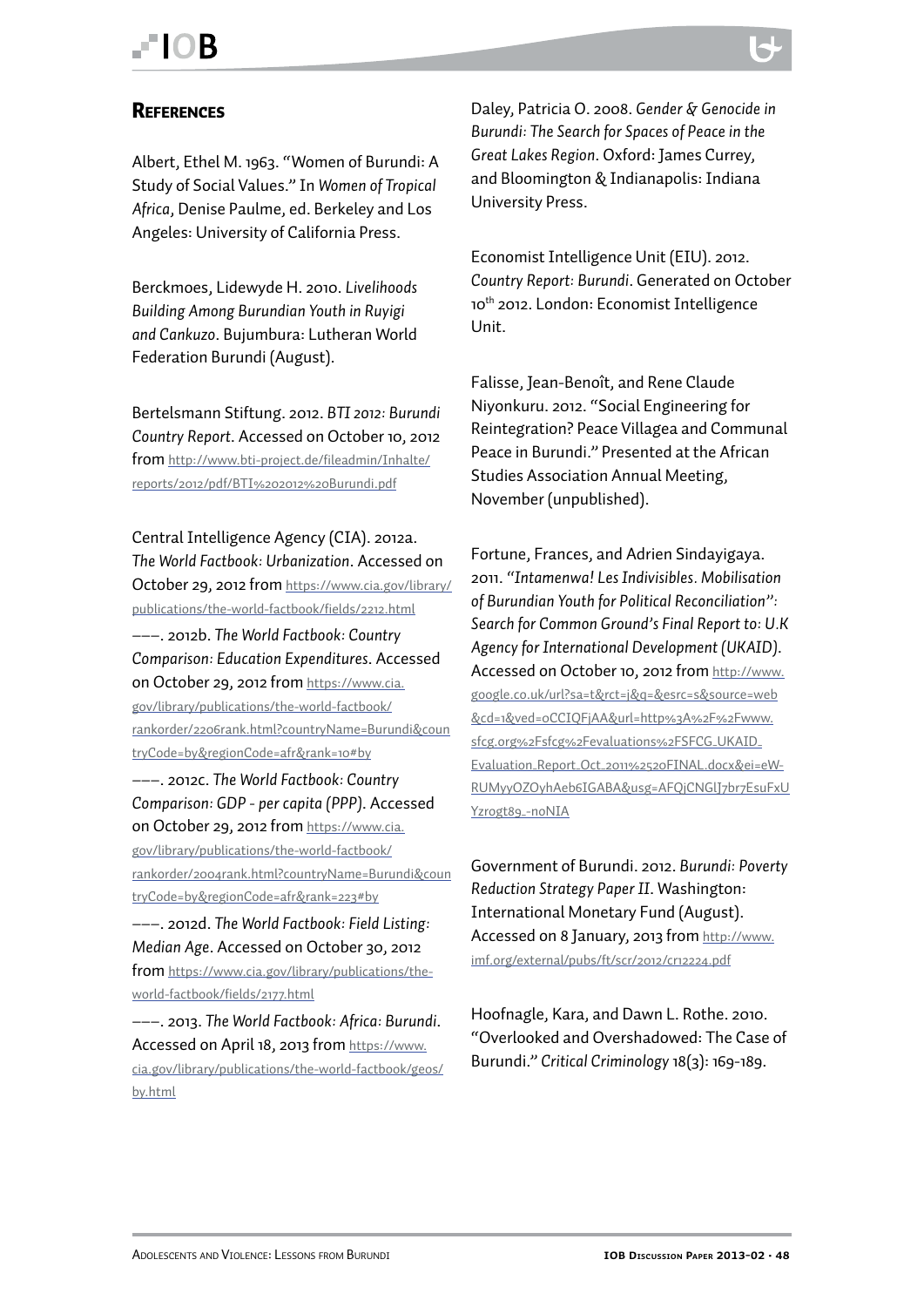Human Rights Watch. 2012a. *"You will not have Peace while You are Living": The Escalation of Political Violence in Burundi*. Accessed on October 10, 2012 from

[http://www.hrw.org/sites/default/files/reports/](http://www.hrw.org/sites/default/files/reports/burundi0512ForUpload_1.pdf) [burundi0512ForUpload\\_1.pdf](http://www.hrw.org/sites/default/files/reports/burundi0512ForUpload_1.pdf)

–––. 2012b. *[Burundi: Universal Periodic Review](http://www.hrw.org/news/2012/07/10/burundi-universal-periodic-review-submission-july-2012)  [Submission July 2012](http://www.hrw.org/news/2012/07/10/burundi-universal-periodic-review-submission-july-2012)*. Accessed on 8 January, 2013 from [http://www.hrw.org/news/2012/07/10/burundi](http://www.hrw.org/news/2012/07/10/burundi-universal-periodic-review-submission-july-2012)[universal-periodic-review-submission-july-2012](http://www.hrw.org/news/2012/07/10/burundi-universal-periodic-review-submission-july-2012)

Human Security Report Project. 2012. "Overview." *Human Security Report 2012: Sexual Violence, Education, and War: Beyond the Mainstream Narrative*. Vancouver: Human Security Press. Accessed on October 10, 2012 from [http://www.hsrgroup.org/docs/Publications/](http://www.hsrgroup.org/docs/Publications/HSR2012/2012HumanSecurityReport-Overview.pdf) [HSR2012/2012HumanSecurityReport-Overview.pdf](http://www.hsrgroup.org/docs/Publications/HSR2012/2012HumanSecurityReport-Overview.pdf)

International Crisis Group. 2012. *Burundi: A Deepening Corruption Crisi*s. Africa Report No. 185 (March 21). Translation from French. Accessed on October 10, 2012 from

[http://www.crisisgroup.org/~/media/Files/africa/](http://www.crisisgroup.org/~/media/Files/africa/central-africa/burundi/185-burundi-la-crise-de-corruption-english) [central-africa/burundi/185-burundi-la-crise-de](http://www.crisisgroup.org/~/media/Files/africa/central-africa/burundi/185-burundi-la-crise-de-corruption-english)[corruption-english](http://www.crisisgroup.org/~/media/Files/africa/central-africa/burundi/185-burundi-la-crise-de-corruption-english)

#### IRIN Africa. 2012a. *Burundi-Tanzania: A Troubled Homecoming*. Accessed on October 30, 2012 from

[http://www.irinnews.org/Report/96553/BURUNDI-](http://www.irinnews.org/Report/96553/BURUNDI-TANZANIA-A-troubled-homecoming)[TANZANIA-A-troubled-homecoming](http://www.irinnews.org/Report/96553/BURUNDI-TANZANIA-A-troubled-homecoming)

–––. 2012b. *Burundi: Towards Greater Food Security*. Accessed on October 30, 2012 from [http://www.irinnews.org/Report/96592/BURUNDI-](http://www.irinnews.org/Report/96592/BURUNDI-Towards-greater-food-security)[Towards-greater-food-security](http://www.irinnews.org/Report/96592/BURUNDI-Towards-greater-food-security)

Makinson, Carolyn. 1993. "Estimates of Adult Mortality in Burundi." J*ournal of Biosocial Science* 25: 169-186.

Ngaruko, Floribert, and Janvier D. Nkurunziza. 2000. "An Economic Interpretation of Conflict in Burundi." *Journal of African Economie*s 9(3): 370-409.

Obura, Anna. 2008. *Staying Power: Struggling to Reconstruct Education in Burundi since 1993*. Paris: International Institute for Educational Planning, UNESCO.

Sommers, Marc. 2001. *Fear in Bongoland: Burundi Refugees in Urban Tanzania*. Studies in Forced Migration, Vol. 8. New York and Oxford: Berghahn Books.

–––. 2005. *"It Always Rains in the Same Place First": Geographic Favoritism in Rural Burundi.* Africa Program Issue Briefing No. 1 (July). Washington: Woodrow Wilson International Center for Scholars.

–––. 2012. *Stuck: Rwandan Youth and the Struggle for Adulthood*. Studies in Security and International Affairs Series. Athens, GA: University of Georgia Press, in association with Washington: U.S. Institute of Peace Press.

Sommers, Marc, and Peter Uvin. 2011. *Youth in Rwanda and Burundi: Contrasting Visions*. Special Report #293. Washington: United States Institute of Peace.

UN Department of Public Information. 2010. *We Can End Poverty 2015: Millennium Development Goals: Goal 2: Achieve Universal Primary Education: Fact Sheet* (September). Accessed on 18 January 2013 from

[http://www.un.org/millenniumgoals/pdf/MDG\\_FS\\_2\\_](http://www.un.org/millenniumgoals/pdf/MDG_FS_2_EN.pdf) [EN.pdf](http://www.un.org/millenniumgoals/pdf/MDG_FS_2_EN.pdf)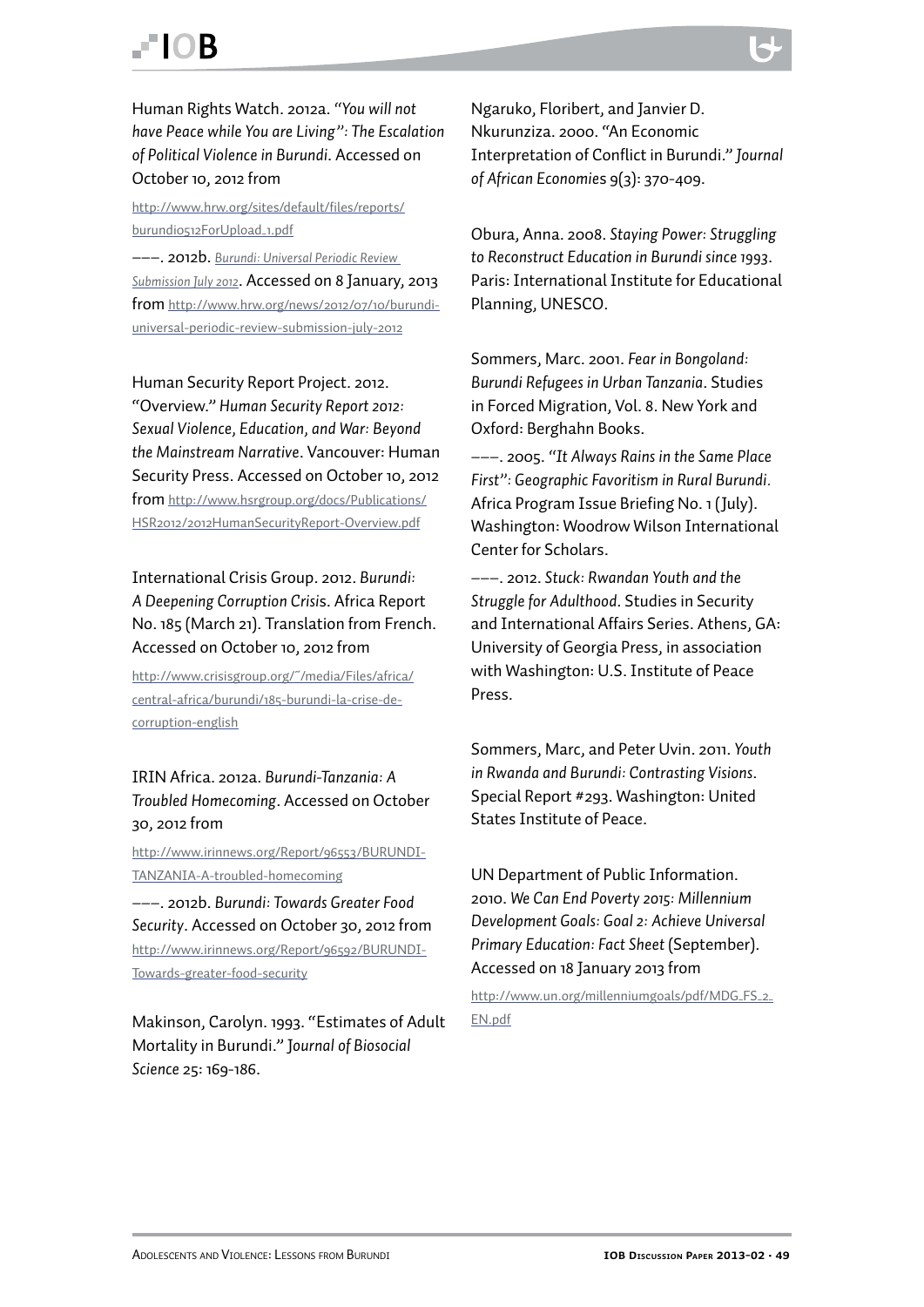### **FIOR**

United Nations Children's Fund (UNICEF). 2012. *The State of the World's Children 2012: Children in an Urban World*. New York: UNICEF. –––. 2013. *Millennium Development Goals: 2. Achieve Universal Primary Education*. Accessed on January 19, 2013 from [http://www.unicef.org/](http://www.unicef.org/mdg/education.html) [mdg/education.html](http://www.unicef.org/mdg/education.html)

United Nations Children's Fund Burundi (UNICEF Burundi). 2011. *Burundi Annual Report 2011*. Bujumbura: UNICEF Burundi.

United Nations Development Programme (UNDP). 2011. *Human Development Report 2011: Sustainability and Equity: A Better Future for All: Explanatory Note on 2011 HDR Composite Indices: Burundi*. Accessed on October 10, 2012 from <http://hdrstats.undp.org/images/explanations/BDI.pdf>

Uvin, Peter. 1999. "Ethnicity and Power in Burundi and Rwanda: Different Paths to Mass Violence." *Comparative Politics* 31(3): 253-271. –––. 2009. *Life after Violence: A People's Story of Burundi*. London and New York: Zed Books.

Vandeginste, Stef. 2011. "Power-Sharing as a Fragile Safety Valve in Times of Electoral Turmoil: The Costs and Benefits of Burundi's 2010 Elections." *Journal of Modern African Studies* 49(2): 315-335.

Vervisch, Thomas, and Kristof Titeca. 2010. "Bridging Community Associations in Post-Conflict Burundi: The Difficult Merging of Social Capital Endowments and New 'Institutional Settings.'" *Journal of Modern African Studies* 48(3): 485-511.

Verwimp, Philip. 2012. "Undernutrition, Subsequent Risk of Mortality and Civil War in Burundi." *Economics and Human Biology* 10(3): 221-231.

Voors, Maarten J., and Eleonara E.M. Nillesen, Philip Verwimp, Erwin H. Bulte, Robert Lensink, and Daan P. Van Soest. 2012. "Violent Conflict and Behavior: A Field Experiment in Burundi." *American Economic Review* 102(2): 941-964.

Watt, Nigel. 2008. Burundi: *Biography of a Small African Country*. New York: Columbia University Press.